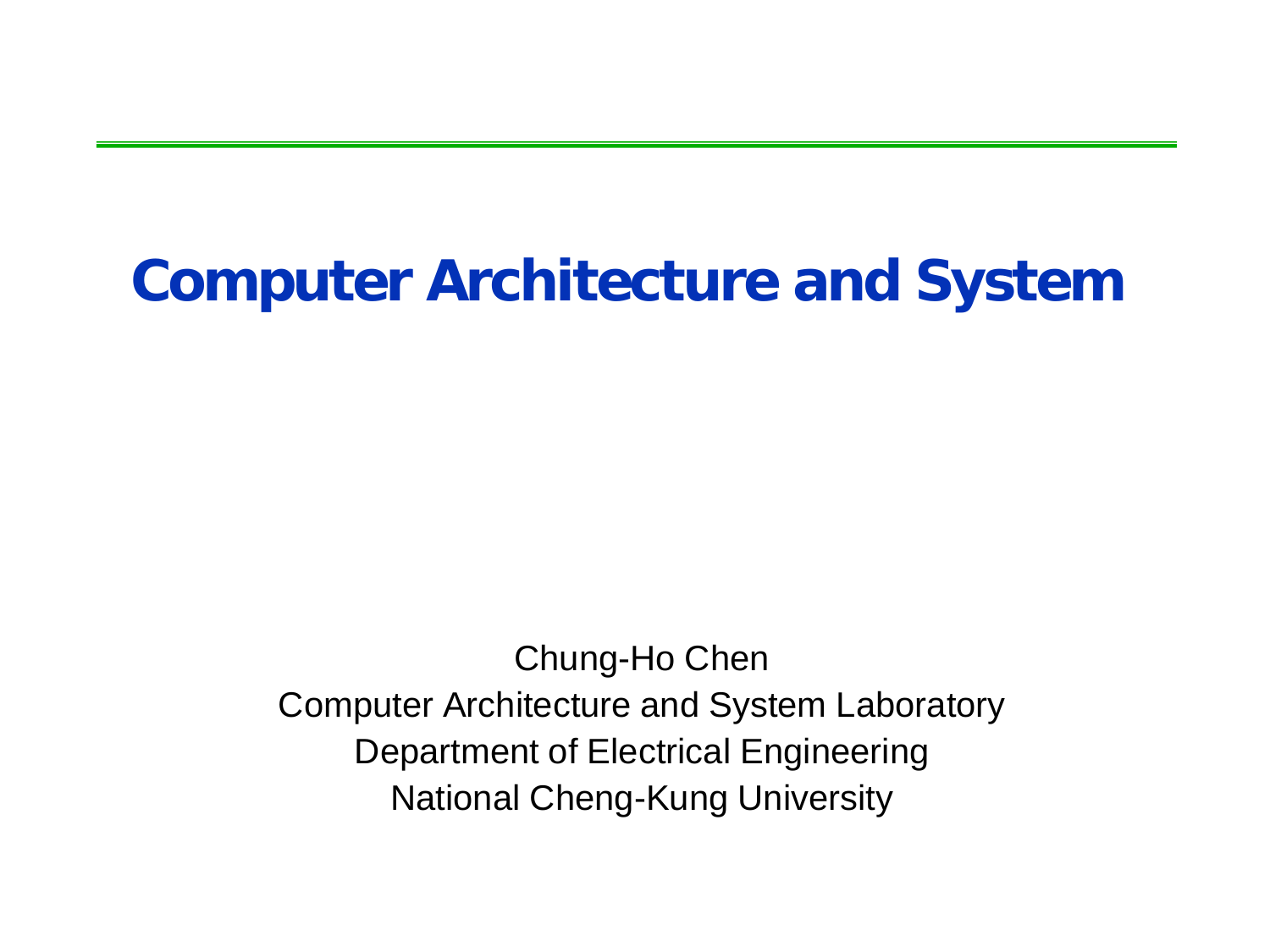#### **Course Focus**

**Understanding the design techniques, machine structures, technology factors, evaluation methods that will determine the form of computers in the 21st Century**

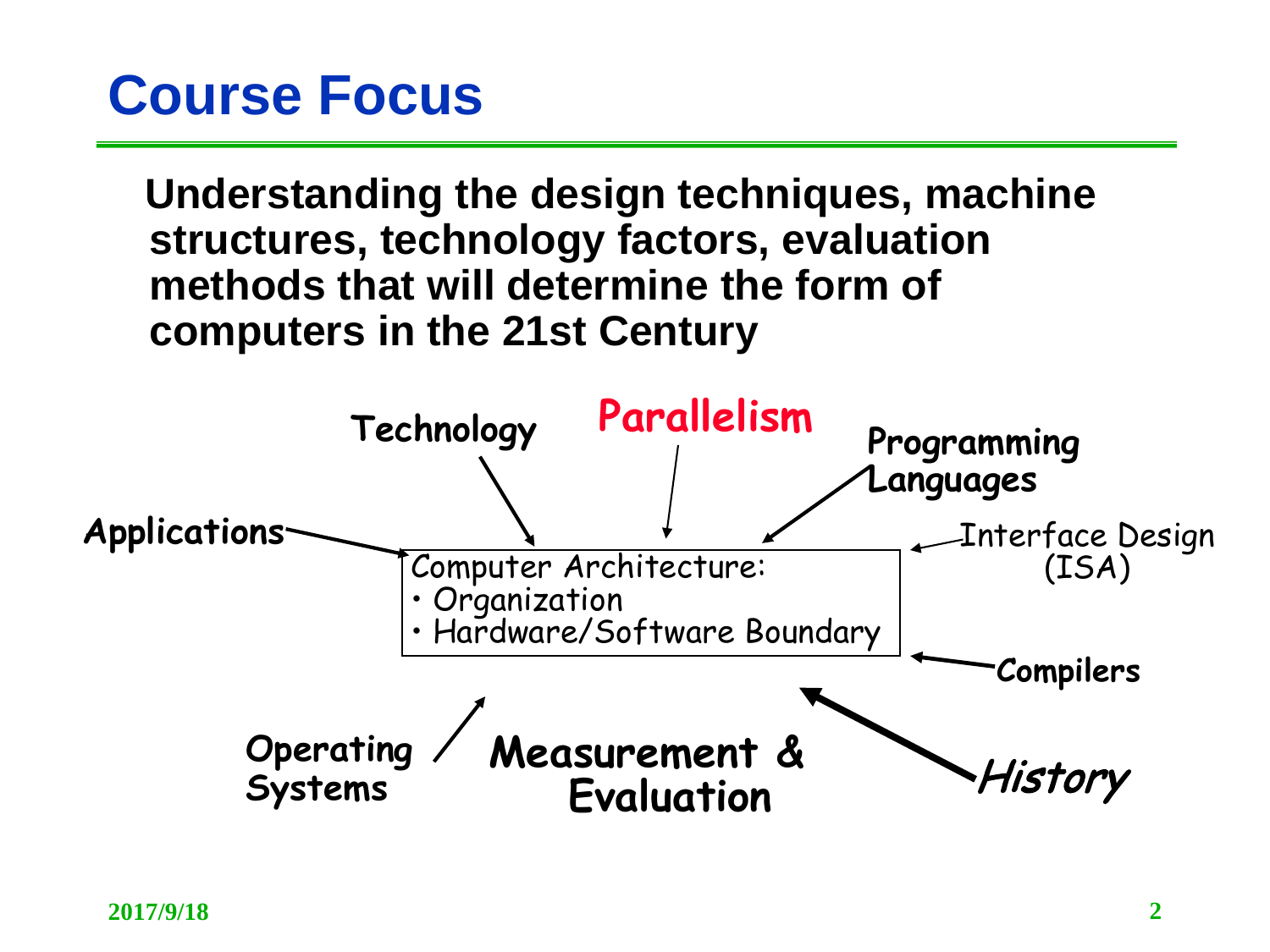## **Your Goals**

- **Computer architecture**
	- **Power, dependability, multi CPU vs. 1 CPU performance.**
- **Mix of lecture vs. discussion**
	- **Depends on how well reading is done before class**
- **Goal is to learn how to do good system research**
	- **Learn a lot from looking at good work in the past.**
	- **At commit point, you may choose to pursue your own new idea instead.**
	- **Learn the strategies in writing a good paper, paragraph by paragraph, sentence by sentence.**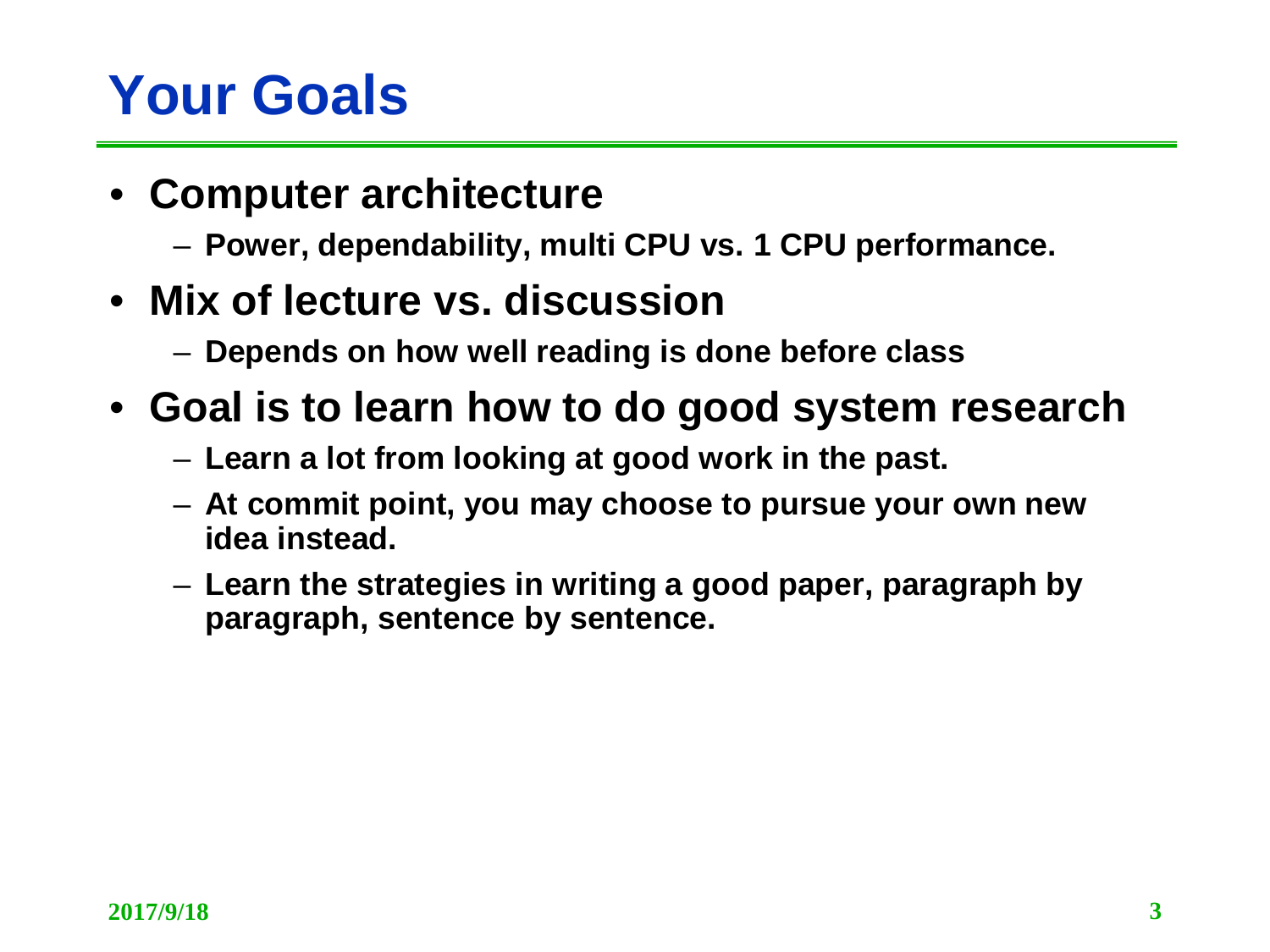#### **Research Paper Reading**

- **As graduate students, you are now researchers**
- **Most information of importance to you will be in research papers**
- **Ability to rapidly scan and understand research papers is key to your success. Also from the Internet for quick learning.**
- **So:**
	- **(1) You will read a few papers in this course**
	- **(2) Get assignment for new technology presentation.**
	- **Paper and assignment will be announced.**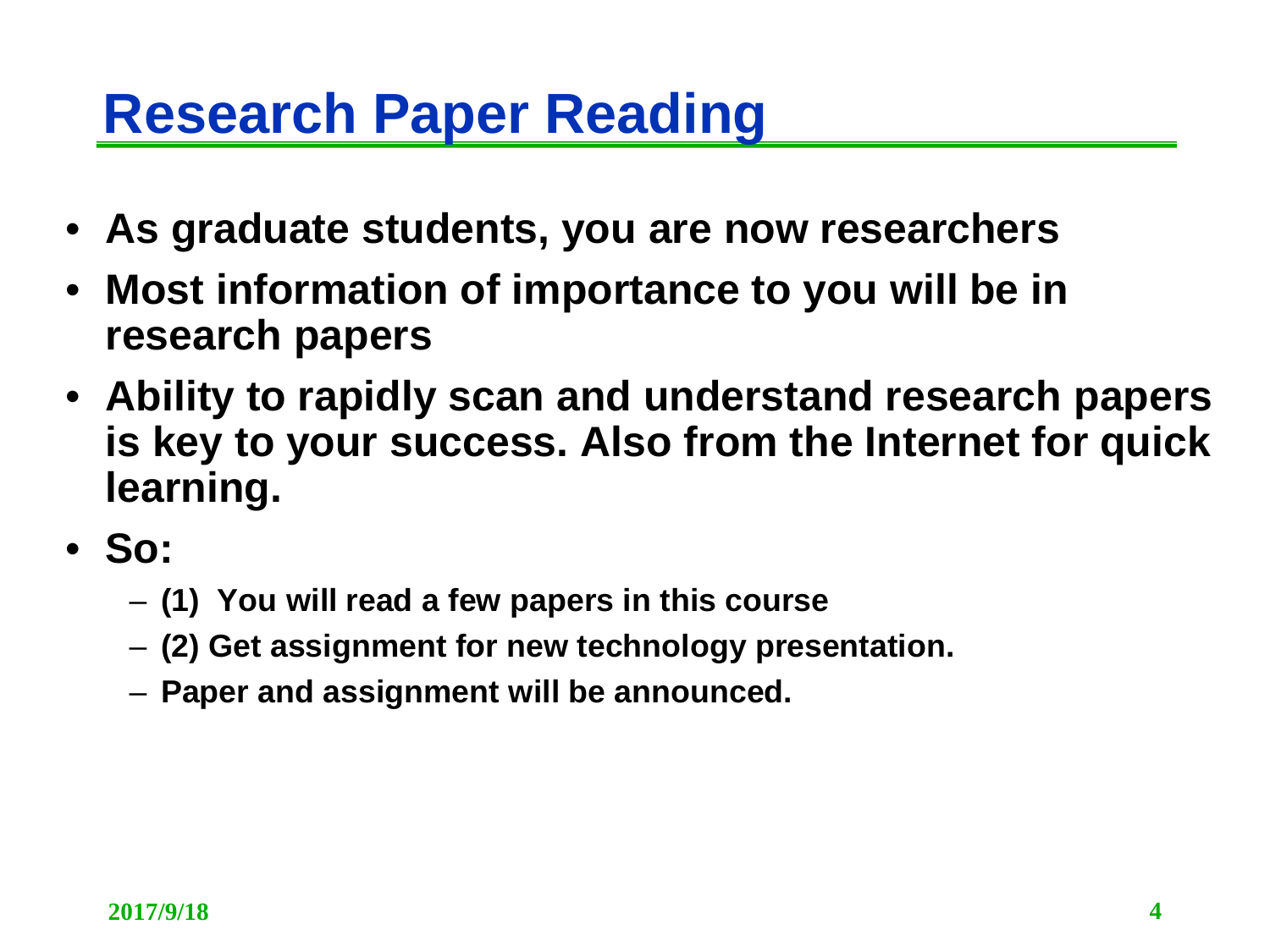

- **60% Examinations (3 Exams)**
- **20% Class participation, presentation of new technology, reading write-ups.**
- **20% Full system simulation project/GPU exercises**
	- **Learn how to design an ASIC or hardware of your choice**
	- **Learn how to hook up your hardware into a Linux system which runs on a ARM-based platform.**
		- » **Learn how to write a device driver and perform hardwaresoftware co-simulation and functional verification**
	- **Experience a GPGPU simulator and programming.**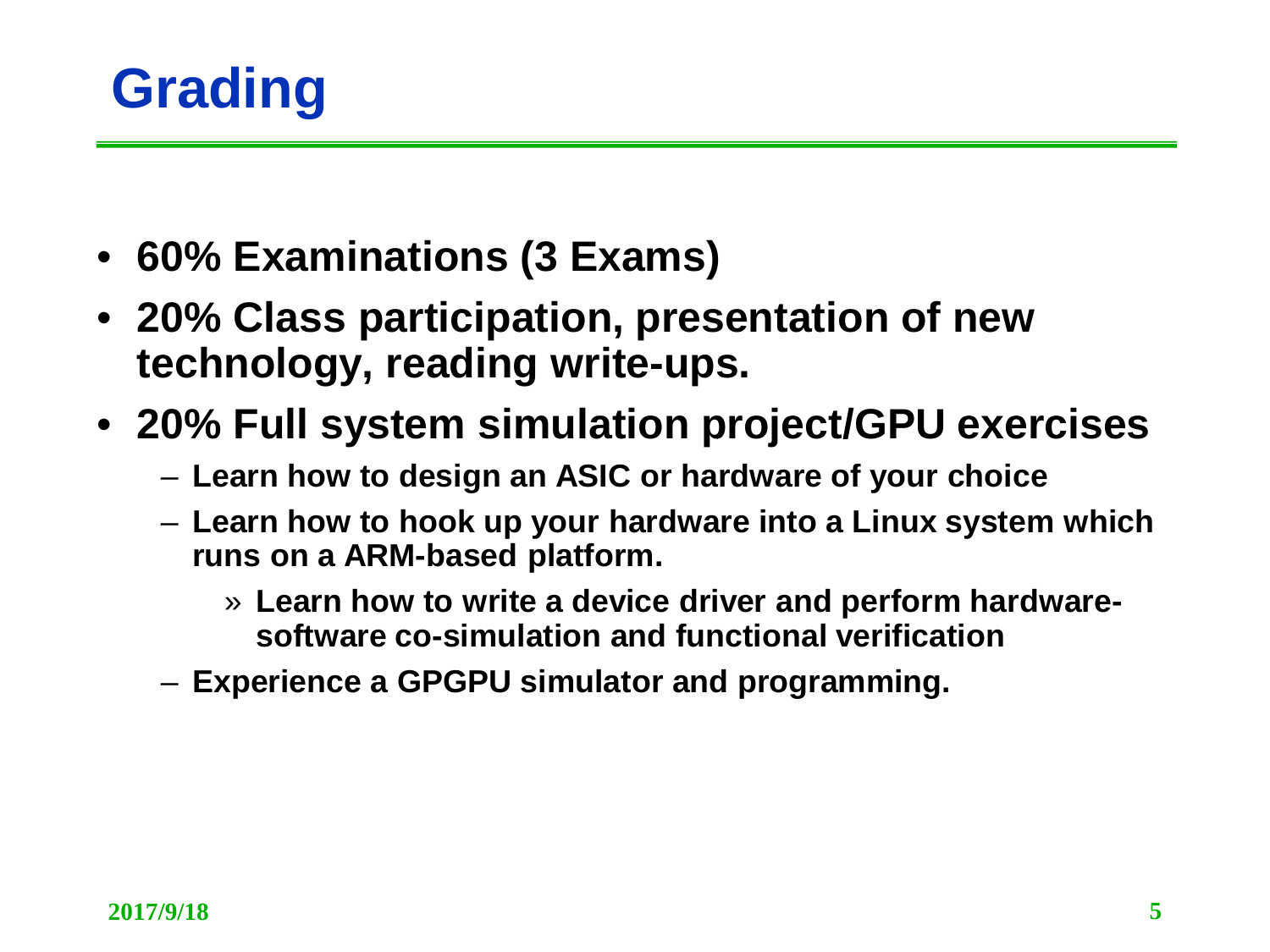### **Performance Wall Ahead**

- **Power wall**
	- **Power expensive, transistor free (Can put more on chip than can afford to turn it on)**
- **ILP wall**
	- **Instruction level parallelism diminishes on more HW for ILP**
- **Memory wall**
	- **Memory, the legacy problem**
- **Previously uniprocessor performance 2X / 1.5 yrs**
- **Now: Power Wall + ILP Wall + Memory Wall**
	- **Uniprocessor performance now 2X / 5(?) yrs**
- **Big change in direction: multiple cores (2X processors per chip / ~ 2 years)**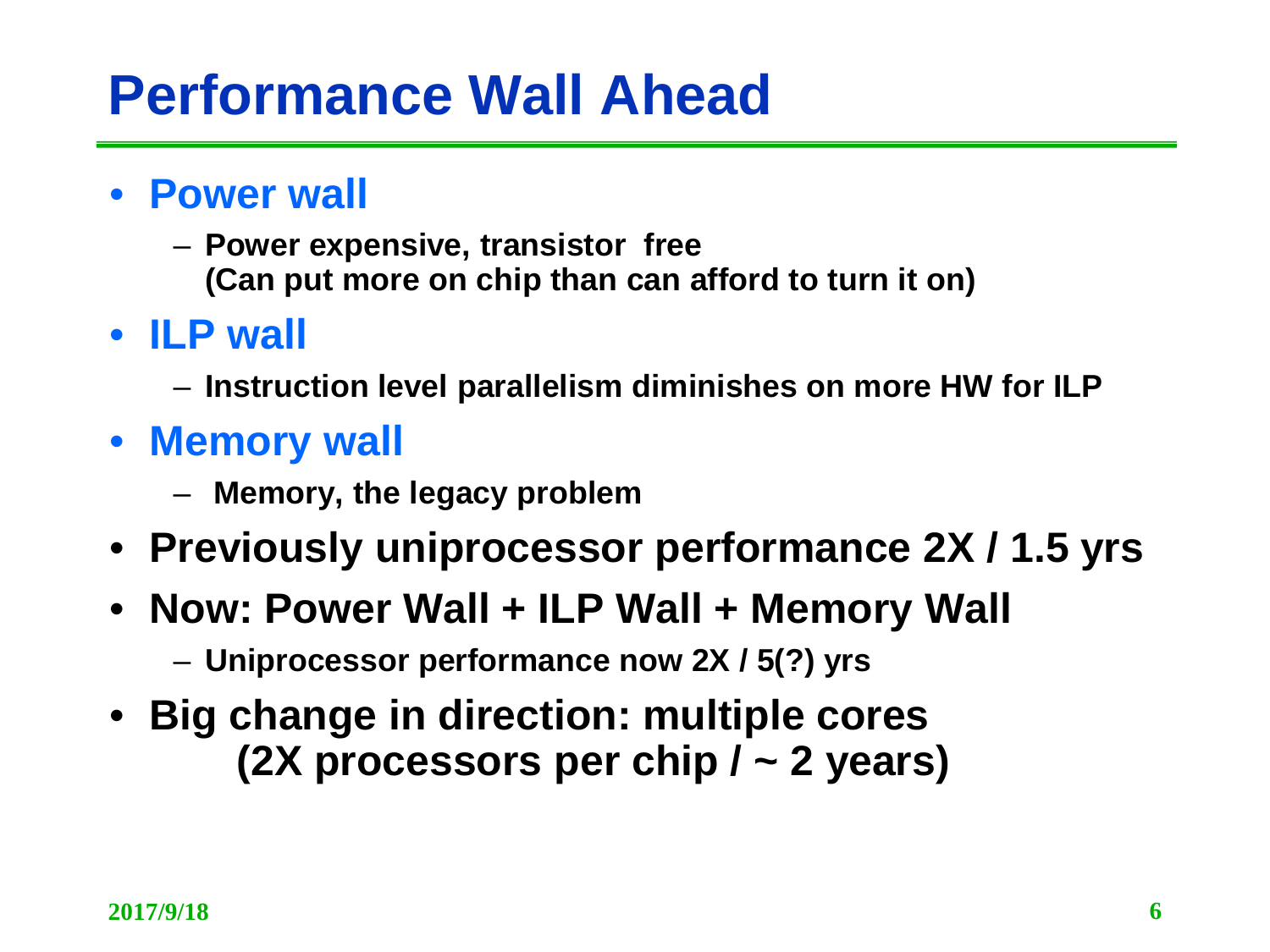#### **Power Formula**

- Dynamic power =  $\frac{1}{2}$  x Capacitive load x voltage<sup>2</sup> x **frequency switched (V2/R)**
- **Dynamic energy = Capacitive load x voltage2**
	- **Capacitances come from transistors and wires.**
- **Static power = Static current x voltage**
	- **More than 25 percent of the total power consumption resulting from leakage current**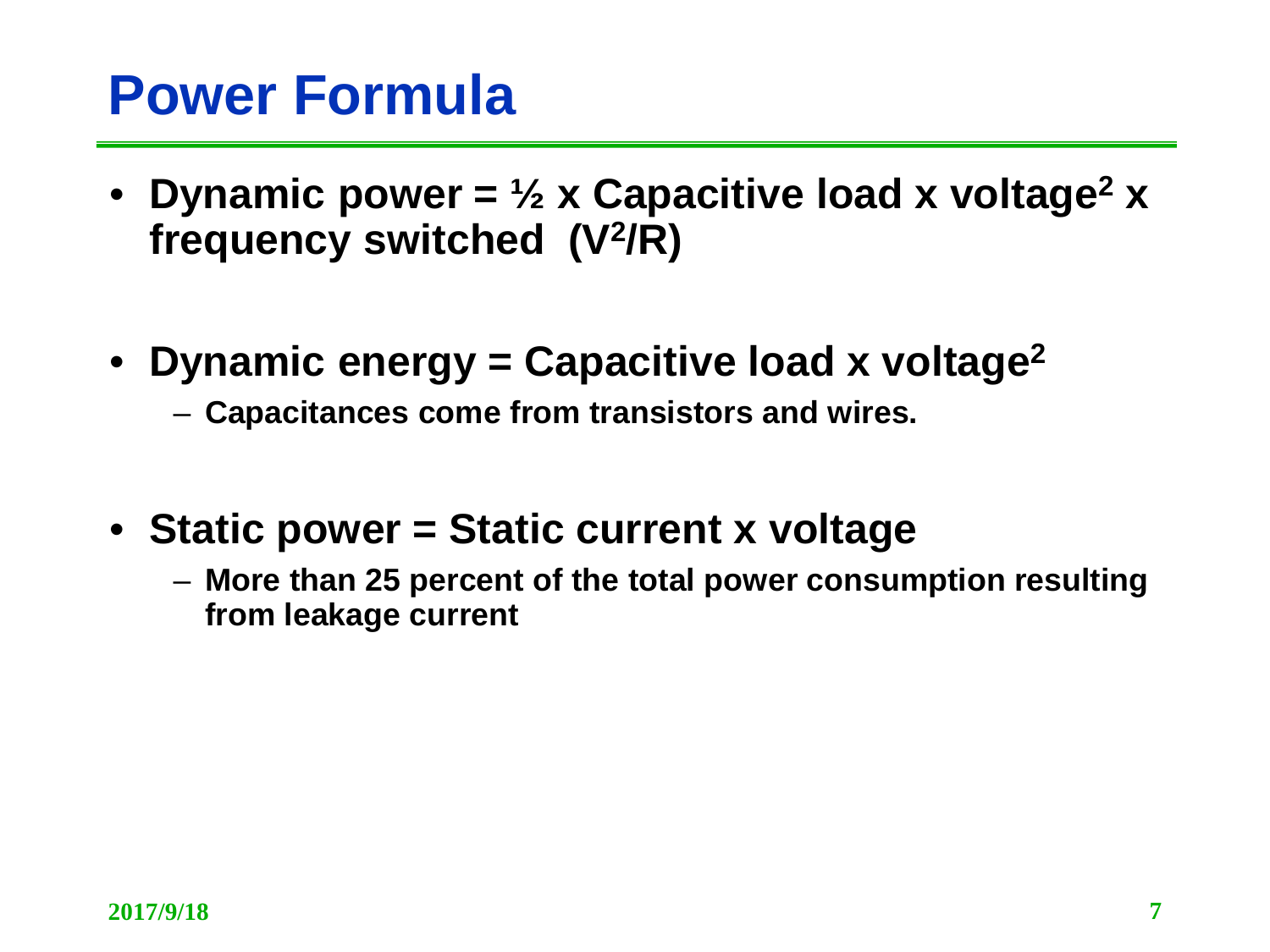#### **Computer Architecture is Design and Analysis**

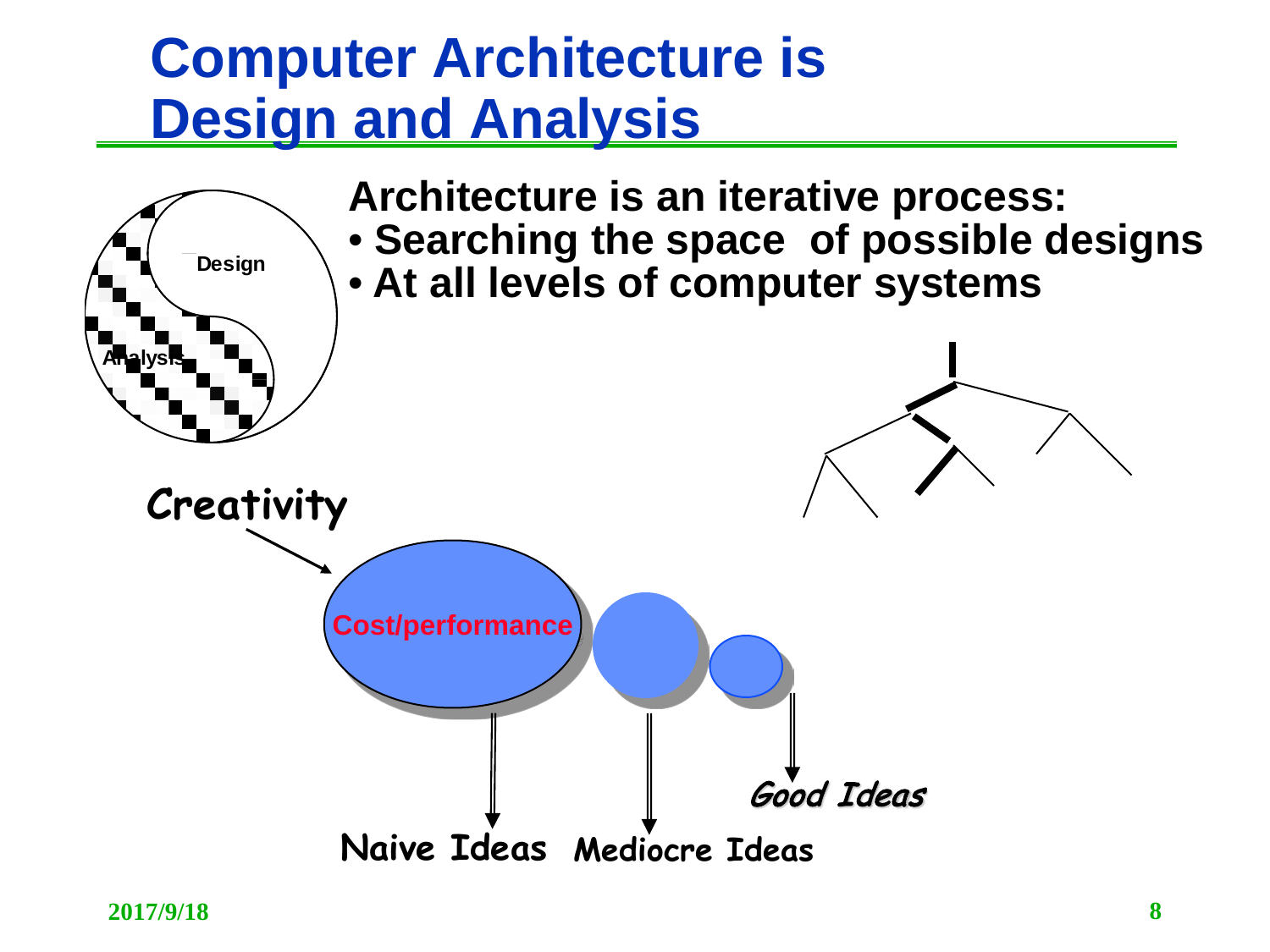#### **What Computer Architecture Brings to You**

- **Other fields often borrow ideas from architecture**
- **Quantitative Principles of Design**
	- **1. Take Advantage of Parallelism**
	- **2. Principle of Locality**
	- **3. Focus on the Common Case**
	- **4. Amdahl's Law**
	- **5. The Processor Performance Equation**
- **Careful, quantitative comparisons**
	- **Define, quantify, and summarize relative performance**
	- **Define and quantify relative cost**
	- **Define and quantify dependability**
	- **Define and quantify power**
- **Culture of anticipating and exploiting advances in technology**
- **Culture of well-defined interfaces that are carefully implemented and thoroughly checked**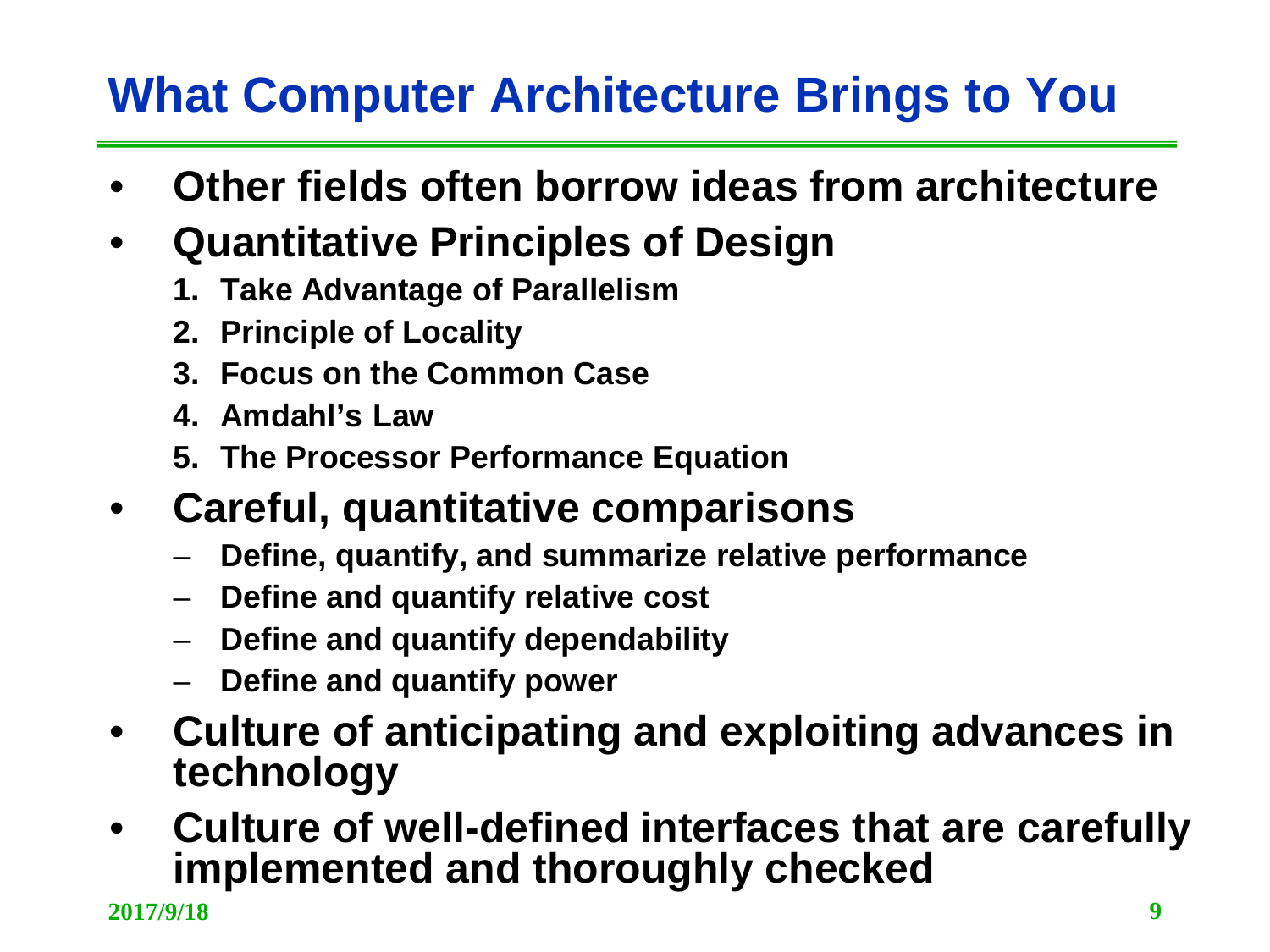## **New things**

#### • **From CUDA to OpenCL**

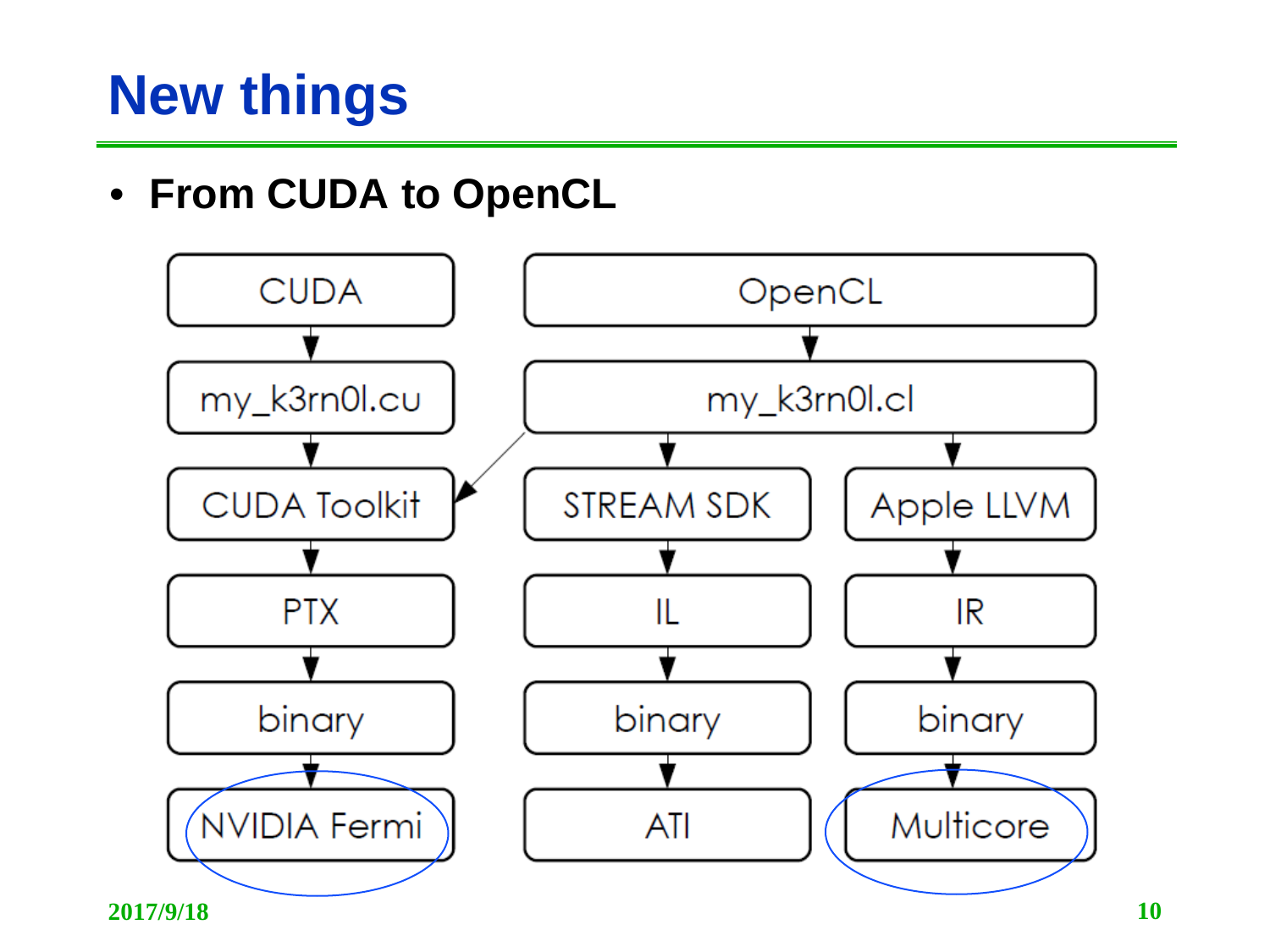#### **System Architecture of Application Processor?**



**2017/9/18 11**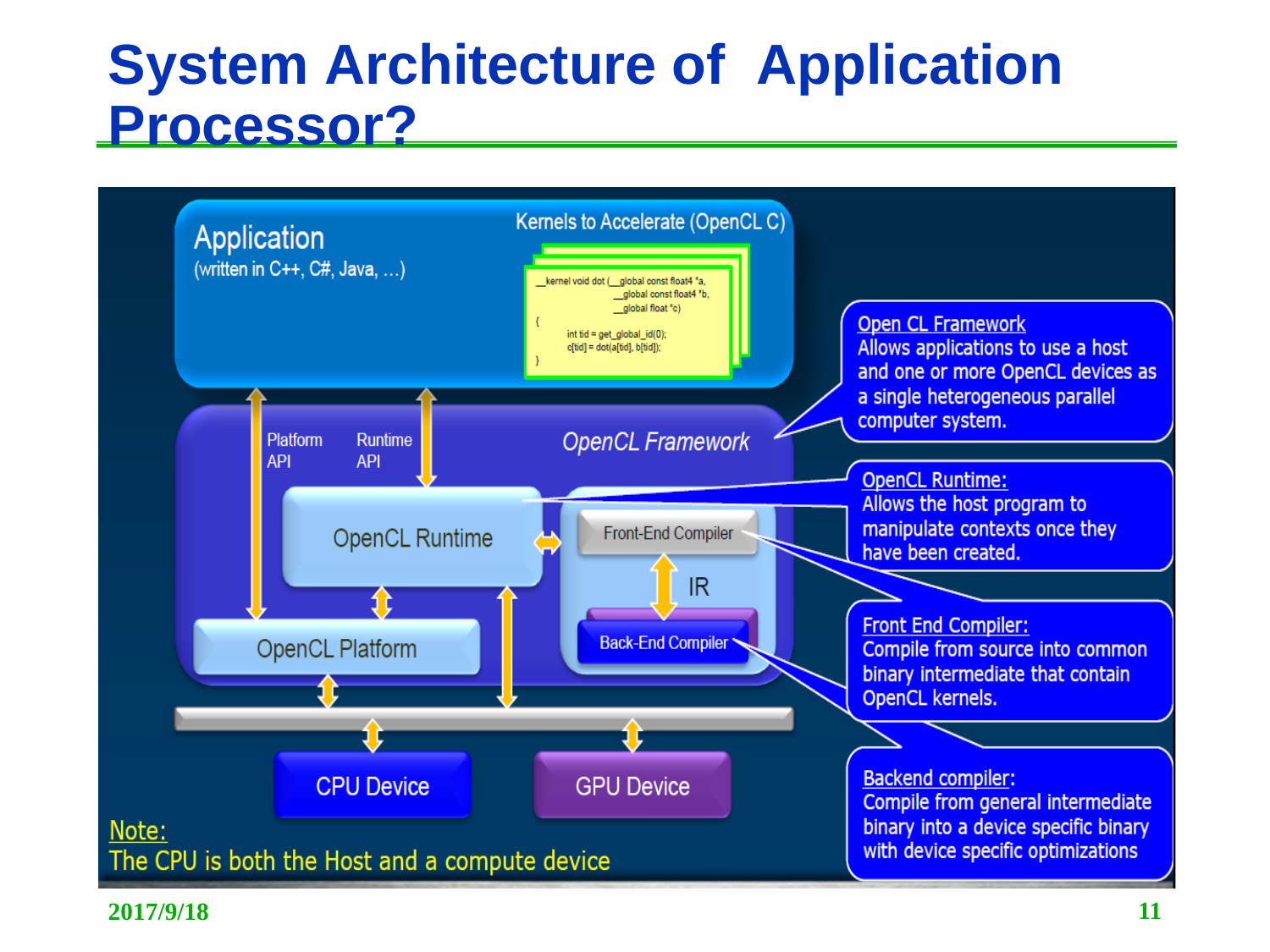# **Terminology from Wiki**

- **CUDA** 
	- **Compute Unified Device Architecture** (**CUDA**) is a parallel computing architecture developed by [Nvidia](http://en.wikipedia.org/wiki/Nvidia).

#### • **OpenCL**

- **Open Computing Language** (**OpenCL**) is a framework for writing programs that execute across **[heterogeneous](http://en.wikipedia.org/wiki/Heterogeneous_computing)** platforms consisting of [central processing unit](http://en.wikipedia.org/wiki/Central_processing_unit) (CPUs), graphics processing unit (GPUs), and other processors.
- OpenCL includes a language for writing *kernels* (functions that execute on OpenCL devices), plus application programming interfaces [\(APIs\) that are used to define and then control the](http://en.wikipedia.org/wiki/Application_programming_interface) platforms.
- OpenCL provides [parallel computing](http://en.wikipedia.org/wiki/Parallel_computing) using task-based and databased parallelism. OpenCL is an open standard maintained by the [non-profit](http://en.wikipedia.org/wiki/Non-profit_organization) technology consortium [Khronos](http://en.wikipedia.org/wiki/Khronos_Group) Group. It has been adopted by [Intel](http://en.wikipedia.org/wiki/Intel), [Advanced Micro Devices,](http://en.wikipedia.org/wiki/ARM_Holdings) [Nvidia](http://en.wikipedia.org/wiki/Nvidia), and ARM Holdings.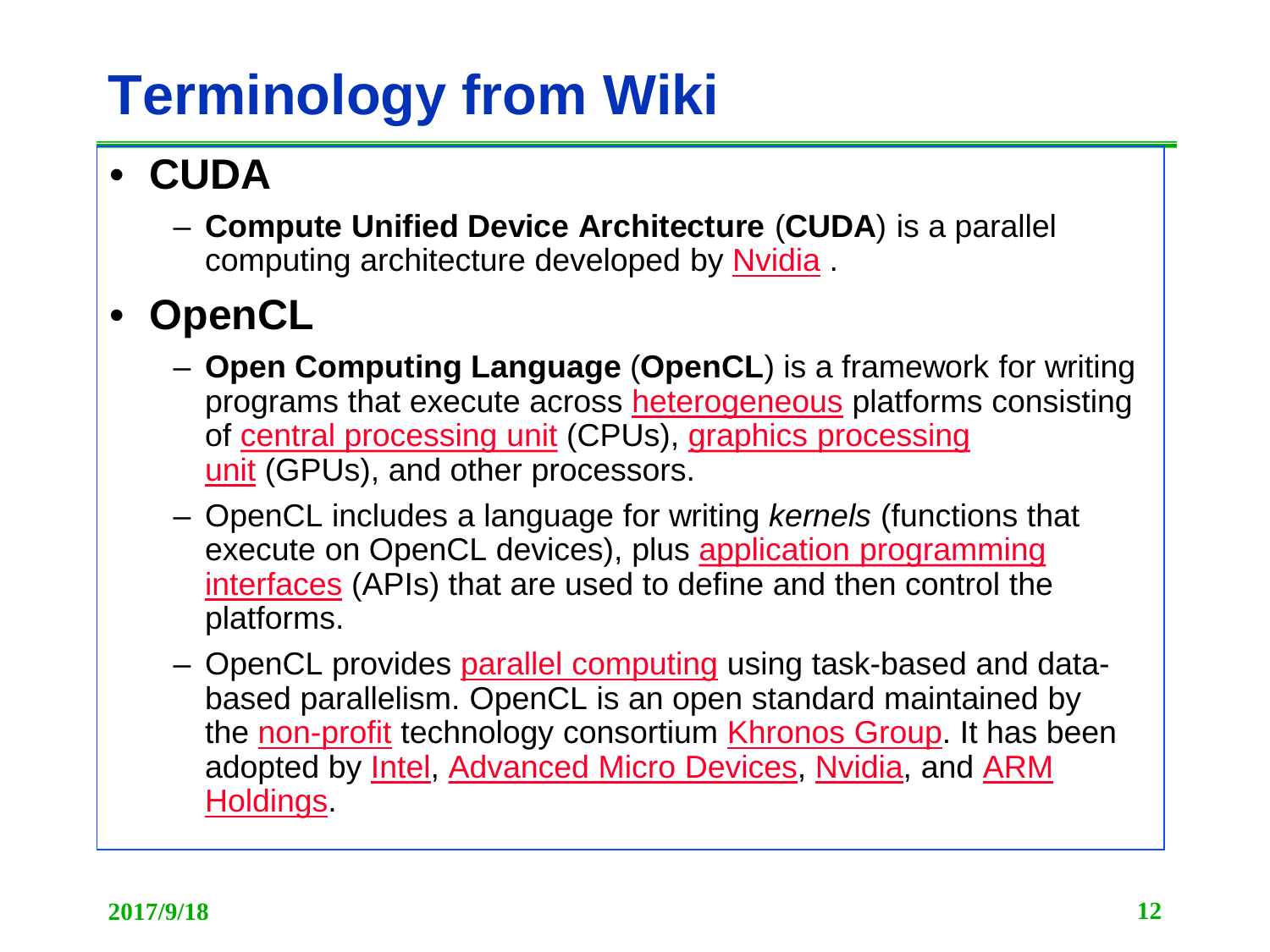# **Terminology from Wiki-cont.**

#### • **PTX**

– **[Parallel Thread Execution \(PTX\)](http://en.wikipedia.org/wiki/Assembly_language)** is a pseudo-assembly language used in [Nvidia](http://en.wikipedia.org/wiki/Nvidia)'s [CUDA](http://en.wikipedia.org/wiki/CUDA) programming environment. The nycc compiler translates code written in [C](http://en.wikipedia.org/wiki/C_(programming_language))UDA, a C-like language, into PTX, and the graphics driver contains a compiler which translates the PTX into a binary code which can be run on the processing cores.

#### • **LLVM**

- **LLVM** (formerly Low Level Virtual Machine) is [compiler](http://en.wikipedia.org/wiki/Compiler) infrastructure written in  $C++$ ; it is designed for compiletime, [link-time](http://en.wikipedia.org/wiki/Link-time), [run-time, and "idle-time" optimization of programs](http://en.wikipedia.org/wiki/Compile-time)  written in arbitrary [programming languages.](http://en.wikipedia.org/wiki/Programming_language)
- **Compile the source code to the intermediate representation(LLVM-IR).**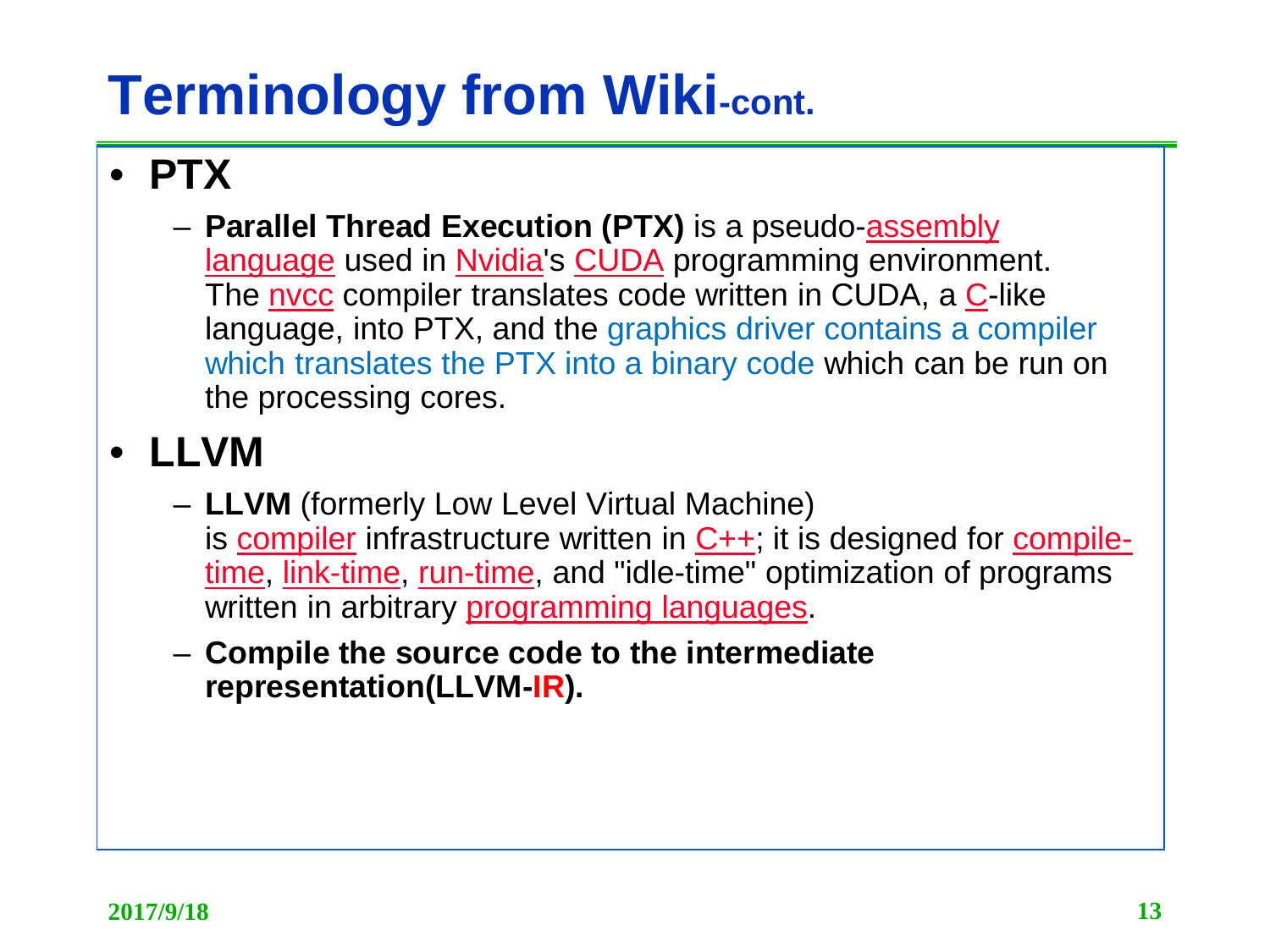# **Edge AI GPU**

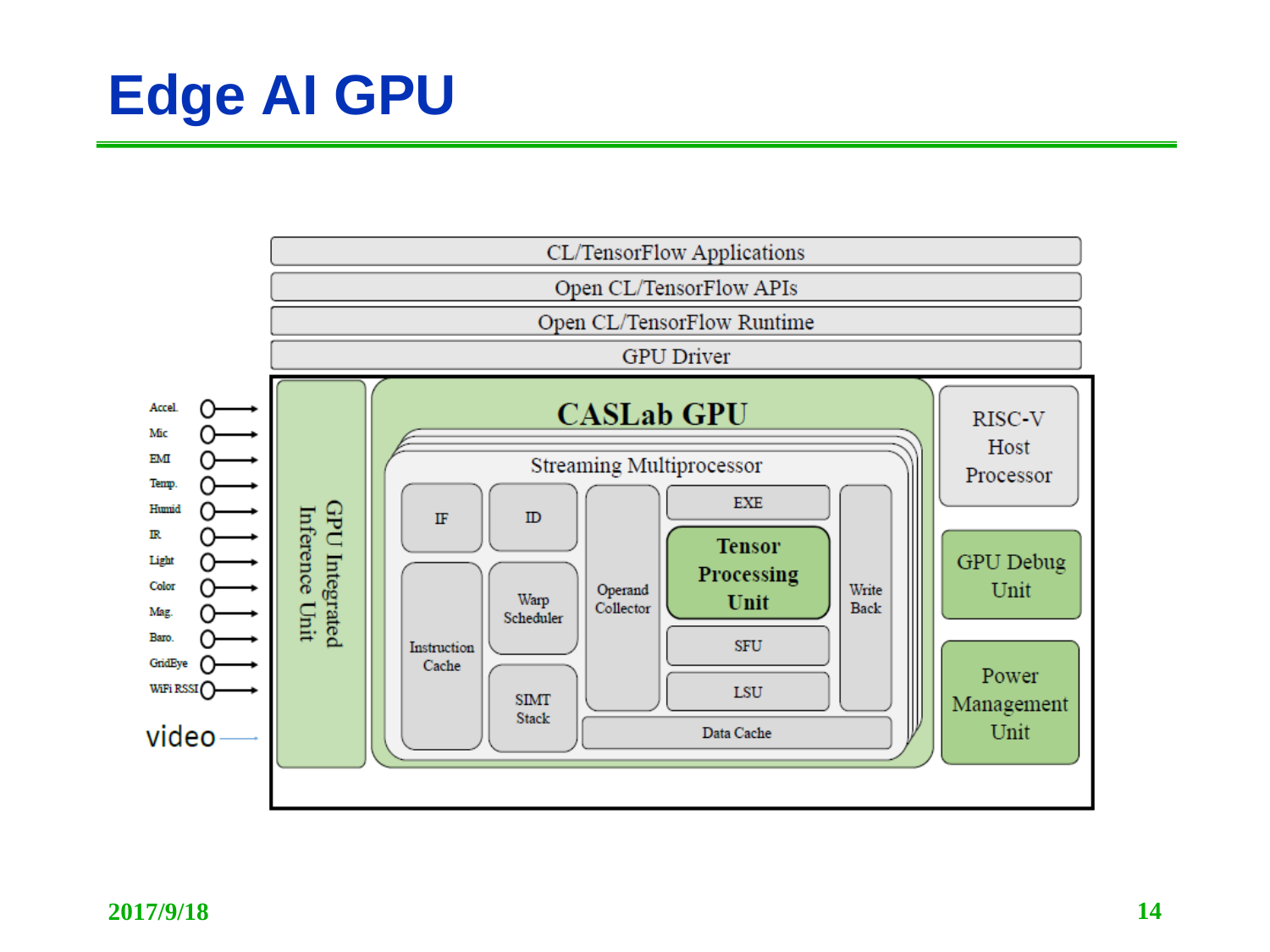#### **TensorFlow is an Open Source Software Library for Machine Intelligence**

- TensorFlow<sup>™</sup> is an open source software library for numerical computation using data flow graphs.
- Nodes in the graph represent mathematical operations, while the graph edges represent the multidimensional data arrays (tensors) communicated between them.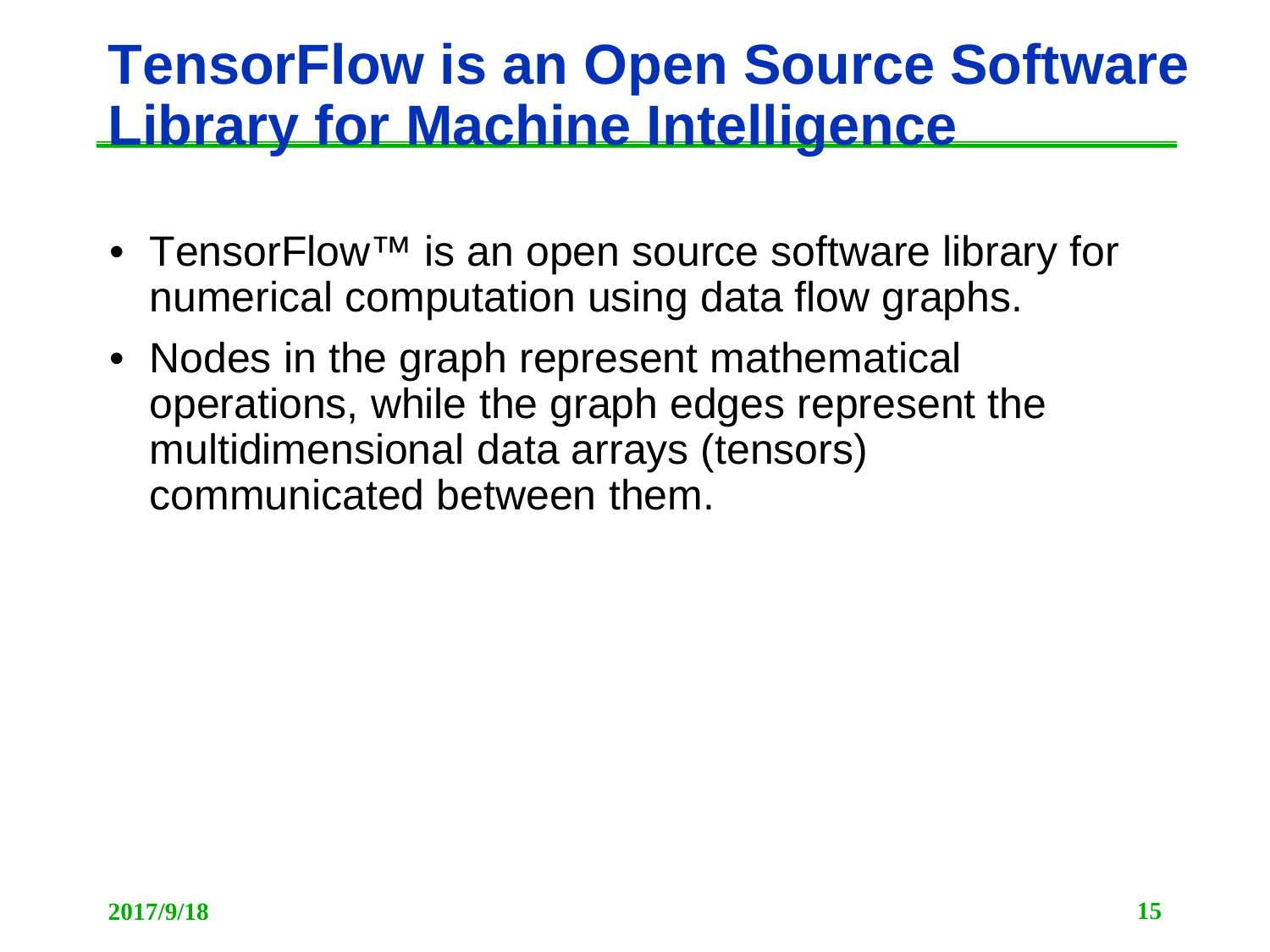#### **Tracking Technology Performance Trends**

- **Drill down into 4 technologies for a 20-year+ span:**
	- **Disks,**
	- **Memory,**
	- **Network,**
	- **Processors**
- **Compare ~1980 vs. ~2000+ Modern**
	- **Performance Milestones in each technology**
- **Compare for Bandwidth vs. Latency improvements in performance over time**
- **Bandwidth: number of events per unit time**
	- **E.g., M bits / second over network, M bytes / second from disk**
- **Latency: elapsed time for a single event**
	- **E.g., one-way network delay in microseconds,**

**average disk access time in milliseconds 2017/9/18 <sup>16</sup>**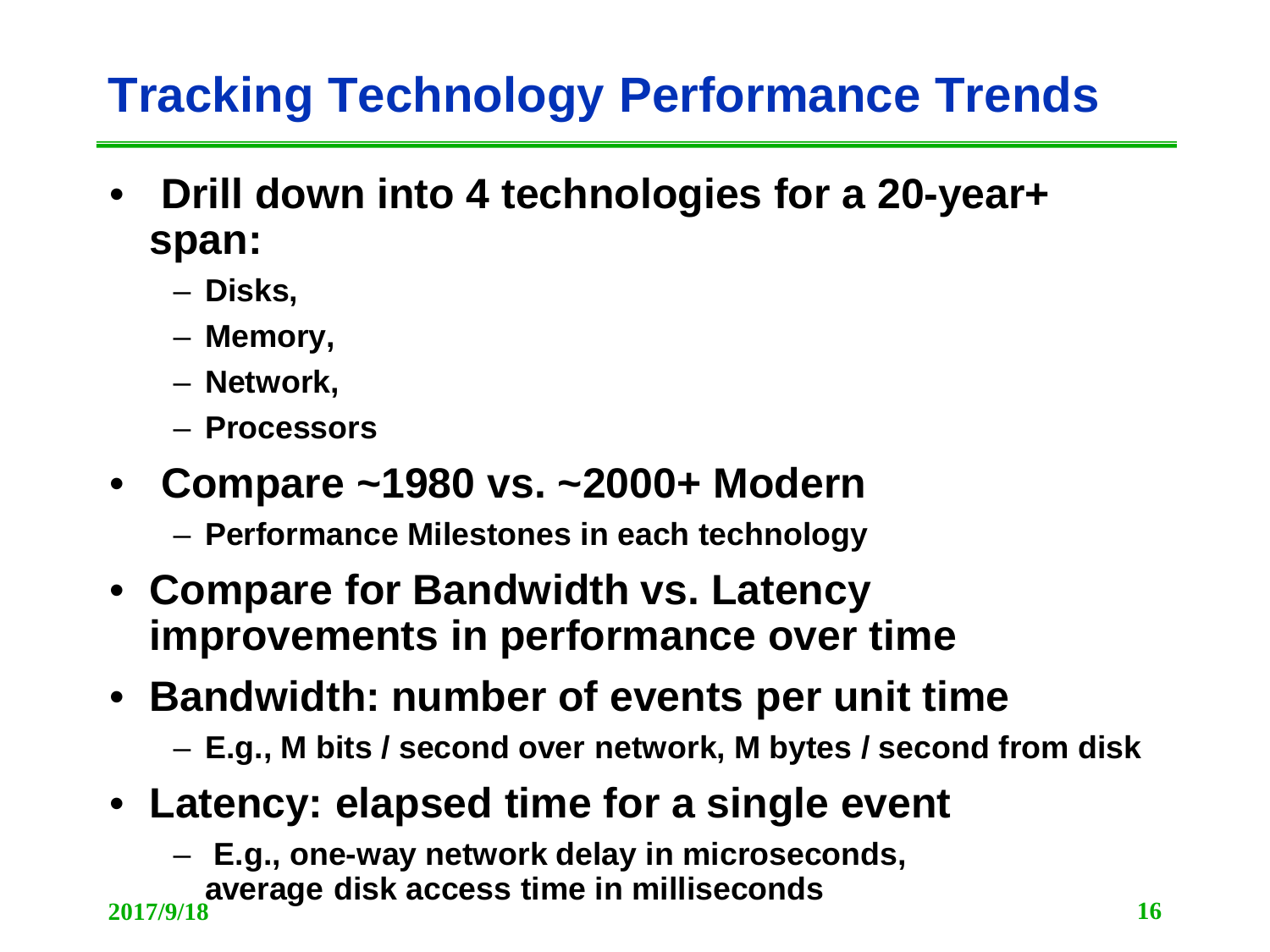#### Latency Lags Bandwidth (last ~20+ **years**



- **Performance Milestones**
- **Processor: '286, '386, '486, Pentium, Pentium Pro, Pentium 4 (21x,2250x), Core i7**
- **Ethernet: 10Mb, 100Mb, 1000Mb, 10000 Mb/s (16x,1000x)**
- **Memory Module: 16bit plain DRAM, Page Mode DRAM, 32b, 64b, SDRAM, DDR SDRAM (4x,120x) DDR3**
- **Disk : 3600, 5400, 7200, 10000, 15000 RPM (8x, 143x)**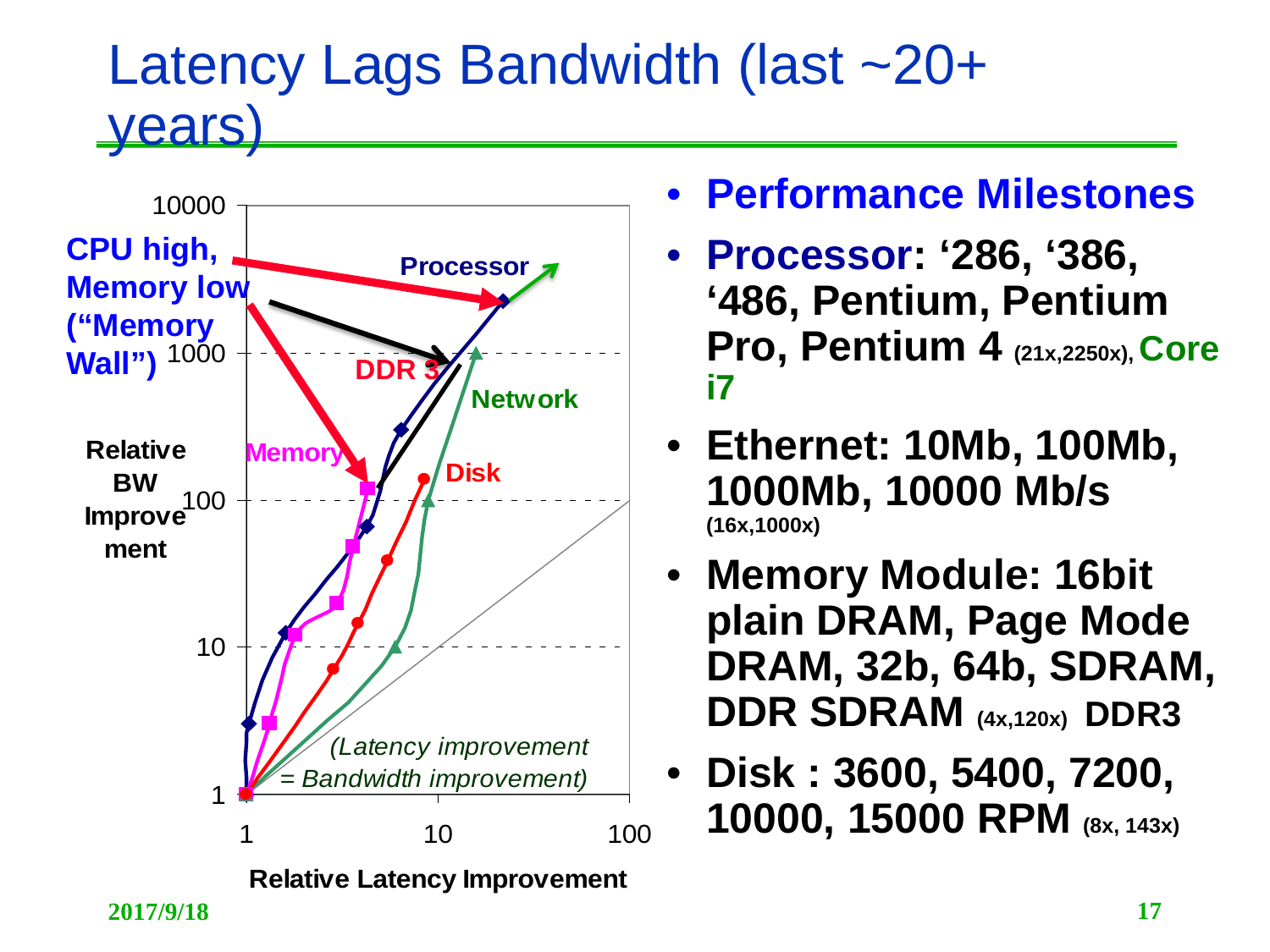## **A "Typical" RISC ISA**

- **32-bit fixed format instruction (3 formats)**
- **32 32-bit GPR (R0 contains zero, DP take pair)**
- **3-address, reg-reg arithmetic instruction**
- **Single address mode for load/store: base + displacement**
	- **no indirection**
- **Simple branch conditions**
- **Delayed branch**

**see: SPARC, MIPS, HP PA-Risc, DEC Alpha, IBM PowerPC, CDC 6600, CDC 7600, Cray-1, Cray-2, Cray-3**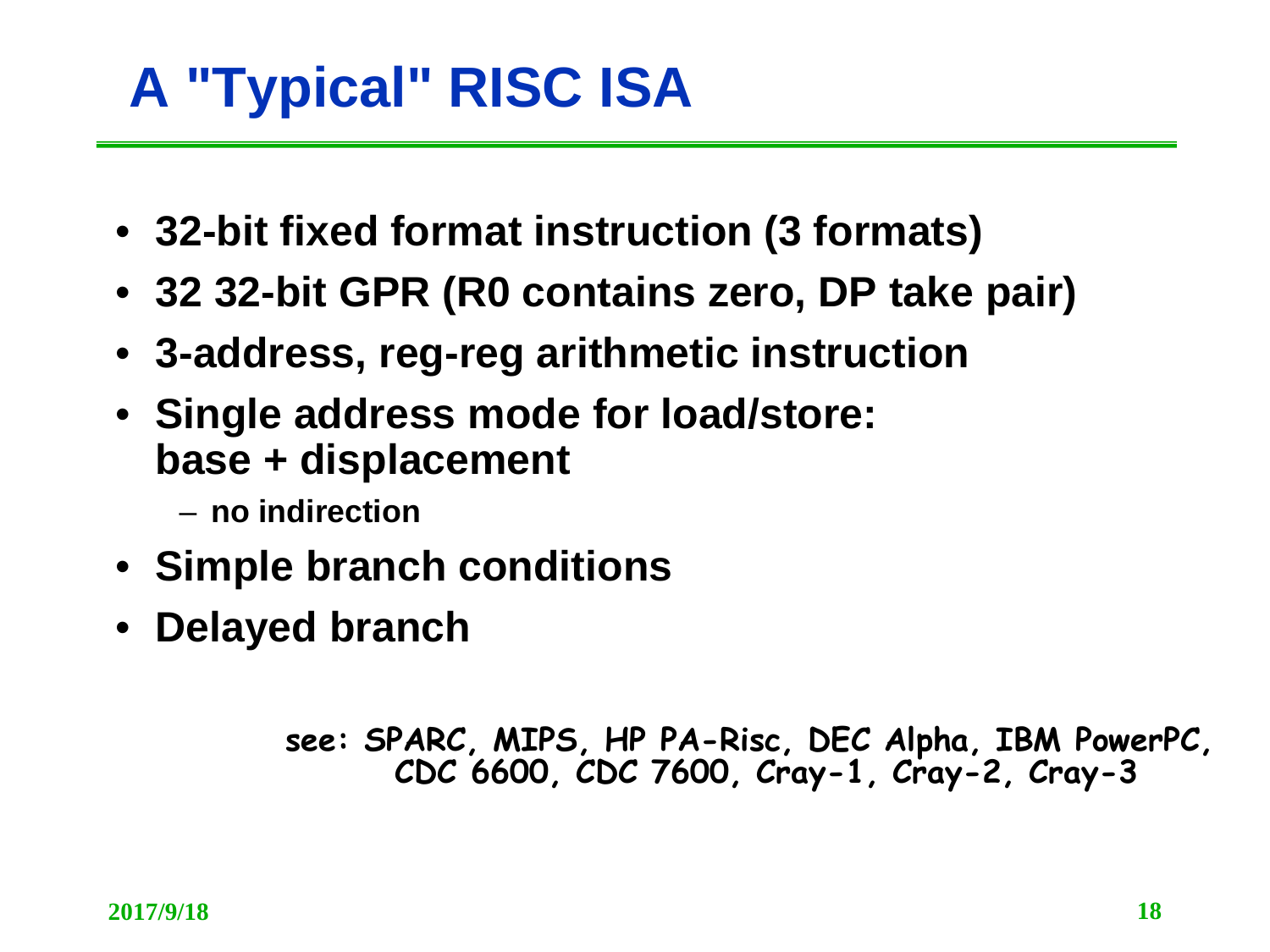### **Instruction Set Architecture**



- **Properties of a good abstraction**
	- **Lasts through many generations (portability)**
	- **Used in many different ways (generality)**
	- **Provides convenient functionality to higher levels**
	- **Permits an efficient implementation at lower levels**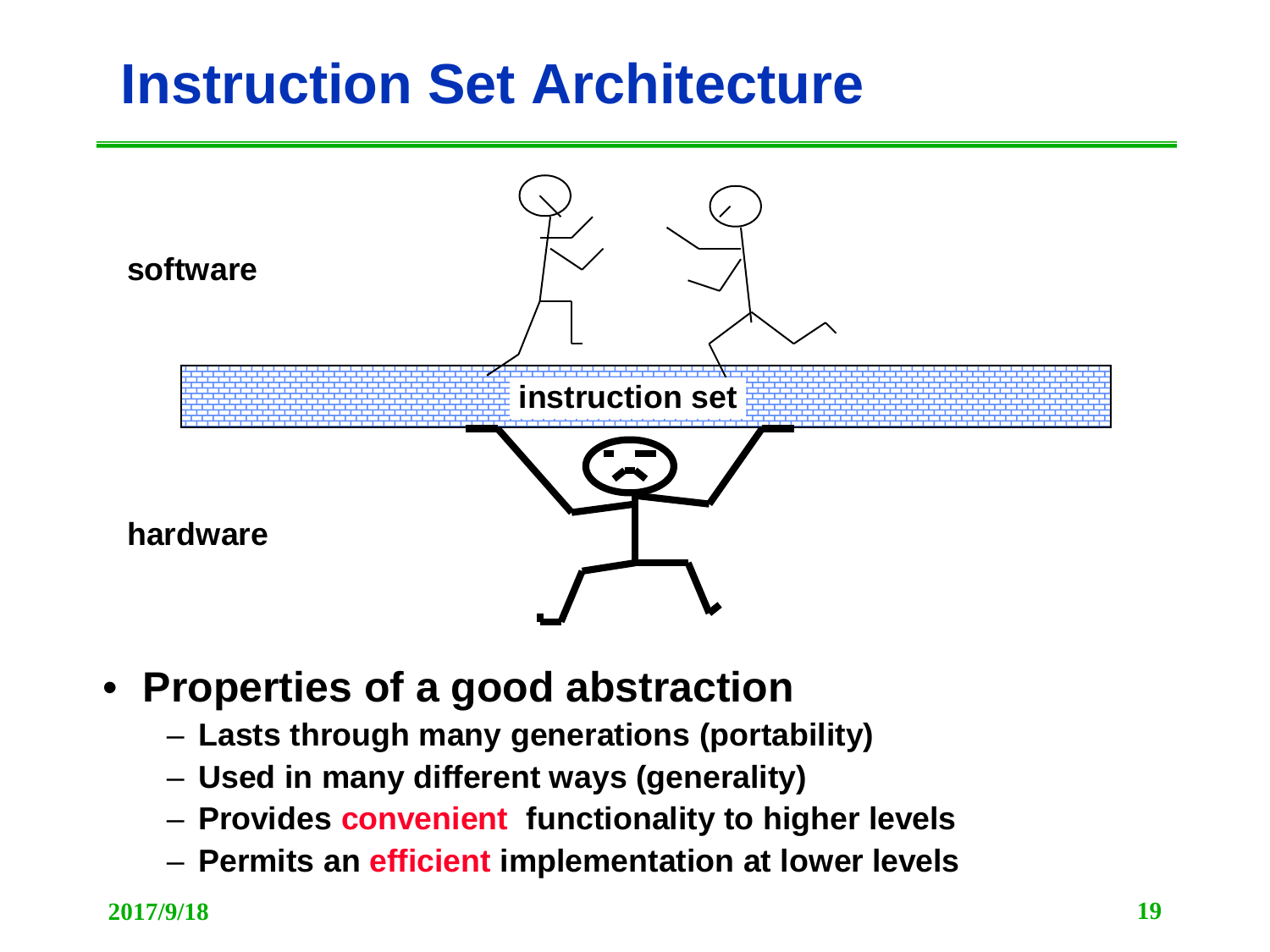## **Register Bank**

- **ARM : 37 registers**
	- **31 general-purpose registers**
	- **6 status registers**
- **MIPS : 35 registers**
	- **32 general-purpose registers**
	- **3 Special-Purpose Registers (PC, HI and LO)**



|    |                        |   | Figure 2-6 CPU Registers |                        |   |
|----|------------------------|---|--------------------------|------------------------|---|
| 31 |                        | 0 | 31                       |                        | 0 |
|    | r0 (hardwired to zero) |   |                          | $\overline{\text{HI}}$ |   |
|    | гl                     |   |                          | LO                     |   |
|    | r2                     |   |                          |                        |   |
|    | r3                     |   |                          |                        |   |
|    | 14                     |   |                          |                        |   |
|    | 15                     |   |                          |                        |   |
|    | ΙŐ                     |   |                          |                        |   |
|    | 17                     |   |                          |                        |   |
|    | r8                     |   |                          |                        |   |
|    | rŷ                     |   |                          |                        |   |
|    | r10                    |   |                          |                        |   |
|    | rll                    |   |                          |                        |   |
|    | r12                    |   |                          |                        |   |
|    | rl3                    |   | <b>MIPS</b>              |                        |   |
|    | r14                    |   |                          |                        |   |
|    | r15                    |   |                          |                        |   |
|    | rl6                    |   |                          |                        |   |
|    | r17                    |   |                          |                        |   |
|    | rl\$                   |   |                          |                        |   |
|    | r19                    |   |                          |                        |   |
|    | r20                    |   |                          |                        |   |
|    | r21                    |   |                          |                        |   |
|    | r22                    |   |                          |                        |   |
|    | r23                    |   |                          |                        |   |
|    | r24                    |   |                          |                        |   |
|    | r25                    |   |                          |                        |   |
|    | r26                    |   |                          |                        |   |
|    | r27                    |   |                          |                        |   |
|    | r28                    |   |                          |                        |   |
|    | r29                    |   |                          |                        |   |
|    | r30                    |   | 31                       |                        | 0 |
|    | r31                    |   |                          | PC                     |   |
|    |                        |   |                          |                        |   |

General Purpose Registers

Special Purpose Registers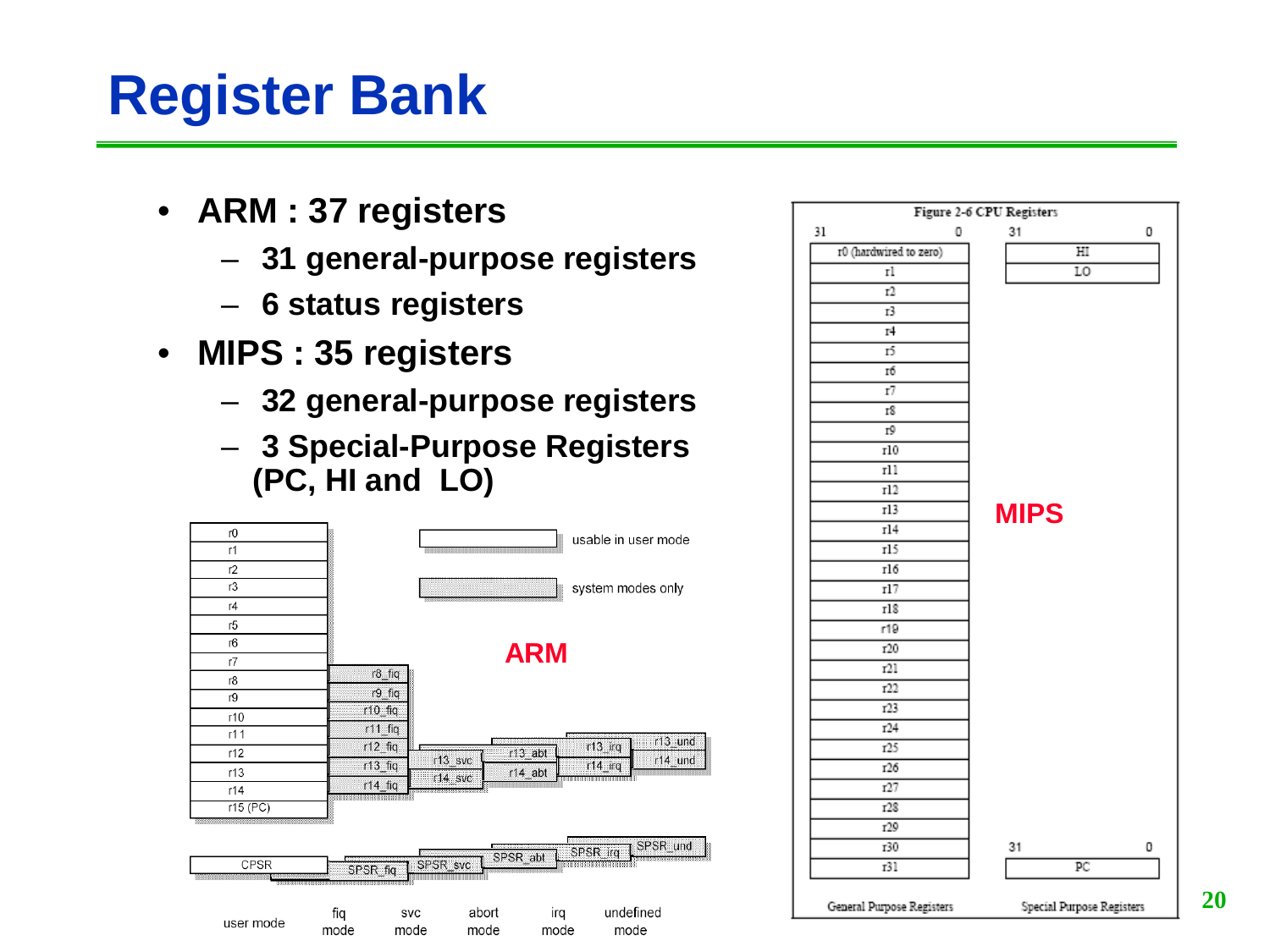### **Example: MIPS**

#### **Register-Register**

| $\ddot{\phantom{1}}$ | 26 25 | 2120 |     | 16 15 | 1110 | O |
|----------------------|-------|------|-----|-------|------|---|
|                      | c I   |      | Rs2 |       |      |   |

#### **Register-Immediate**

| 94<br>. | ŹΟ | 6Е<br>23 | 21 20 | 15 |           |  |
|---------|----|----------|-------|----|-----------|--|
| ۱۲      |    | w.       | ヽぃ    |    | immediate |  |

#### **Branch**

| $\bullet$ | 26 | 2120 |       | פ נ |           |  |
|-----------|----|------|-------|-----|-----------|--|
|           |    |      | ົ⁄ py |     | immediate |  |

#### **Jump / Call**

| $\bullet$<br>J. | 26 | った<br><b>45</b> |  |
|-----------------|----|-----------------|--|
|                 |    | taraet<br>ыı    |  |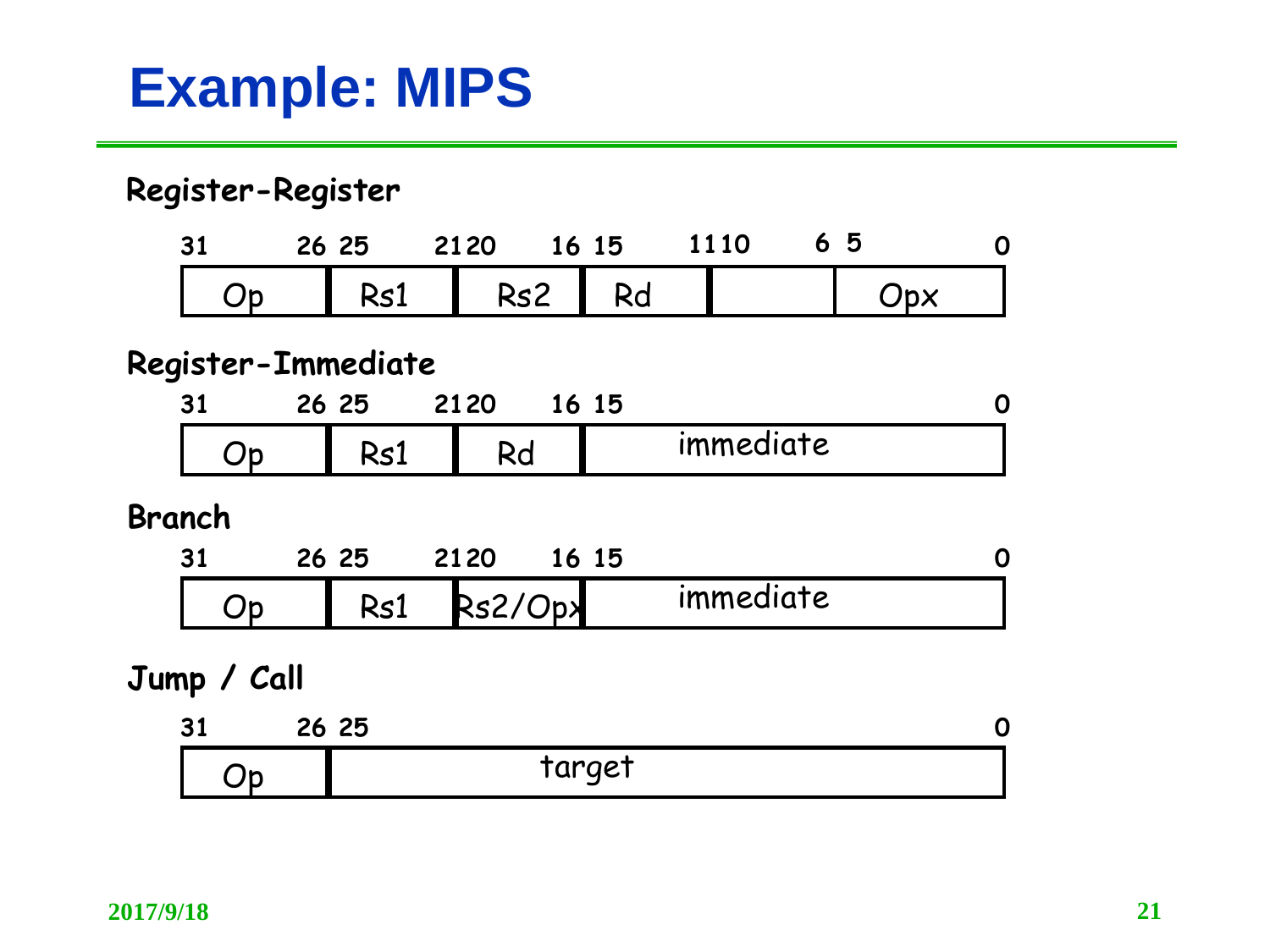## **Datapath vs Control**



- **Datapath: Storage, FU, interconnect sufficient to perform the desired functions**
	- **Inputs are Control Points**
	- **Outputs are signals**
- **Controller: State machine to orchestrate operation on the data path**
	- **Based on desired function and signals**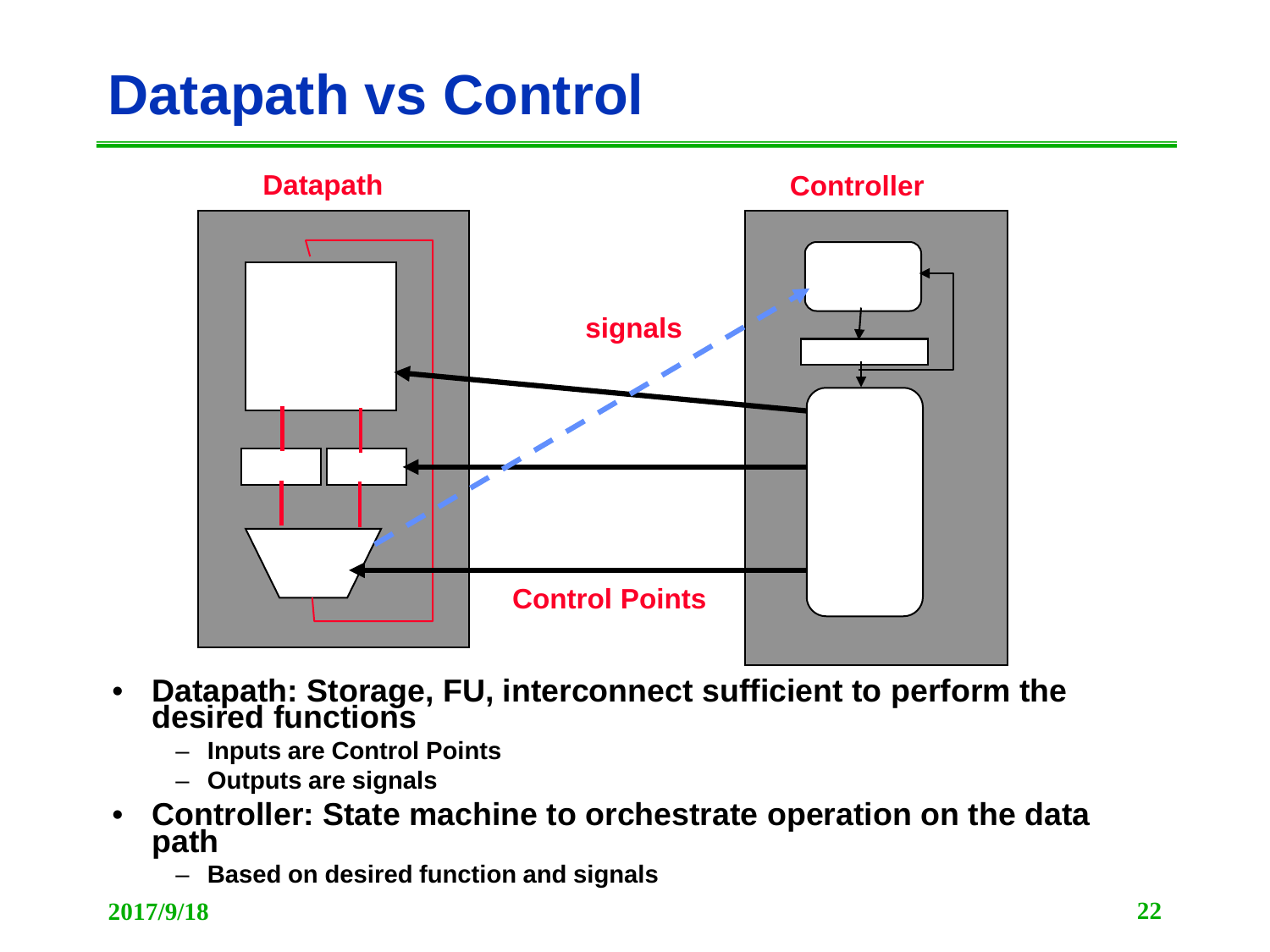| <b>Processor Performance Equation</b> |                   |                       | CPI                                |  |
|---------------------------------------|-------------------|-----------------------|------------------------------------|--|
|                                       |                   |                       | inst count<br>Cycle time           |  |
| <b>CPU time</b><br>= Seconds          | $=$               | <b>Instructions x</b> | <b>Cycles</b><br>x Seconds         |  |
| Program                               | Program           |                       | <b>Instruction</b><br><b>Cycle</b> |  |
|                                       | <b>Inst Count</b> | <b>CPI</b>            | <b>Clock Rate</b>                  |  |
| Program                               | X                 |                       |                                    |  |
| <b>Compiler</b>                       | X                 | (X)                   |                                    |  |
| Inst. Set.                            | X                 | X                     |                                    |  |
| <b>Organization</b>                   |                   | X                     | X                                  |  |
| <b>Technology</b>                     |                   |                       | X                                  |  |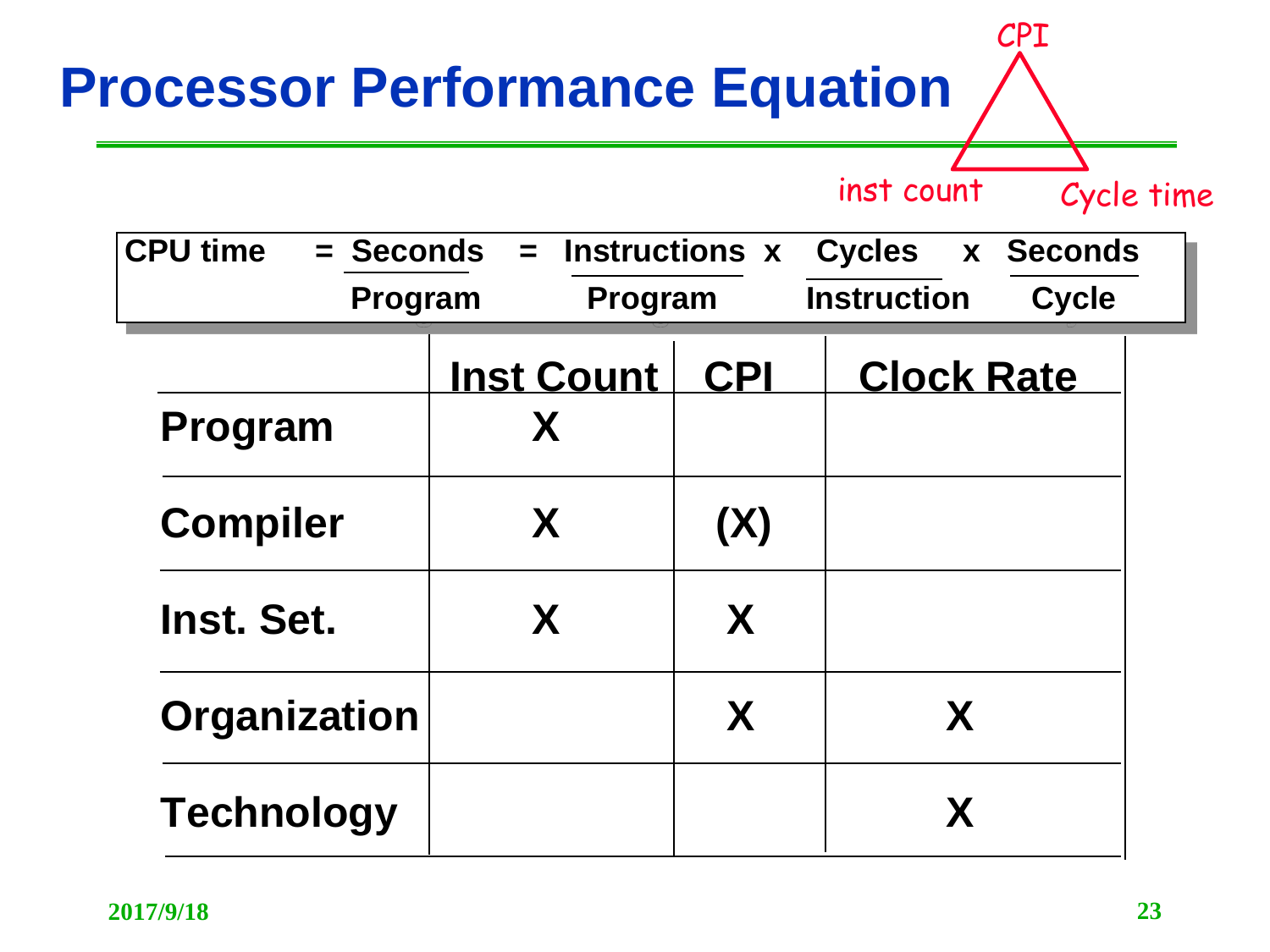### **What's a Clock Cycle?**



- **Old days: 10 levels of gates**
- **Today: determined by numerous time-of-flight issues + gate delays**
	- **clock propagation, wire lengths, drivers**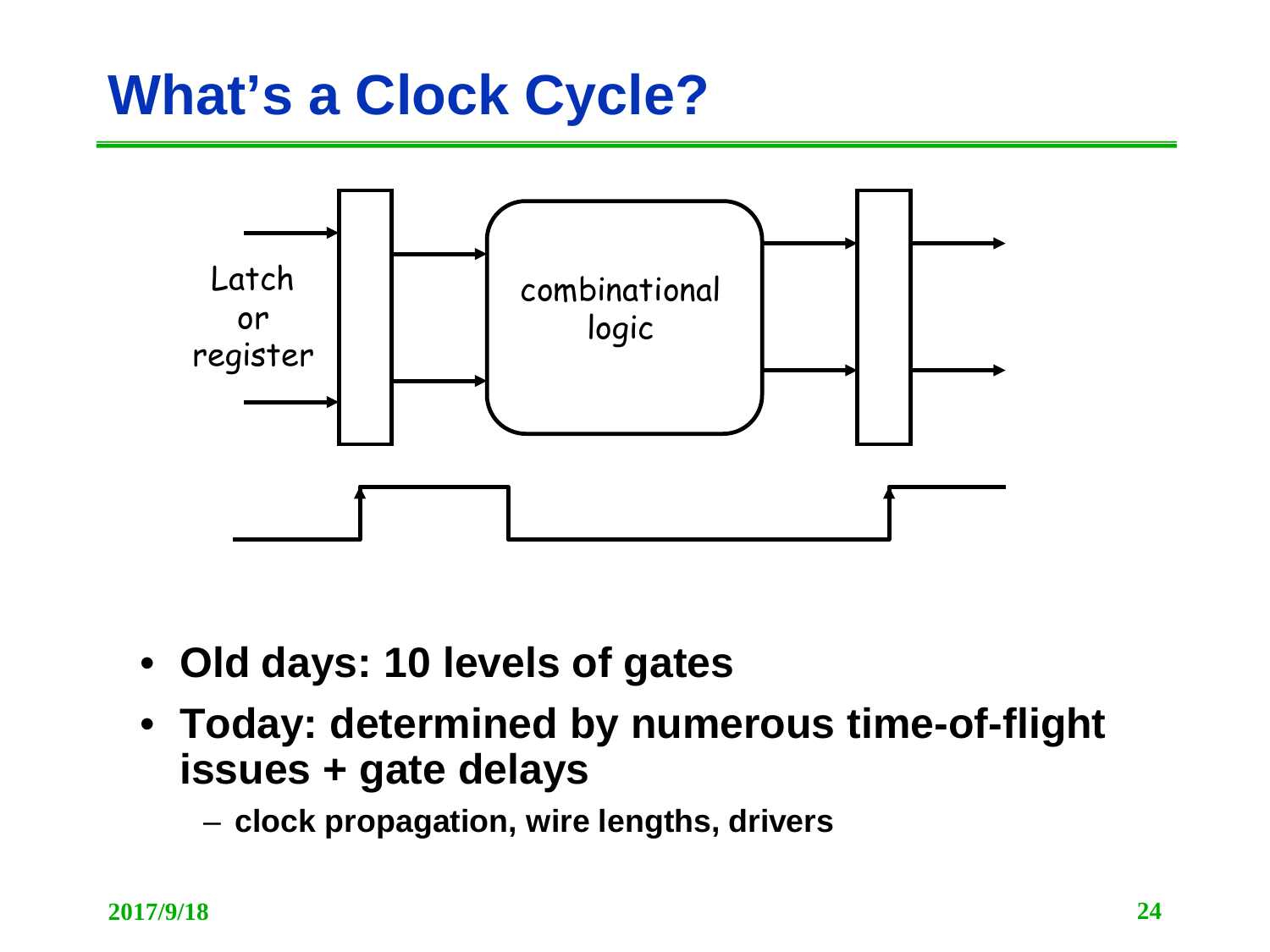### **Wire delays dominate**



- **Gate delay** – **50ps (90nm)**
- **Long wire** – **1ns**
- **System bus runs through entire chip.**

**1.414 cm x 10-2/3 x 107**

**<sup>=</sup> 4.7 nsec**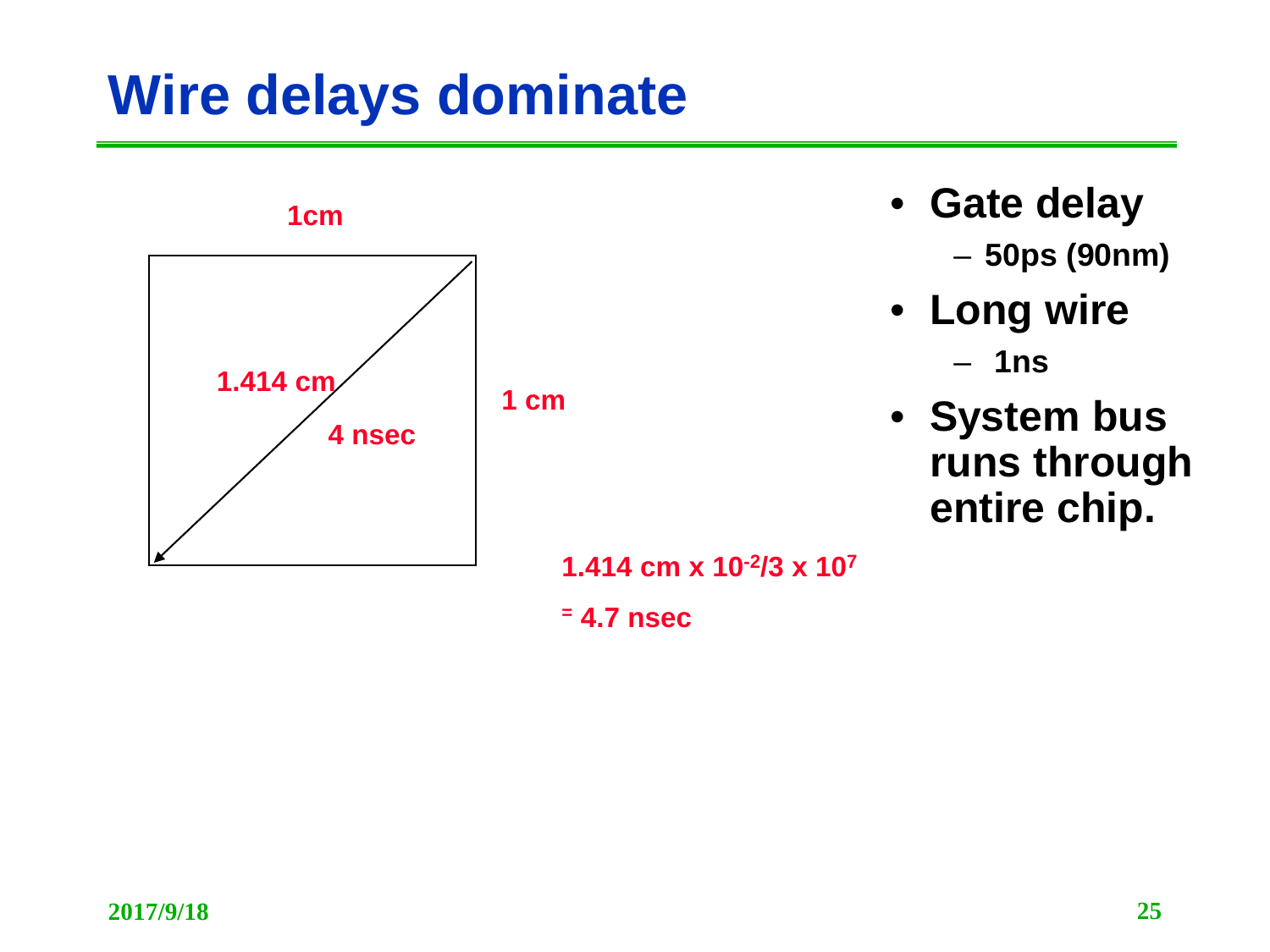## **Approaching an ISA (Implementing an ISA)**

- **Instruction Set Architecture**
	- **Defines set of operations, instruction format, hardware supported data types, named storage, addressing modes, sequencing**
- **Meaning of each instruction is described by RTL on** *architected registers* **and memory**
- **Given technology constraints assemble adequate datapath**
	- **Architected storage mapped to actual storage**
	- **Function units to do all the required operations**
	- **Possible additional storage (eg. MAR, …)**
	- **Interconnect to move information among regs and FUs**
- **Map each instruction to sequence of RTLs**
- **Collate sequences into symbolic controller state transition diagram (STD)**
- **Implement controller**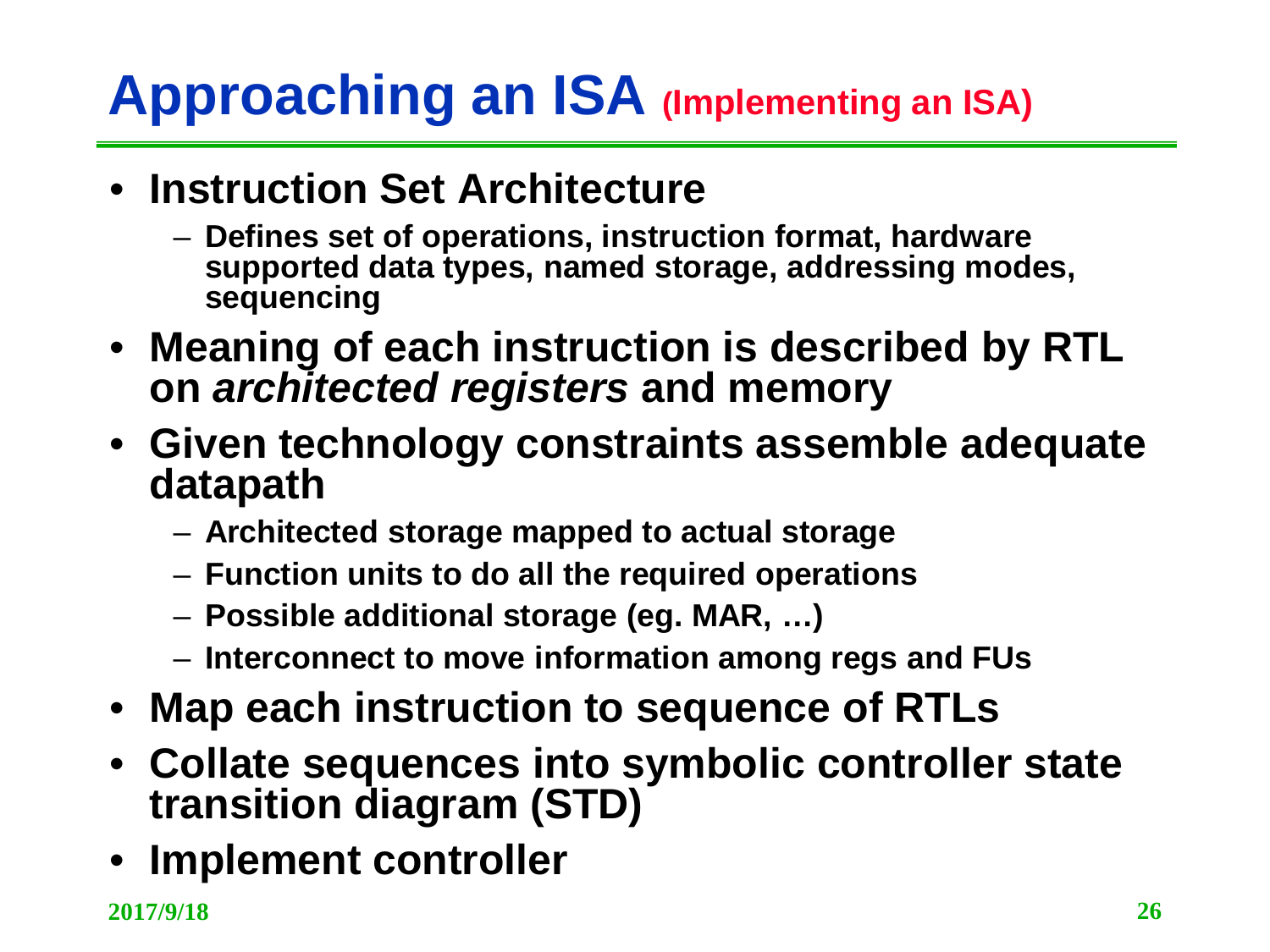#### **5 Steps of MIPS Datapath**

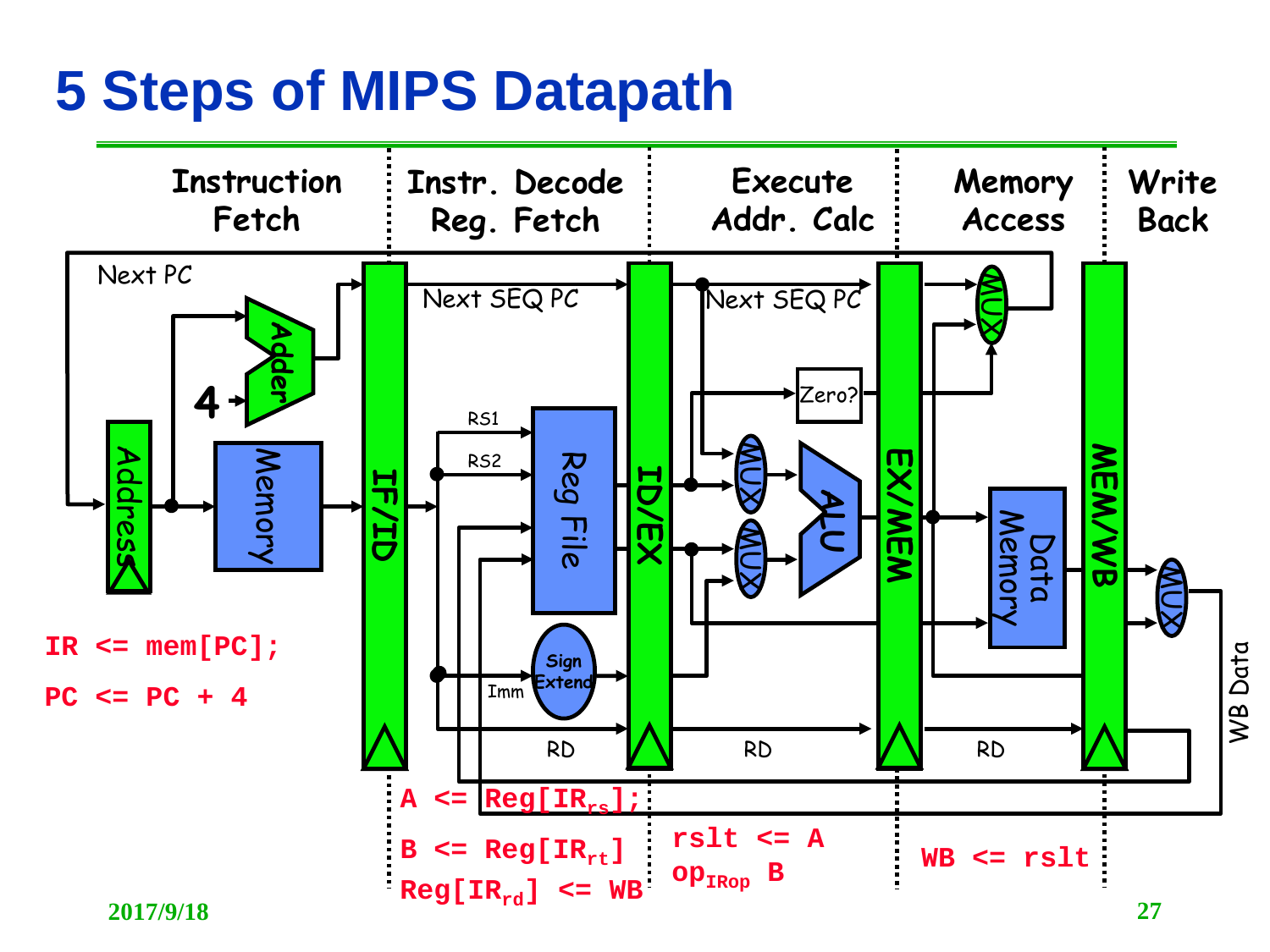#### **Inst. Set Processor Controller**

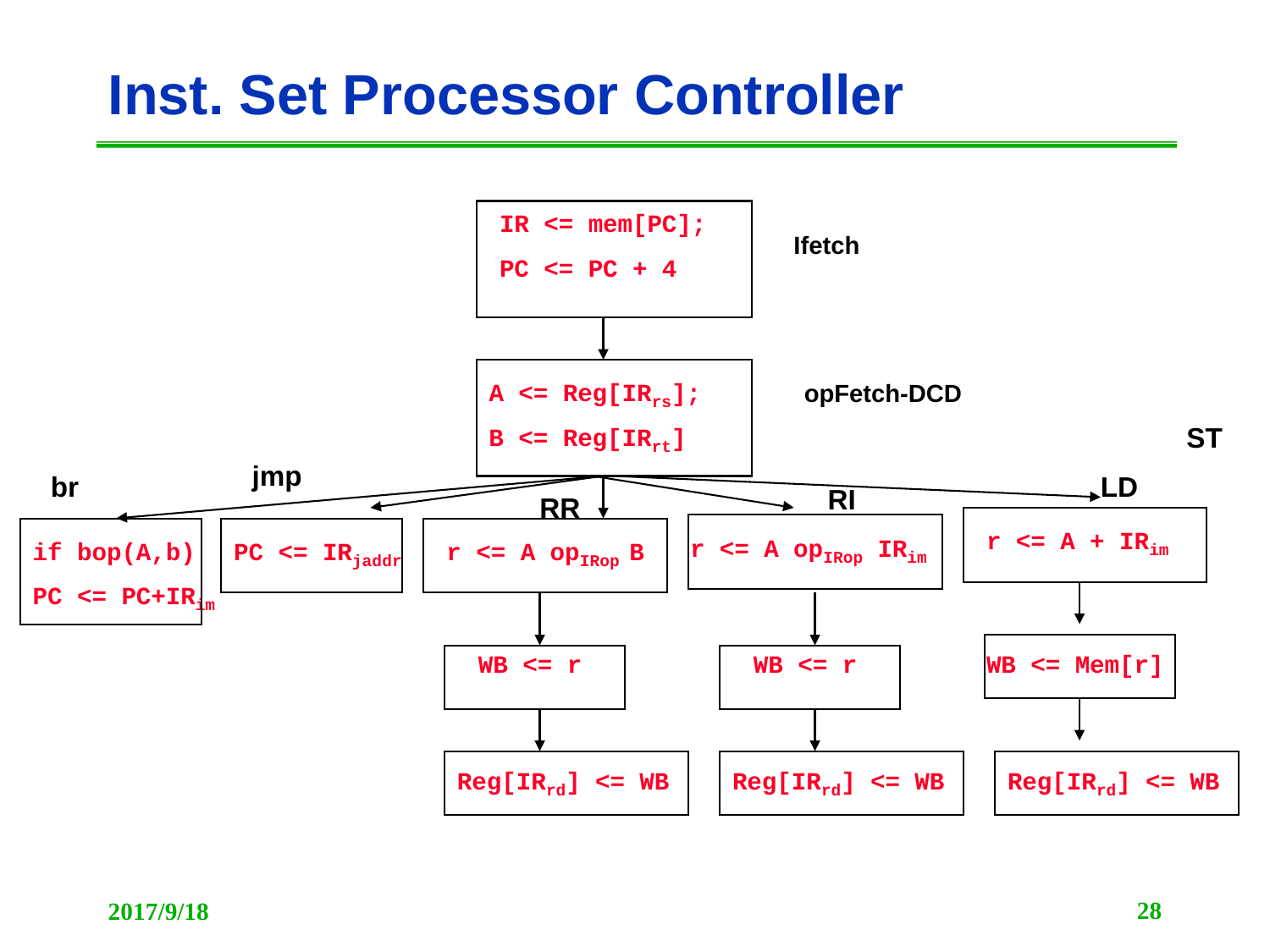### **Control MIPS Datapath**



**2017/9/18 29** – **local decode for each instruction phase / pipeline stage**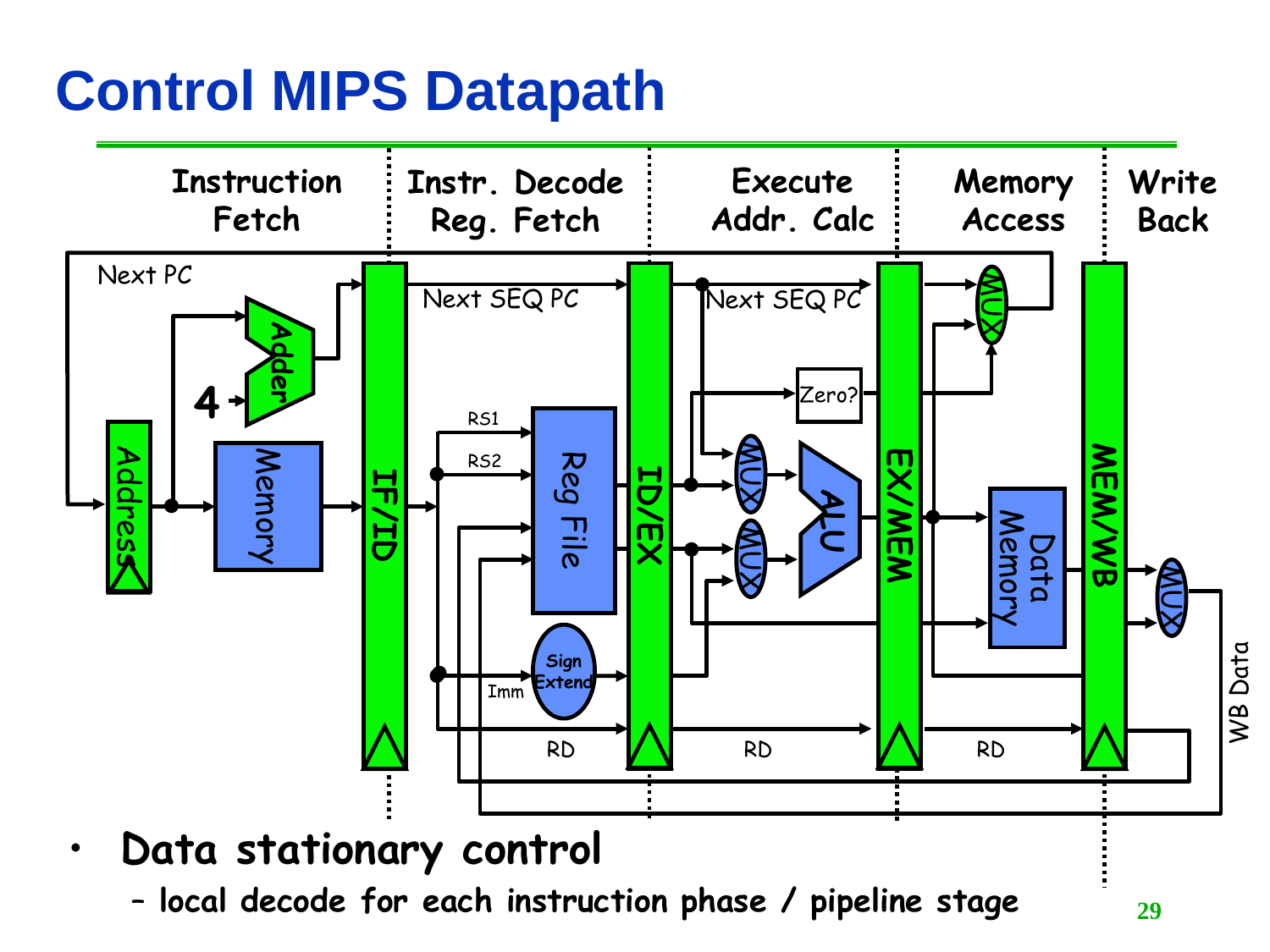## **Visualizing Pipelining**

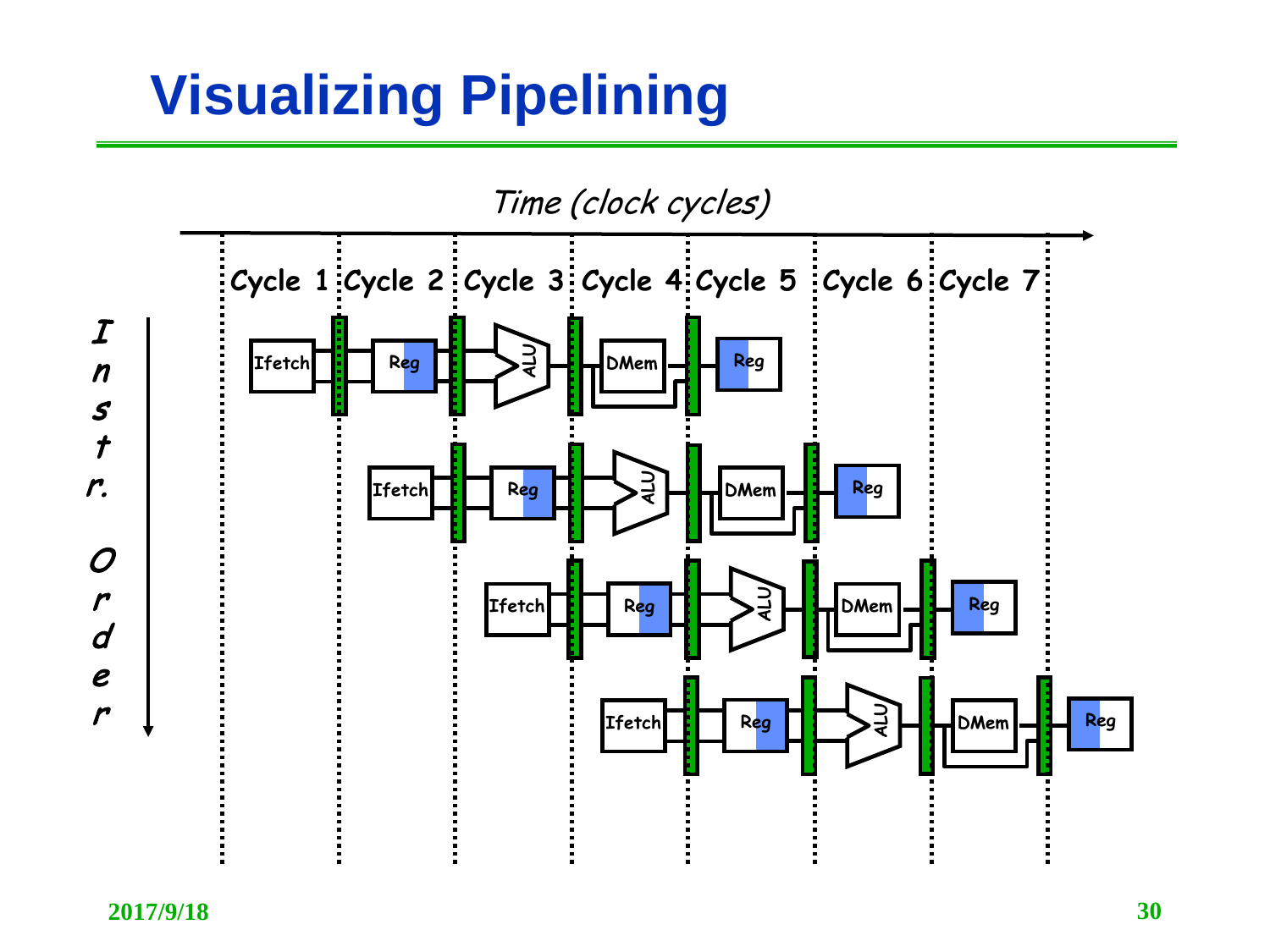## **Pipelining is not quite that easy!**

- **Limits to pipelining: Hazards prevent next instruction from executing during its designated clock cycle**
	- **Structural hazards: HW cannot support this combination of instructions**
	- **Data hazards: Instruction depends on result of prior instruction still in the pipeline**
	- **Control hazards: Caused by delay between the fetching of instructions and decisions about changes in control flow (branches and jumps).**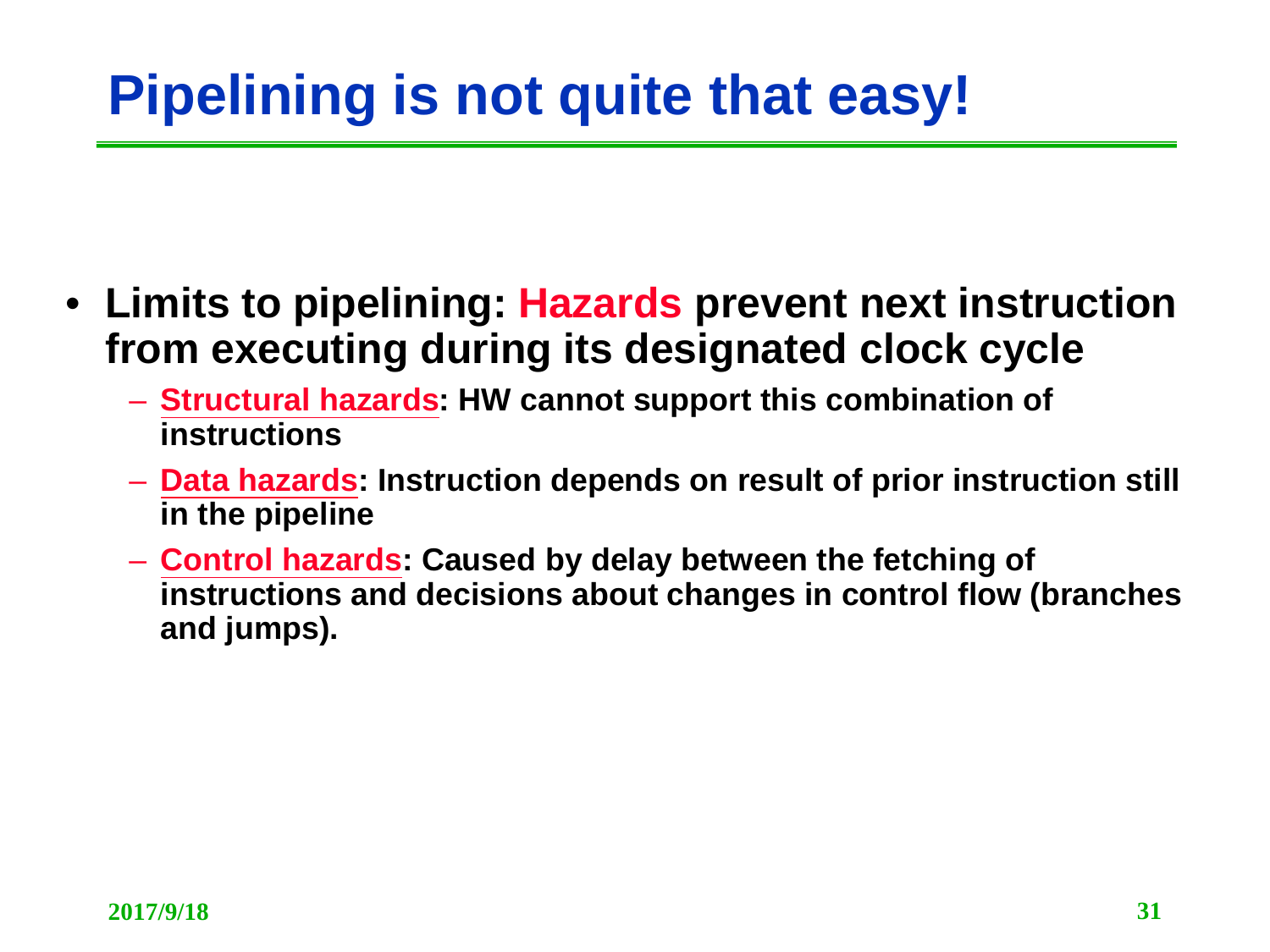#### **Data Hazard on R1**



 $\boldsymbol{I}$ n s  $\overline{t}$ r.  $\boldsymbol{O}$ r d e r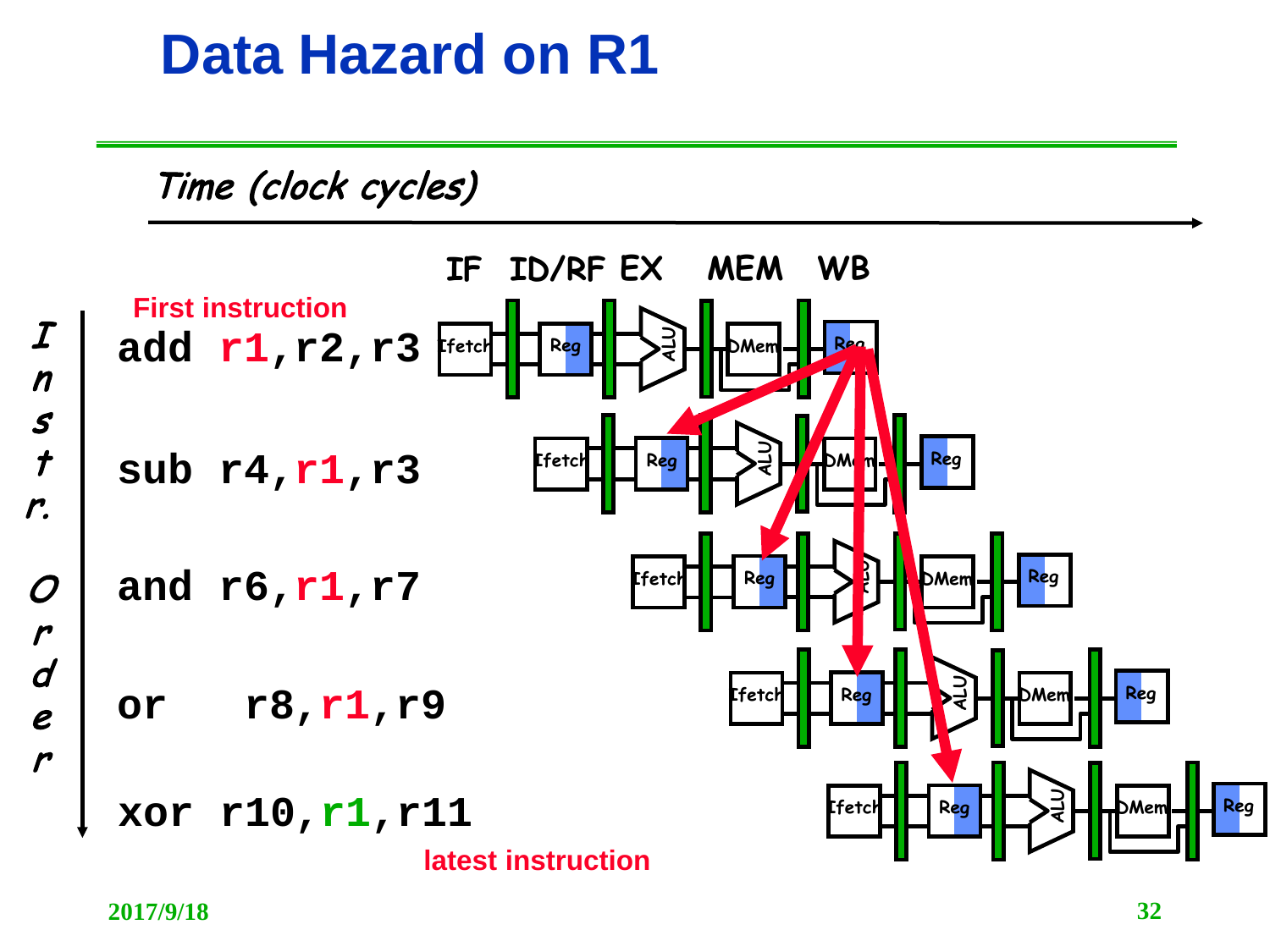#### **Three Generic Data Hazards**

• **Read After Write (RAW)**

Instr<sub>i</sub> tries to read operand before Instr<sub>i</sub> writes it

$$
\bigcirc
$$
 I: add r1,r2,r3  

$$
\bigcirc
$$
J: sub r4,r1,r3

• **Caused by a "Dependence" (in compiler nomenclature). This hazard results from an actual need for communication.**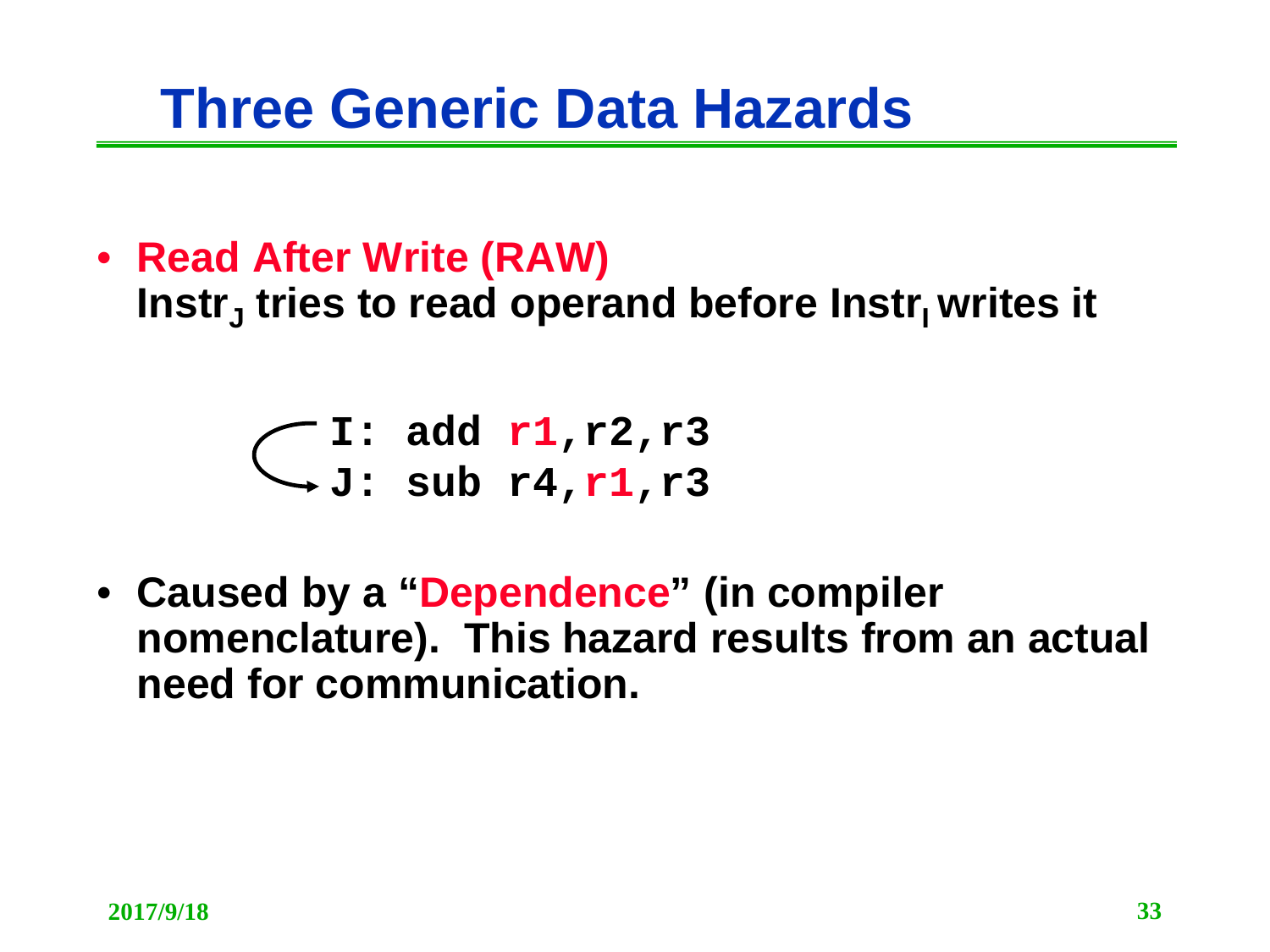## **Three Generic Data Hazards**

• **Write After Read (WAR) Instr<sub>I</sub>** writes operand *before* lnstr<sub>I</sub> reads it

$$
\begin{array}{c} \bigcirc \text{I: sub r4,r1,r3} \\ \text{J: add r1,r2,r3} \\ \text{K: mul r6,r1,r7} \end{array}
$$

- **Called an "anti-dependence" by compiler writers. This results from reuse of the name "r1".**
- **Can't happen in MIPS 5 stage pipeline because:**
	- **All instructions take 5 stages, and**
	- **Reads are always in stage 2, and**
	- **Writes are always in stage 5**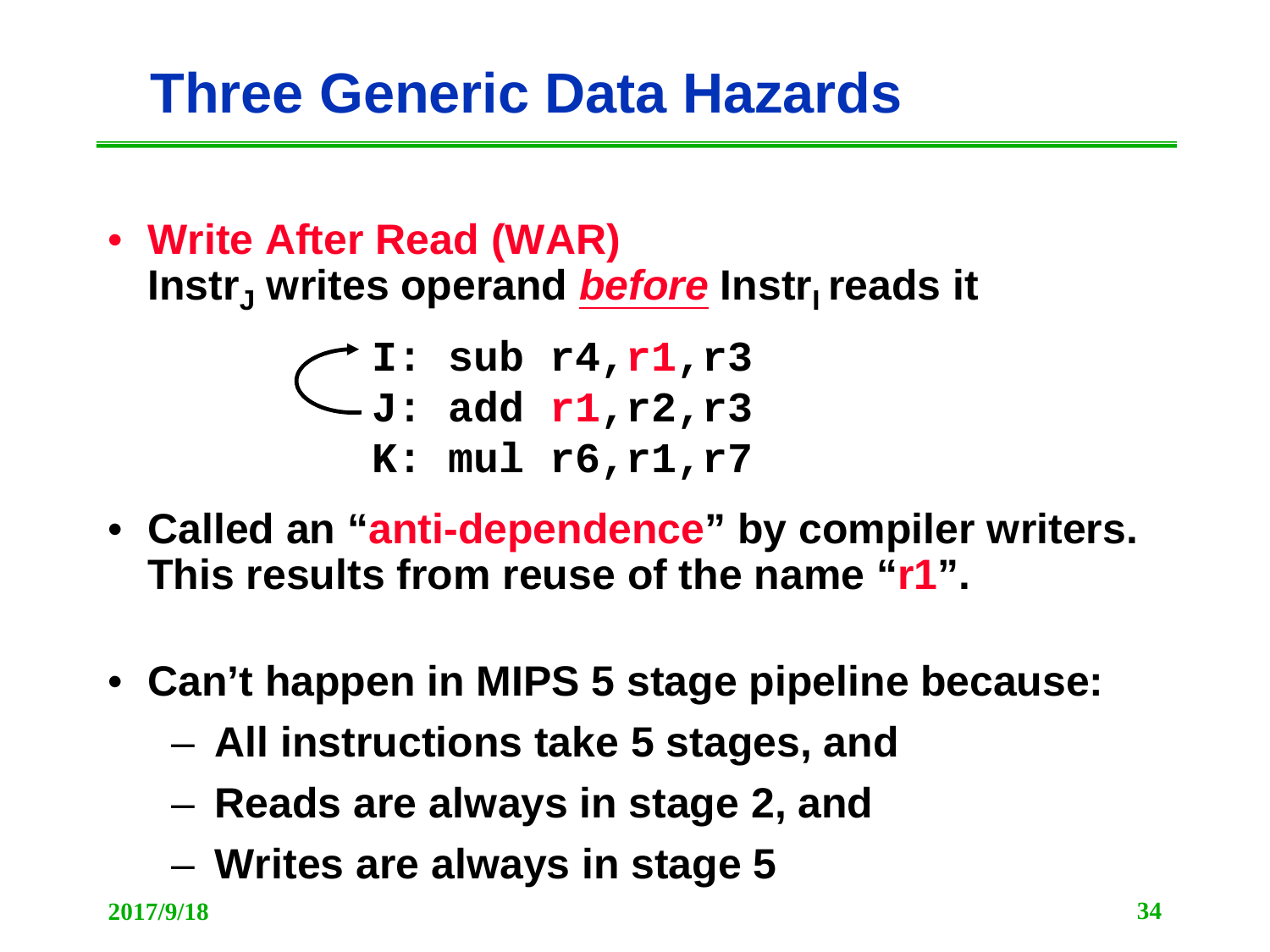#### **Three Generic Data Hazards**

• **Write After Write (WAW)** Instr<sub>1</sub> writes operand *before* Instr<sub>1</sub> writes it.

> **I: sub r1,r4,r3 J: add r1,r2,r3 K: mul r6,r1,r7**

- **Called an "output dependence" by compiler writers This also results from the reuse of name "r1".**
- **Can't happen in MIPS 5 stage pipeline because:** 
	- **All instructions take 5 stages, and**
	- **Writes are always in stage 5**
- **Will see WAR and WAW in more complicated pipes**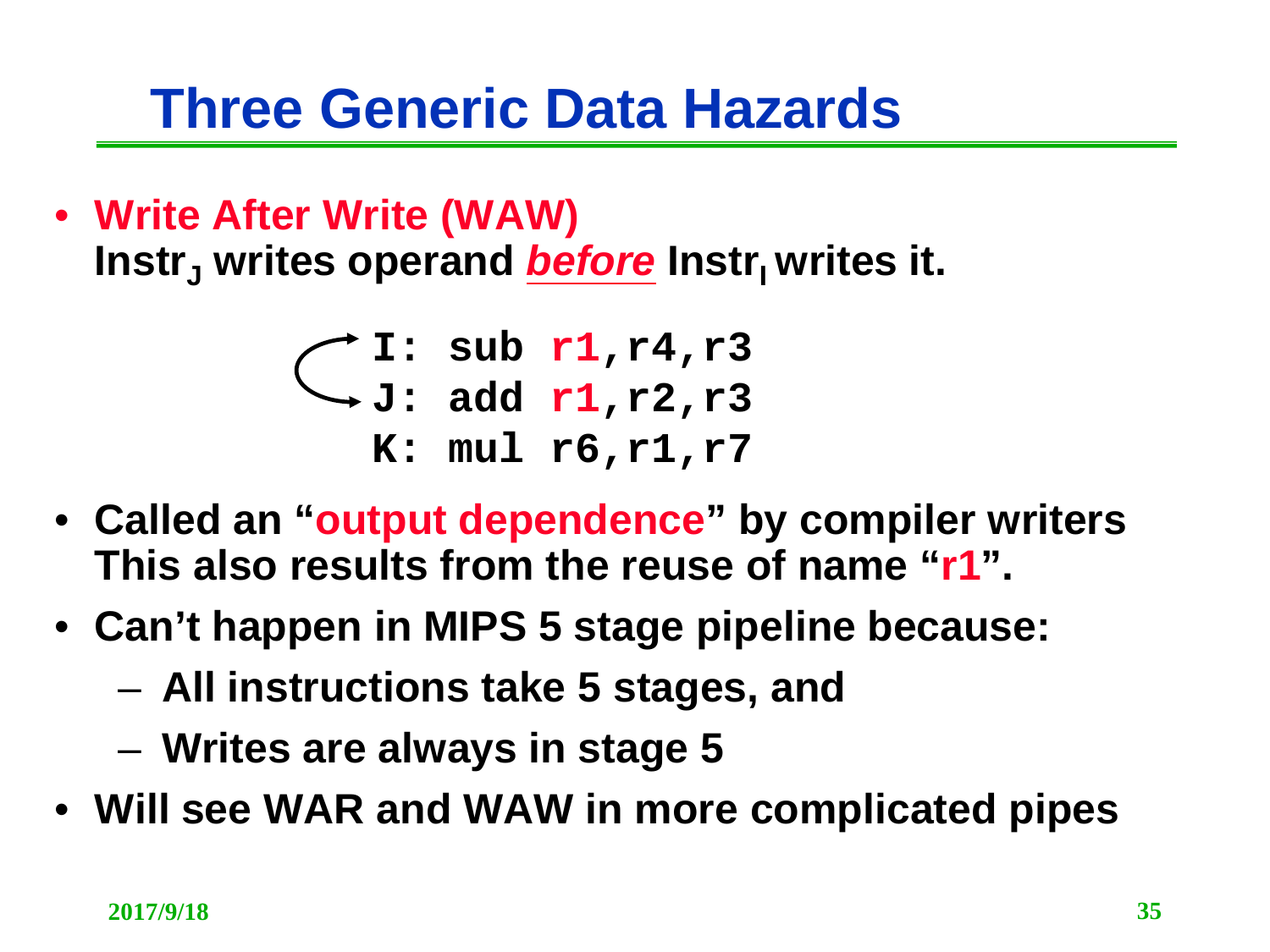#### **Forwarding to Avoid Data Hazard**

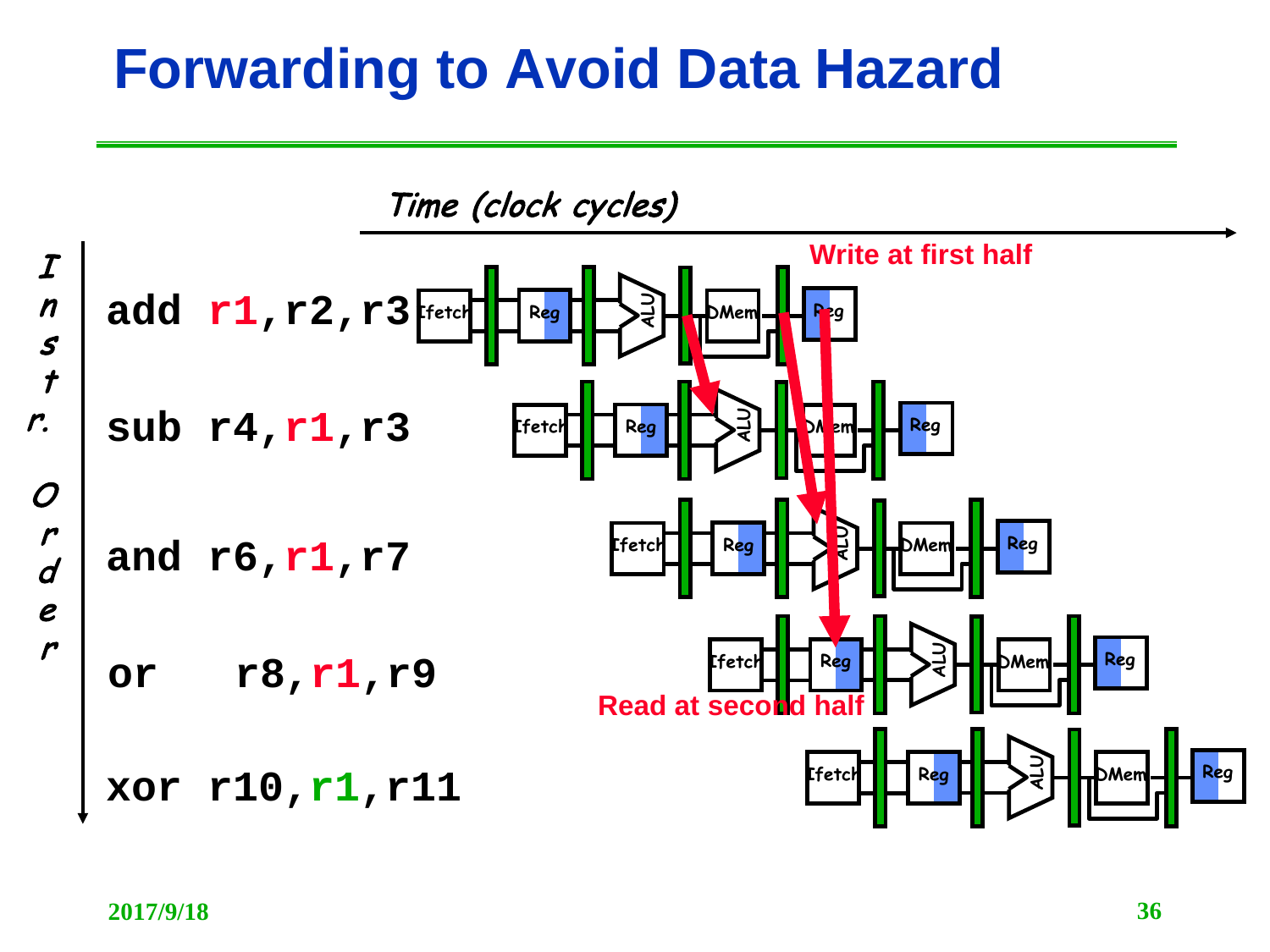### **HW Change for Forwarding**



#### **2017/9/18 37 What circuit detects and resolves this hazard?**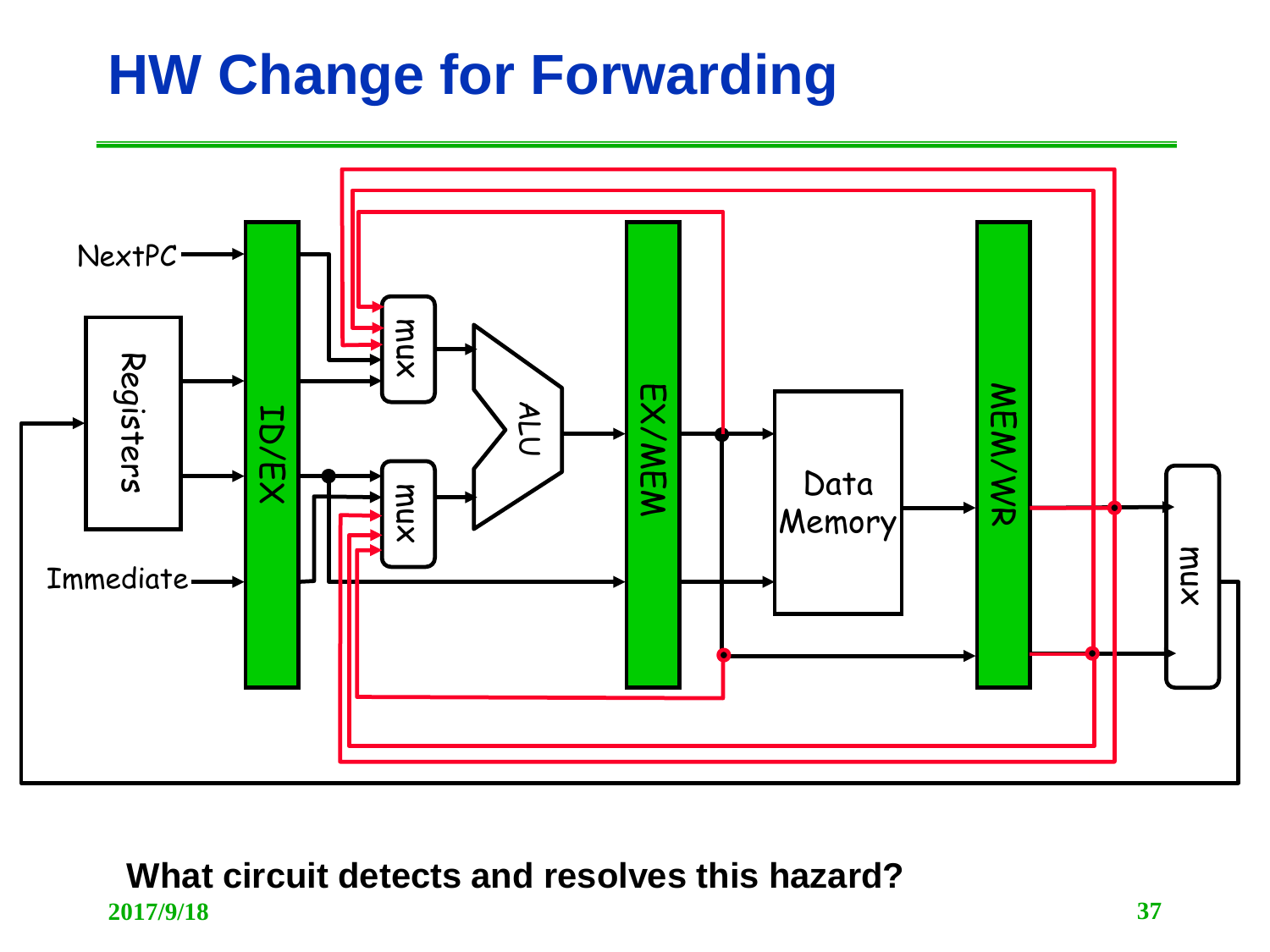#### **Forwarding to Avoid LW-SW Data Hazard**

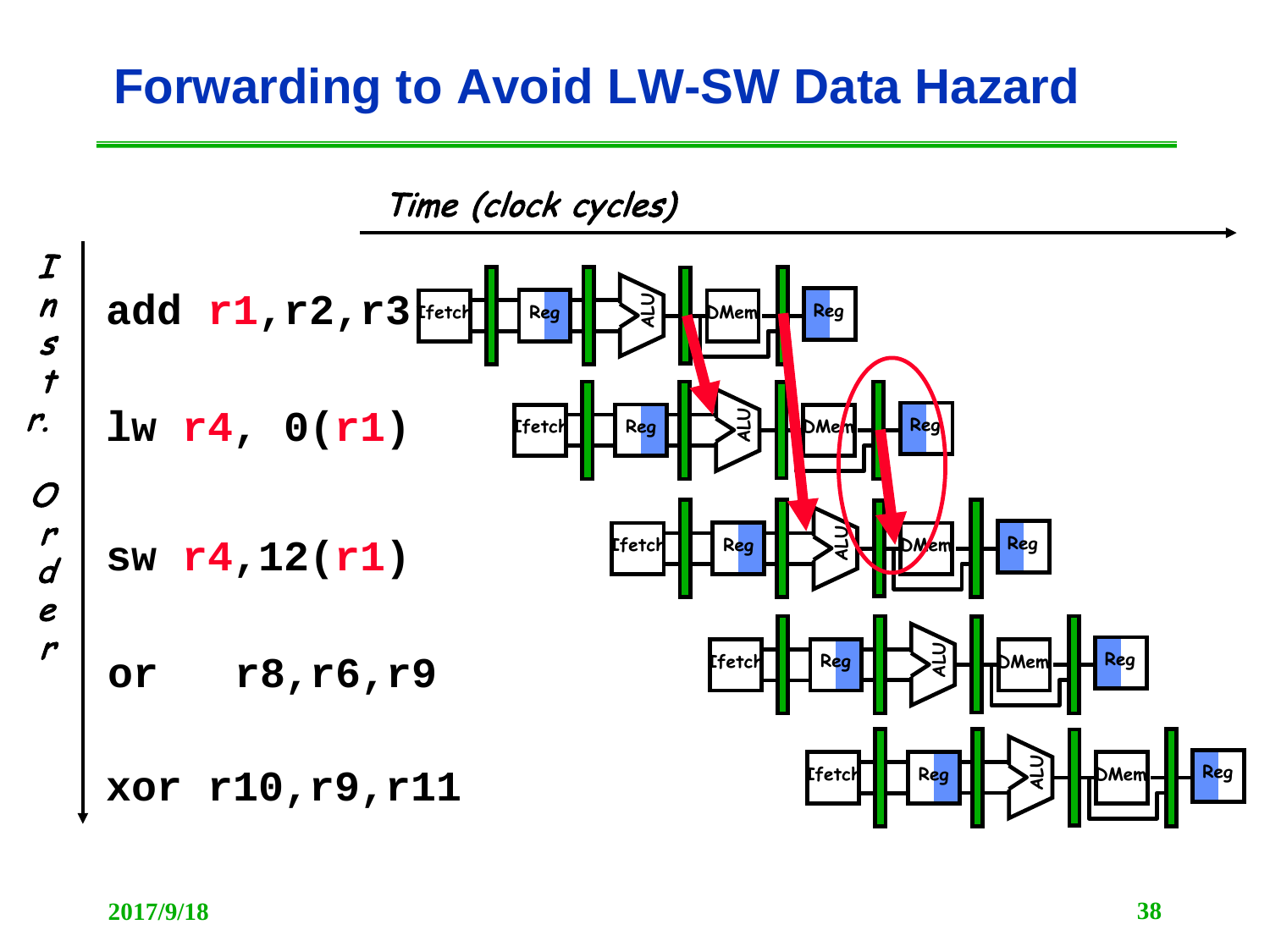#### **Data Hazard Even with Forwarding**

#### Time (clock cycles)



**2017/9/18 39**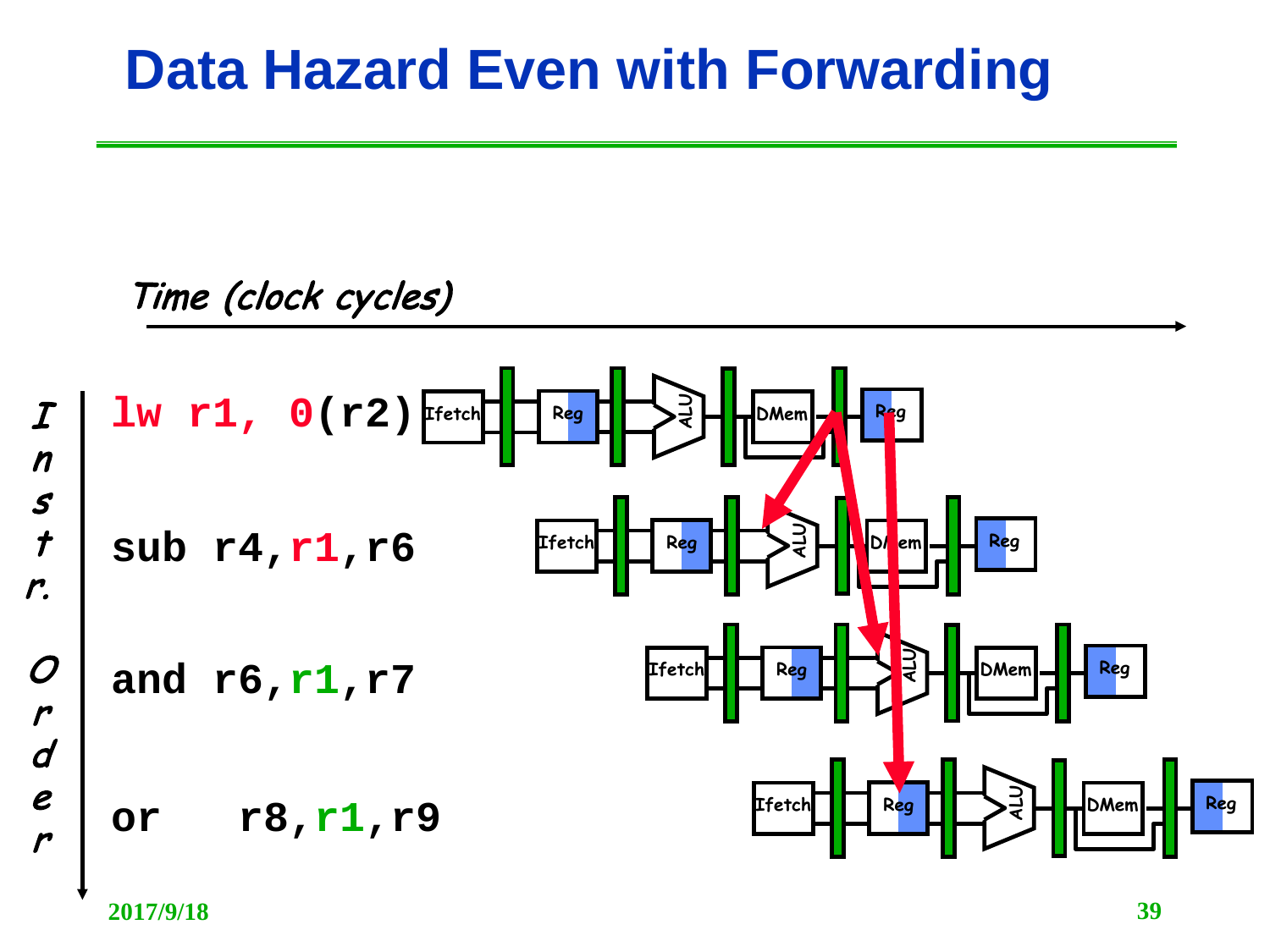#### **Data Hazard Even with Forwarding**

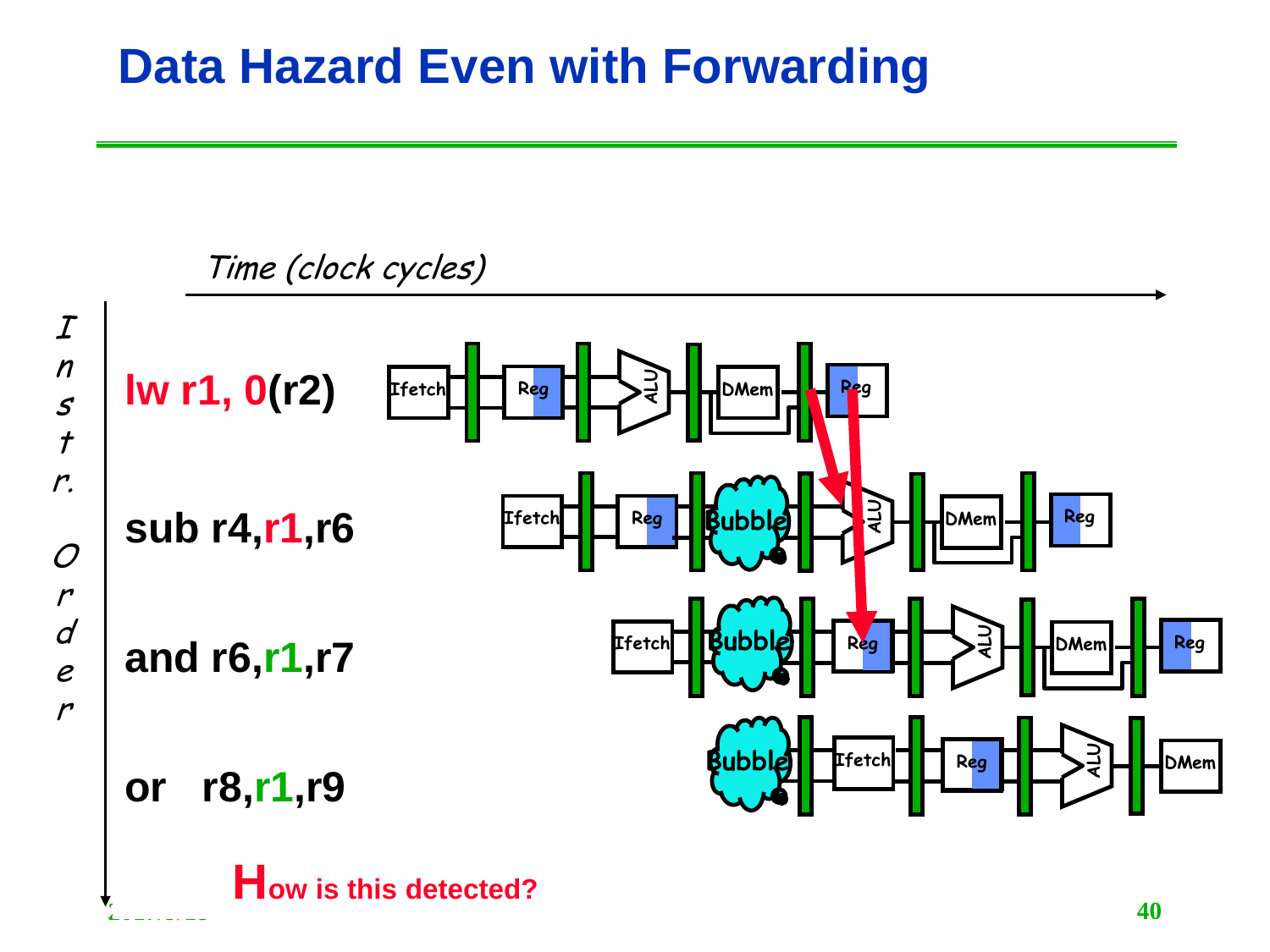#### **Software Scheduling to Avoid Load Hazards**

**Try producing fast code for a = b + c;**  $d = e - f$ ; **assuming a, b, c, d ,e, and f in memory. Slow code: LW Rb,b LW Rc,c ADD Ra,Rb,Rc SW a,Ra LW Re,e LW Rf,f SUB Rd,Re,Rf SW d,Rd Fast code: LW Rb,b LW Rc,c LW Re,e ADD Ra,Rb,Rc LW Rf,f SW a,Ra SUB Rd,Re,Rf SW d,Rd stall stall**

**2017/9/18 41 Compiler optimizes for performance. Hardware checks for safety.**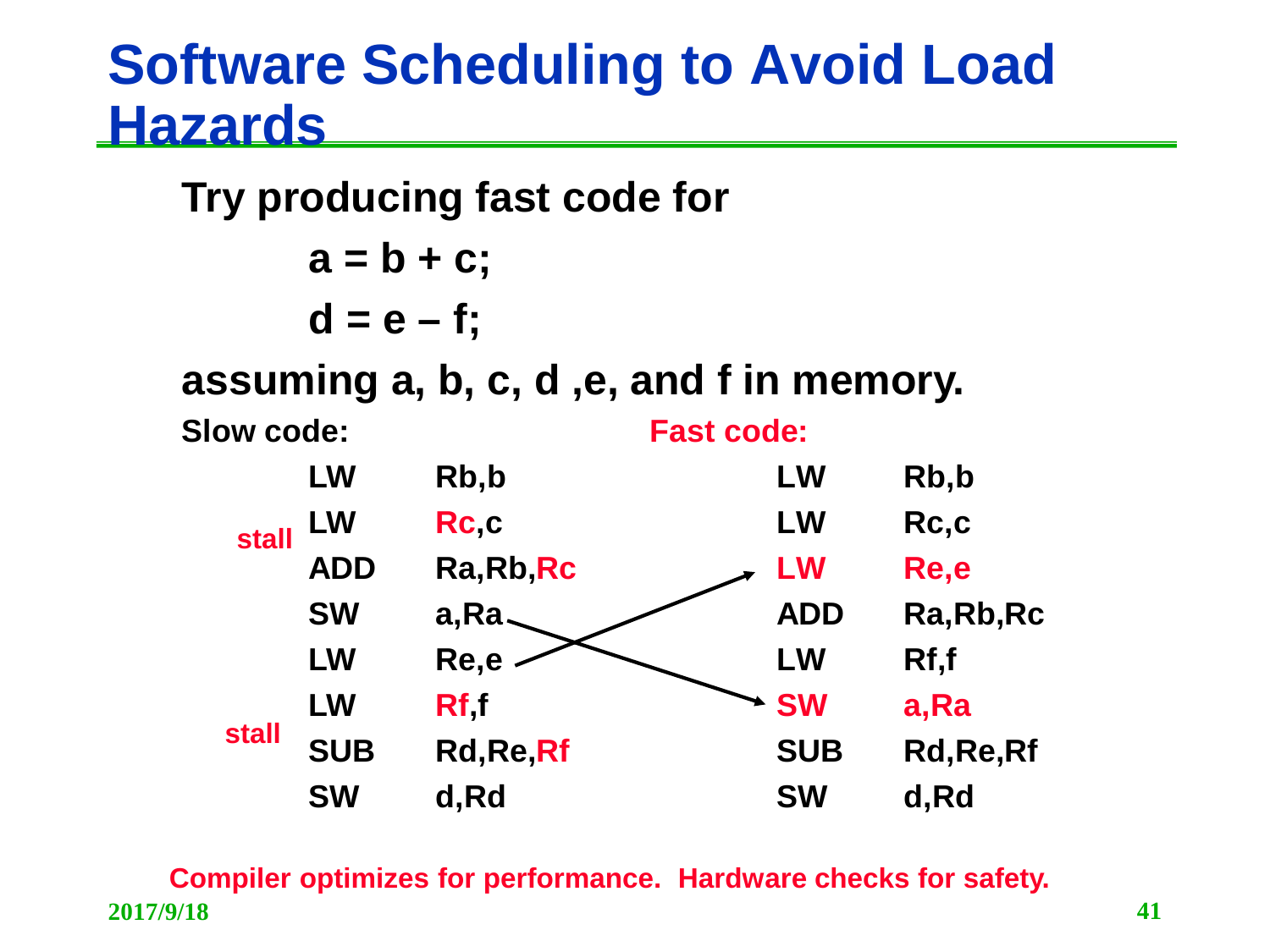#### **Control Hazard on Branches Three Stage Stall**

![](_page_41_Figure_1.jpeg)

**What do you do with the 3 instructions in between?**

**How do you do it?**

**2017/9/18 42 Where is the "commit"?**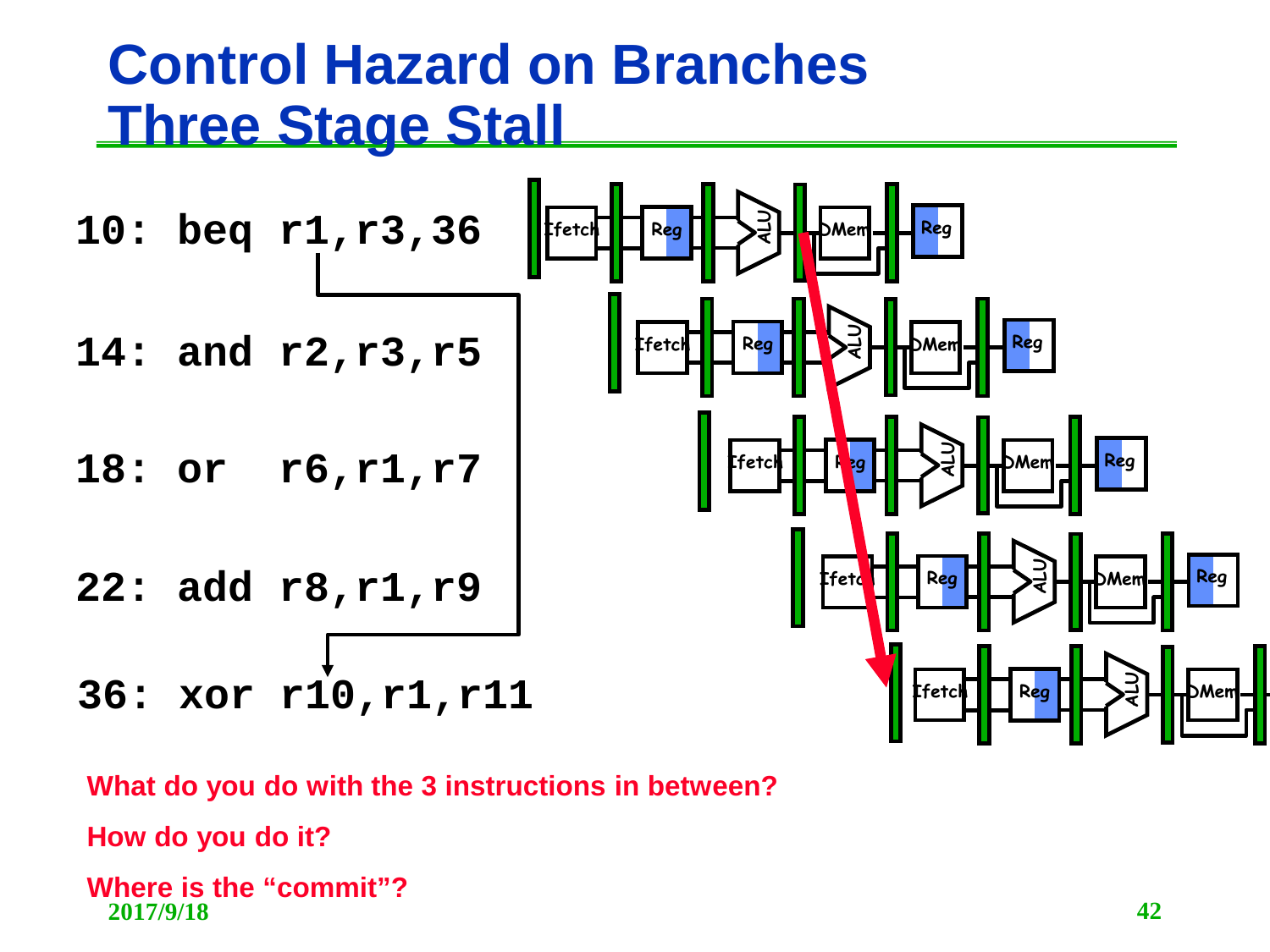## **Branch Stall Impact**

- **If CPI = 1, 30% branch, Stall 3 cycles => new CPI = 1.9!**
- **Two part solution:**
	- **Determine branch taken or not sooner, AND**
	- **Compute taken branch address earlier**
- MIPS branch tests if register  $= 0$  or  $\neq 0$
- **MIPS Solution:**
	- **Move Zero test to ID/RF stage**
	- **Adder to calculate new PC in ID/RF stage**
	- **1 clock cycle penalty for branch versus 3**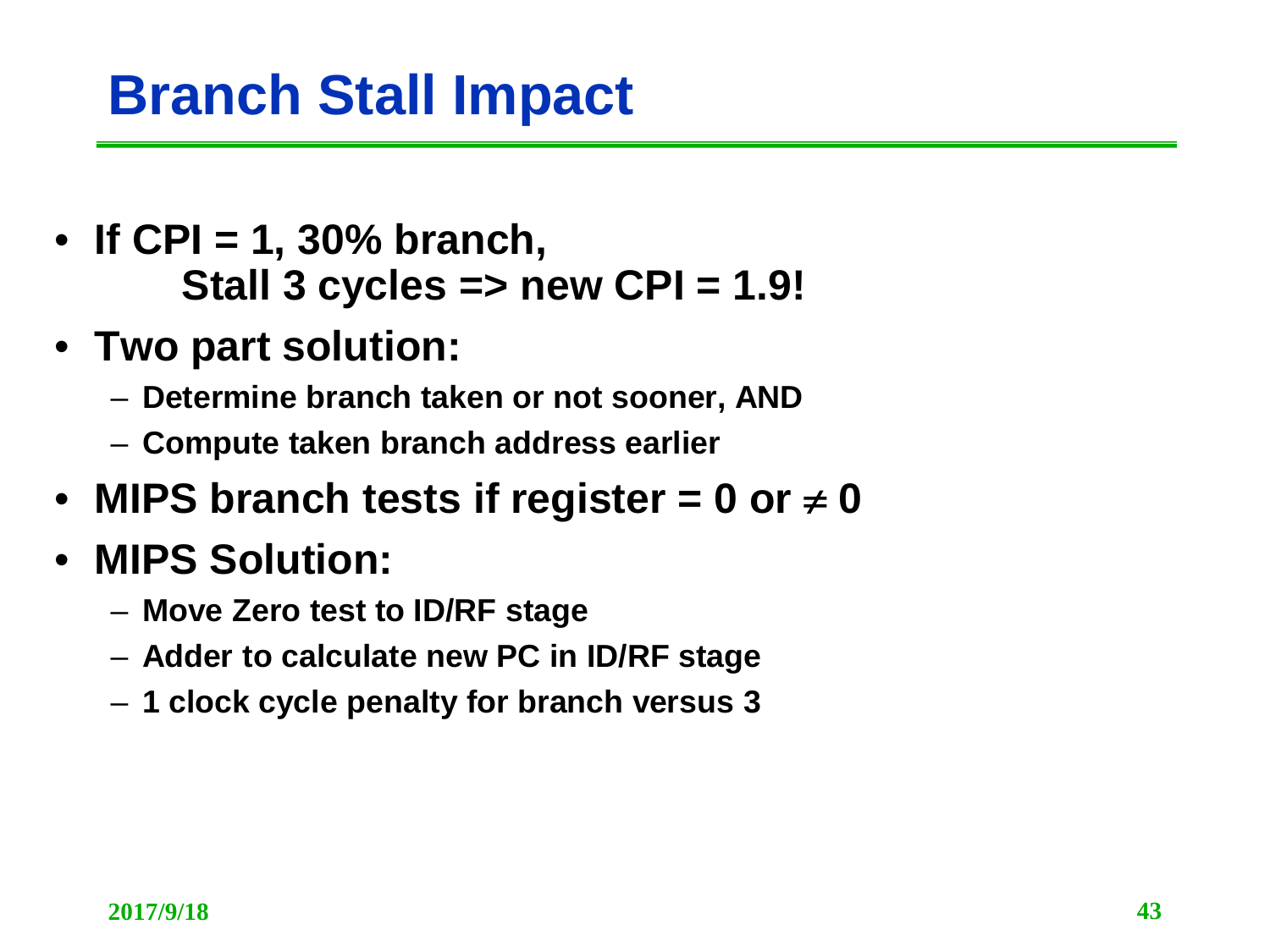#### **Branch result test at ID/RF stage**

![](_page_43_Figure_1.jpeg)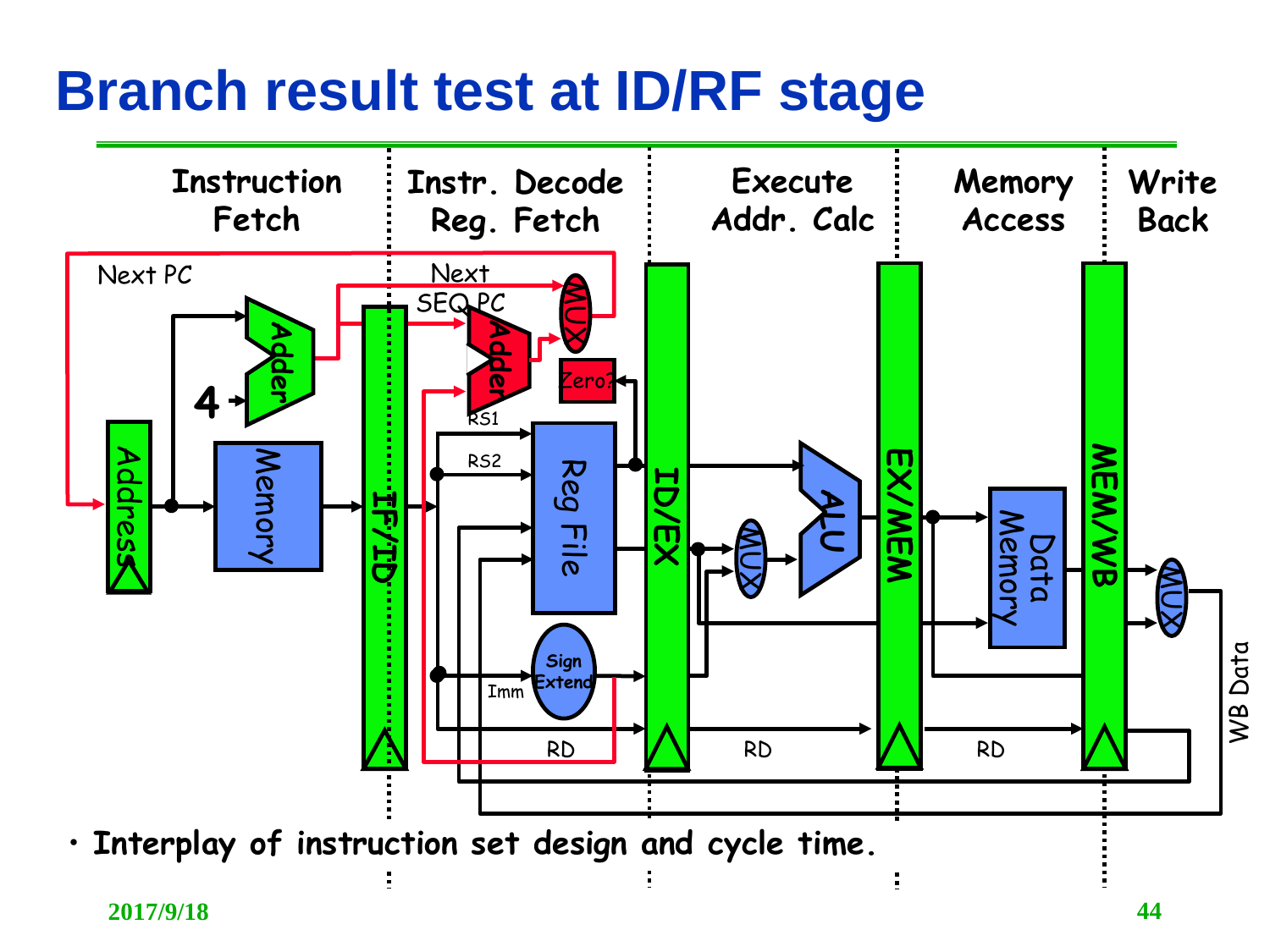### **Branch Hazard Alternatives**

#### **#1: Stall until branch direction is clear**

#### **#2: Predict Branch Not Taken**

- **Execute successor instructions in sequence**
- **"Squash" instructions in pipeline if branch actually taken**
- **Advantage of late pipeline state update**
- **47% MIPS branches not taken on average**
- **PC+4 already calculated, so use it to get next instruction**

#### **#3: Predict Branch Taken**

- **53% MIPS branches taken on average**
- **But haven't calculated branch target address in MIPS**

#### **#4: Advanced processors use sophisticated predictors**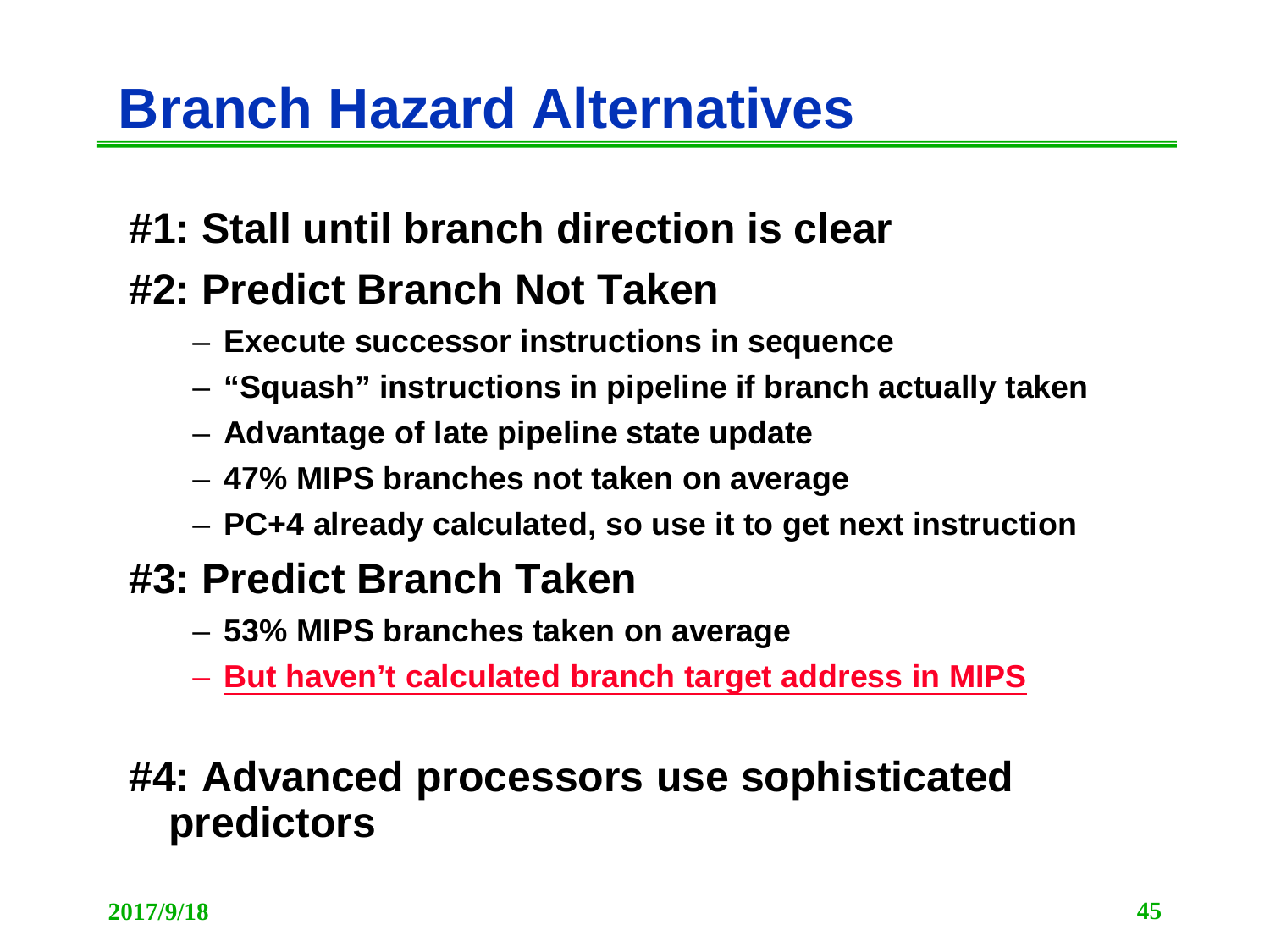## **Problems with Pipelining**

- **Exception: An unusual event happens to an instruction during its execution** 
	- **Examples: divide by zero, undefined opcode**
- **Interrupt: Hardware signal to switch the processor to a new instruction stream** 
	- **Example: a sound card interrupts when it needs more audio output samples (an audio "click" happens if it is left waiting)**
- **Problem: It must appear that the exception or**  interrupt must appear between 2 instructions (I<sub>i</sub> and  $I_{i+1}$ 
	- $-$  The effect of all instructions up to and including I<sub>i</sub> is totally **complete**
	- $-$  No effect of any instruction after I<sub>i</sub> can take place
- **The interrupt (exception) handler either aborts program or restarts at instruction I<sub>i+1</sub>**

![](_page_45_Figure_9.jpeg)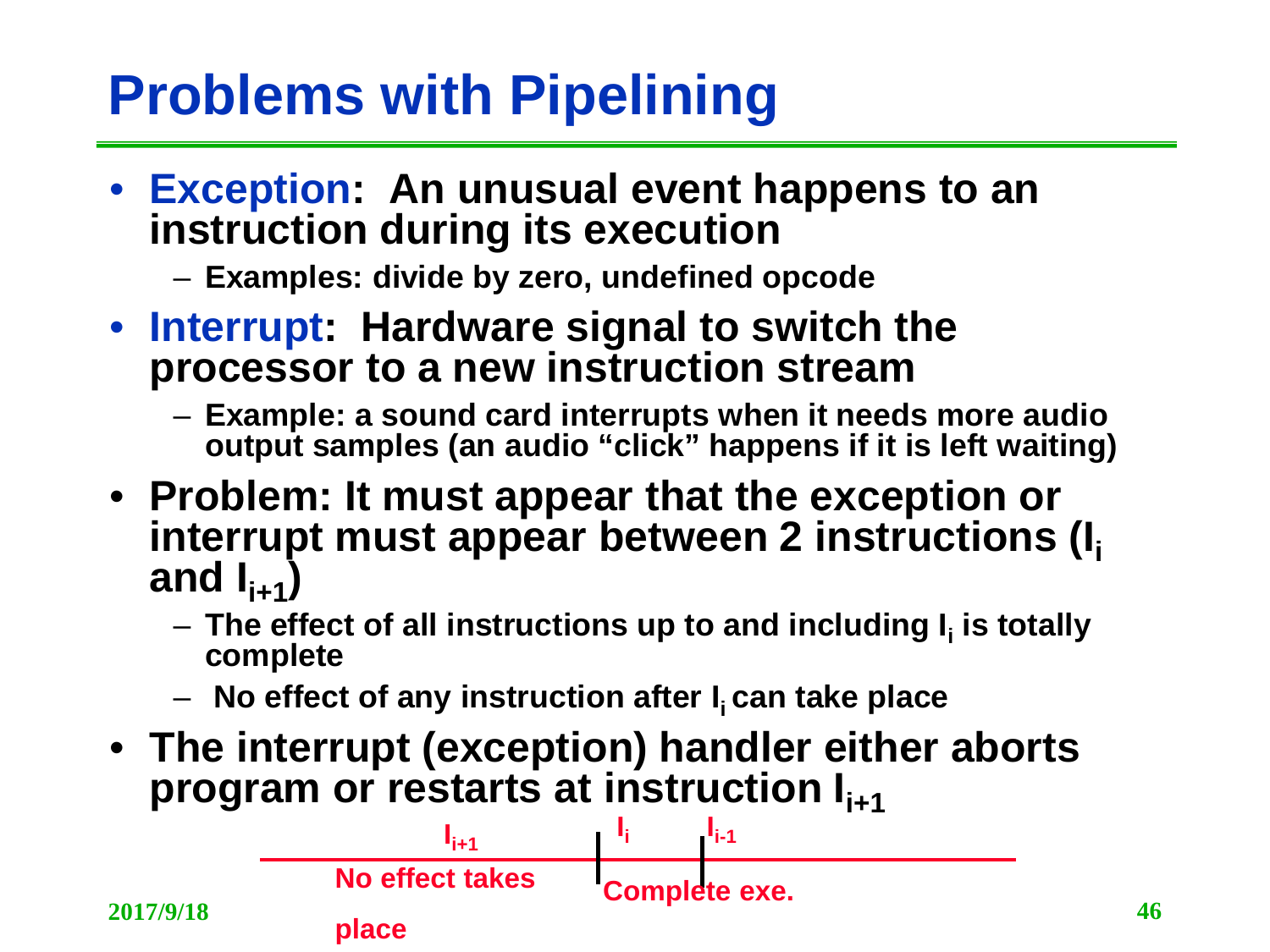## **Pipeline**

![](_page_46_Figure_1.jpeg)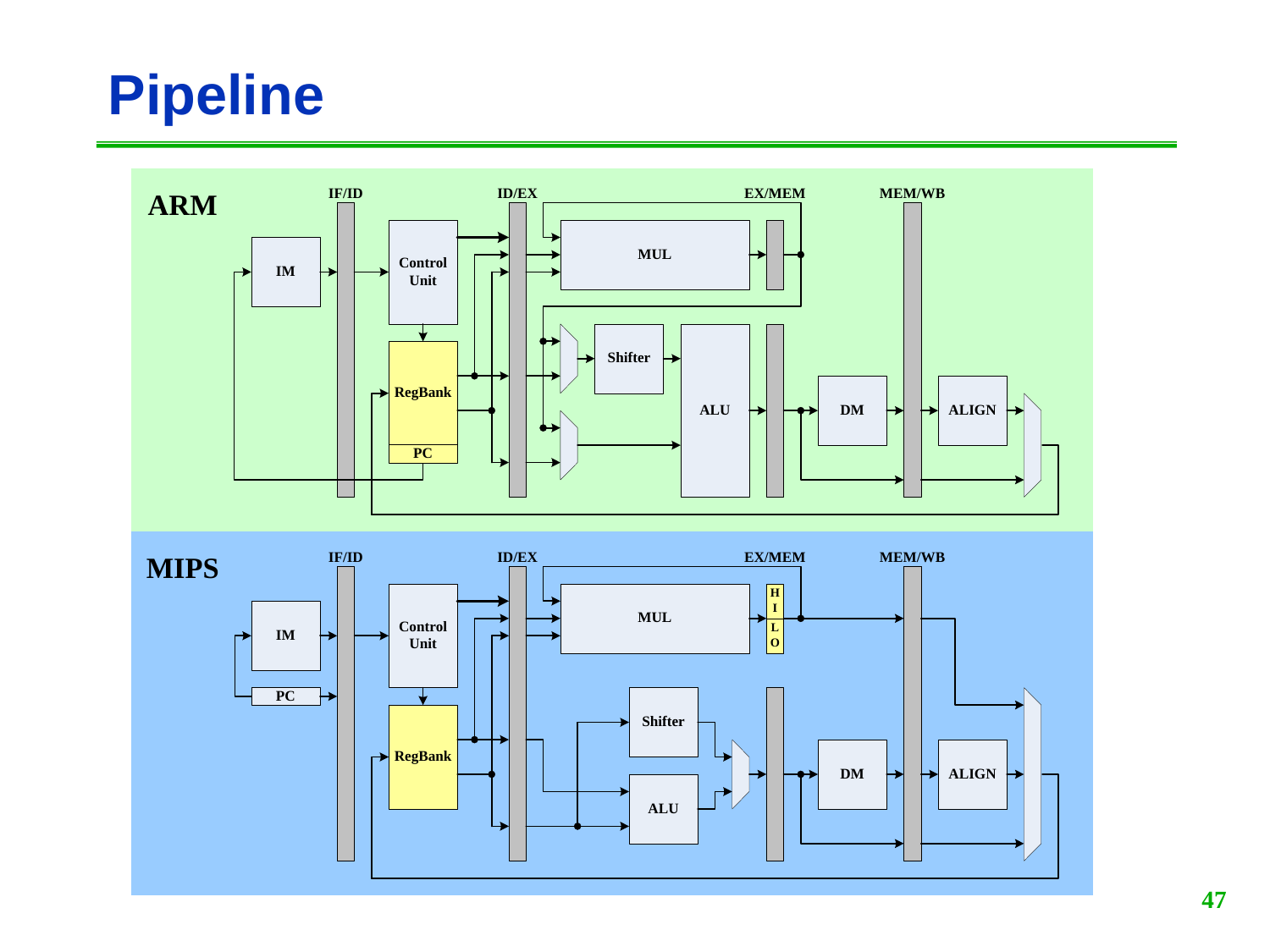### Processor Pipeline Model and Exception

#### **Implement an in-order execution model :**

- **a conventional five-stage pipeline**
- **Instruction fetch (IF) PC => ITLB => Instruction cache (physically addressed cache)**
- Instruction decode (ID)
- **Execute (EXE)**
- Memory (MEM)
	- Load/store logical address => DTLB => Data cache
- Write back (WB).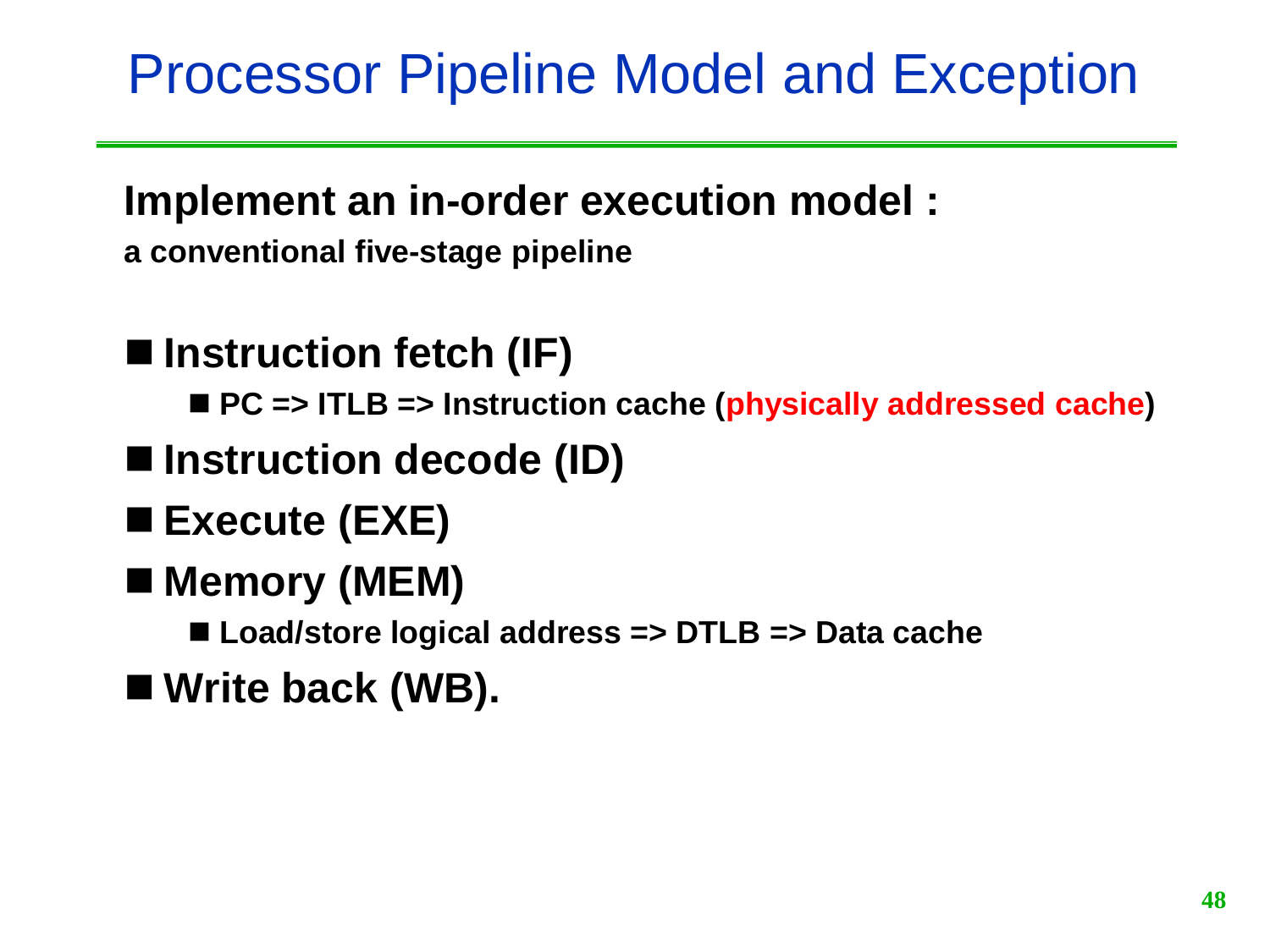### **Precise Exceptions in Static Pipelines**

![](_page_48_Figure_1.jpeg)

Key observation: architected state only<sup>Instruction with</sup> **change in memory and register write stages. this PC is the faulting instru.**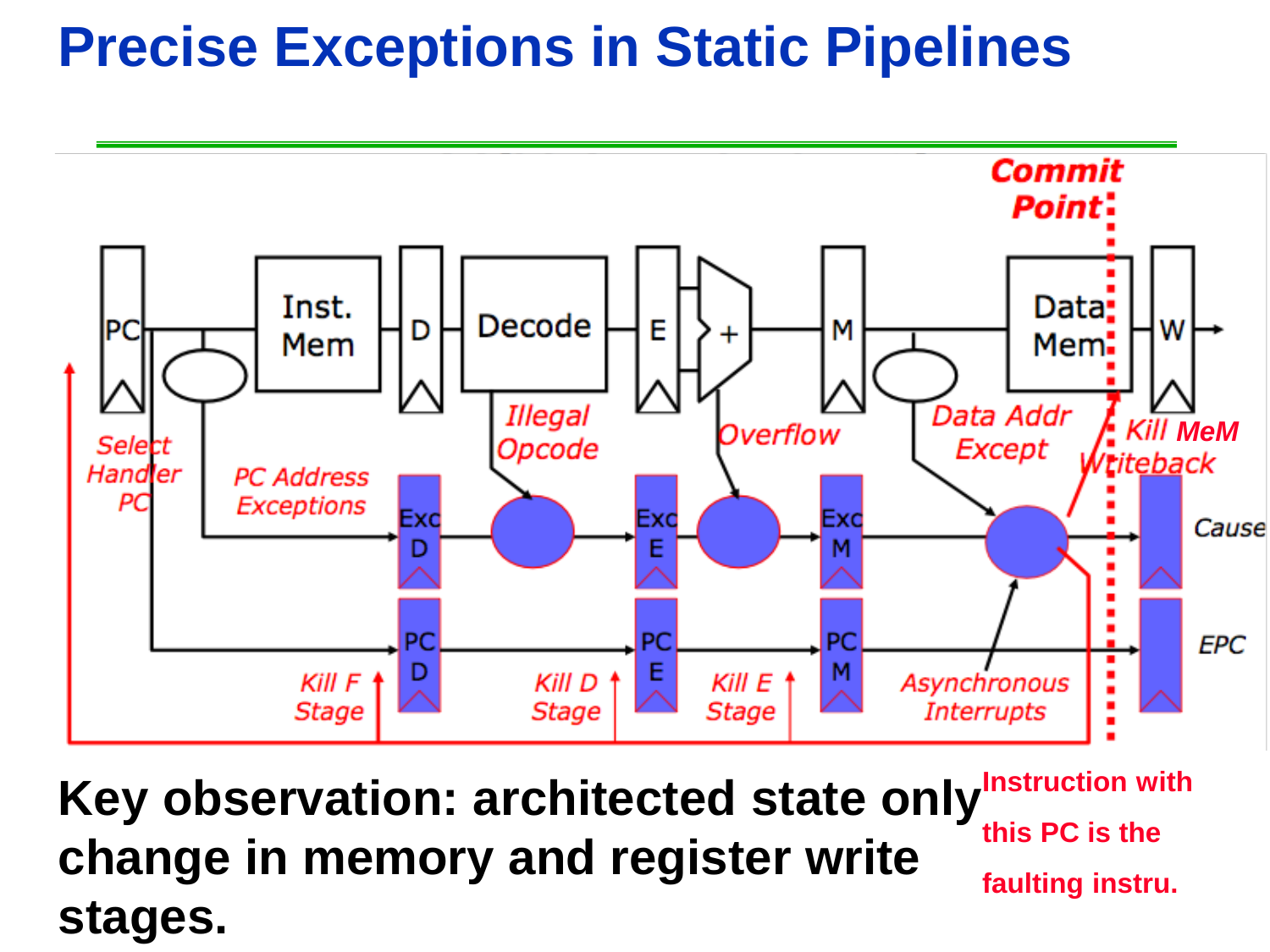- **General process procedure**
	- » **When an exception occurs, the banked version of R14 and the SPSR for the exception mode are used to save the state.**
	- **R14\_<exception\_mode> = return address;**
	- **SPSR\_<exception mode> = CPSR;**
	- **CPSR[4:0] = exception mode number;**
	- **If <exception mode> == reset or FIQ then**
		- **CPSR[6] = 1; /\* disable fast interrupt \***
		- **/\* Else CPSR[6] is unchanged \***
		- **CPSR[7] = 1; /\* disable normal interrupt \*/**
	- **PC = exception vector address**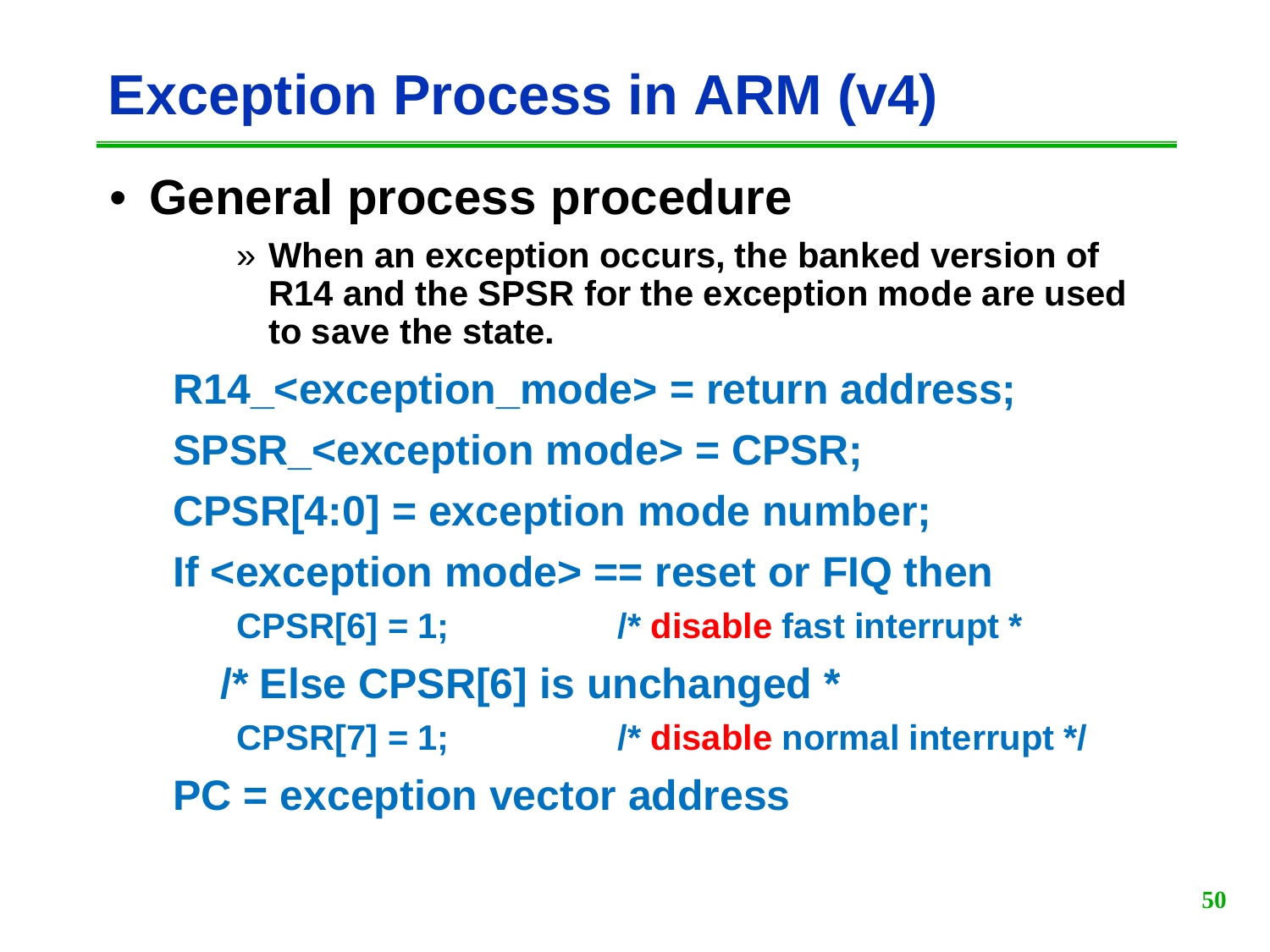### **Reset**

#### • **Implementation**

**R14\_svc = unpredictable value; SPSR\_svc = unpredictable;**

**CPSR[4:0] = 0b10011; /\* Mode is supervisor. \* /**

**CPSR[I:F:T]=CPSR[7:6:5] = 110; /\* Disable interrupts and execute ARM instructions \*/**

**If high vectors configured then** 

**PC = 0xFFFF0000**

**Else**

**PC = 0x00000000.**

– **The above actions are done in Hardware. This is how the processor fetches the first instruction. Set the program counter to one of the above values by checking the configuration pin.**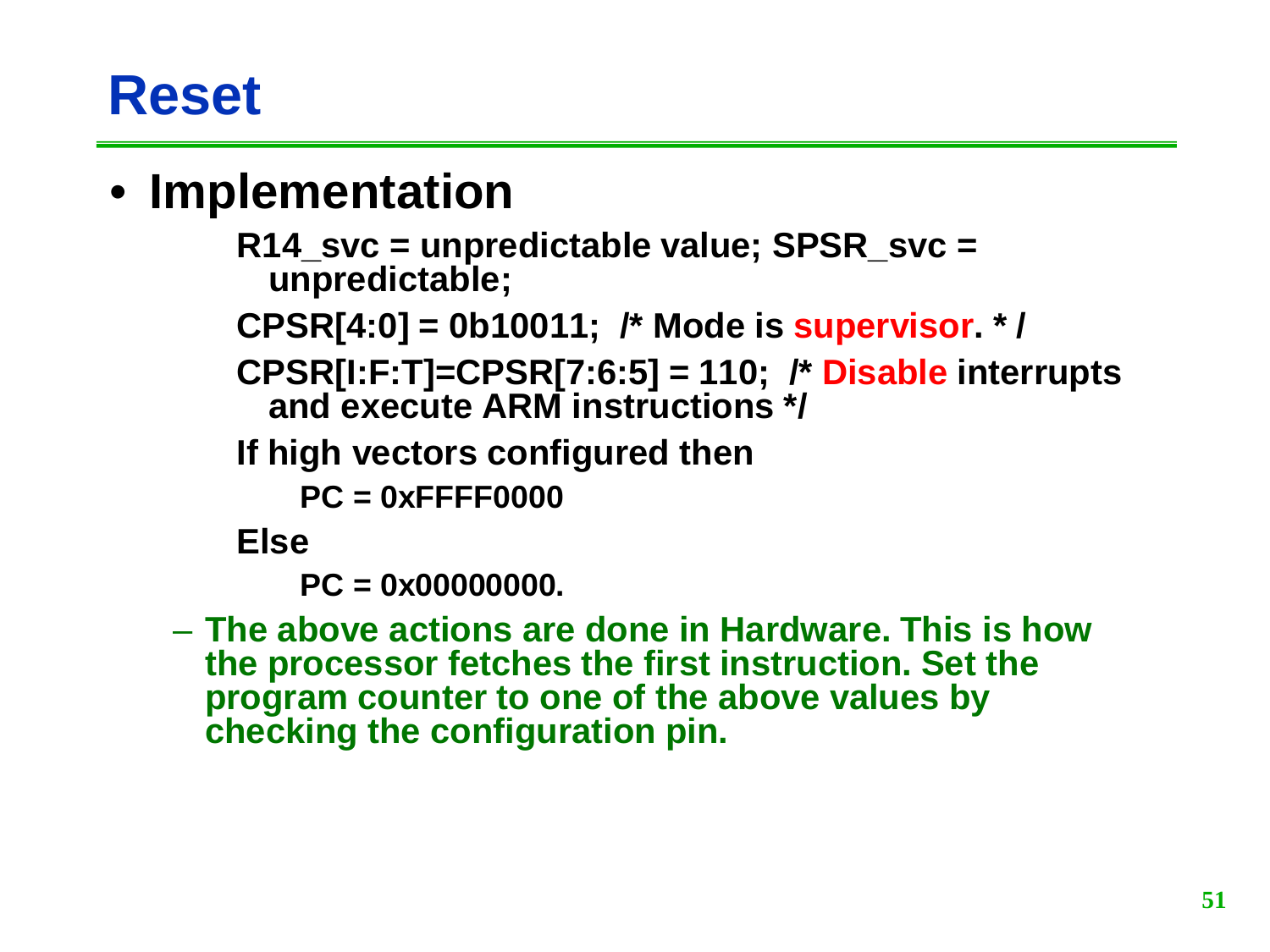# **Program Status Register**

|  |                |  | 31 30 29 28 27 26 |  |  | 8 7 6 5 4 3 2 1 0     |  |             |
|--|----------------|--|-------------------|--|--|-----------------------|--|-------------|
|  | $\overline{L}$ |  | DNM(RAZ)          |  |  | $\tilde{\phantom{a}}$ |  | $M$ M M M M |

- **4 condition code flags**
	- **(N, Z, C, V) flags:Negative, Zero, Carry, oVerflow**
- **1 sticky overflow flag**
	- **Q bit:DSP instruction overflow bit.**
	- **In E variants of ARM architecture 5 and above.**
- **2 interrupt disable bits**
	- **I bit:disable normal interrupt (IRQ)**
	- **F bit:disable fast interrupt (FIQ)**
- **1 bit which encodes whether ARM or Thumb instructions are being executed.**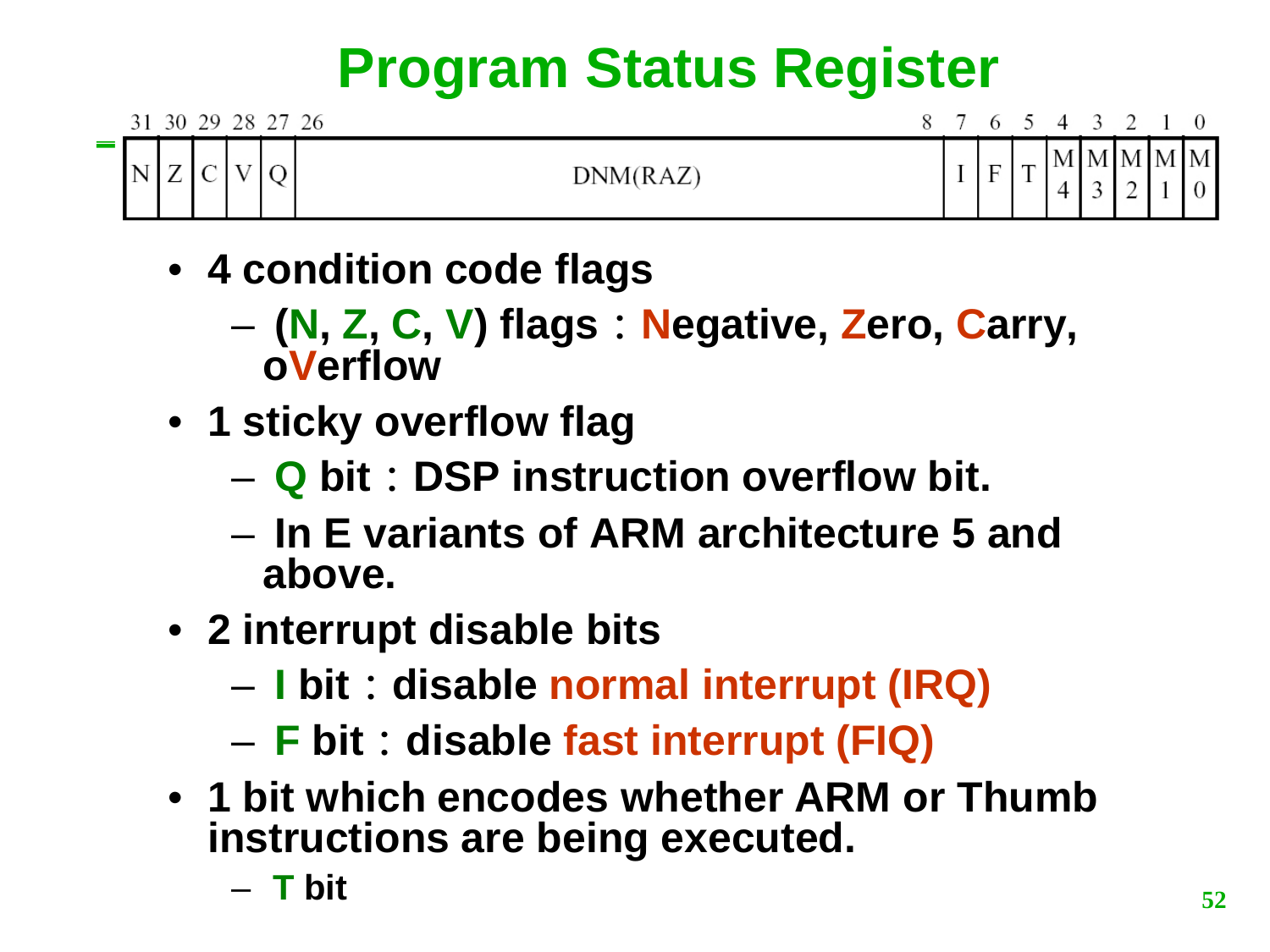## **Program Status Register (cont.)**

|                 |             |                                            |  | 31 30 29 28 27 26 |  |              |                                          | 8 7 6 5 4 3 2 1 0 |  |  |
|-----------------|-------------|--------------------------------------------|--|-------------------|--|--------------|------------------------------------------|-------------------|--|--|
| <b>Contract</b> | $\mathbf N$ | $\overline{\phantom{0}}$<br>$\overline{L}$ |  | DNM(RAZ)          |  | $\mathbf{F}$ | $\mathbf{\mathbf{\mathsf{\mathsf{m}}} }$ | $M$ M M M M       |  |  |

- **5 bits that encode the current processor mode.**
	- **M[4:0] are the mode bits.**

| M[4:0]  | Mode       | Accessible registers                                |
|---------|------------|-----------------------------------------------------|
| 0b10000 | User       | PC, R <sub>14</sub> to R <sub>0</sub> , CPSR        |
| 0b10001 | FIQ        | PC, R14_fiq to R8_fiq, R7 to R0, CPSR, SPSR_fiq     |
| 0b10010 | IRQ        | PC, R14_irq, R13_irq, R12 to R0, CPSR, SPSR_irq     |
| 0b10011 | Supervisor | PC, R14 svc, R13 svc, R12 to R0, CPSR, SPSR svc     |
| 0b10111 | Abort      | PC, R14_abt, R13_abt, R12 to R0, CPSR, SPSR_abt     |
| 0b11011 | Undefined  | PC, R14 und, R13 und, R12 to R0, CPSR, SPSR und     |
| 0b11111 | System     | PC, R14 to R0, CPSR (ARM architecture v4 and above) |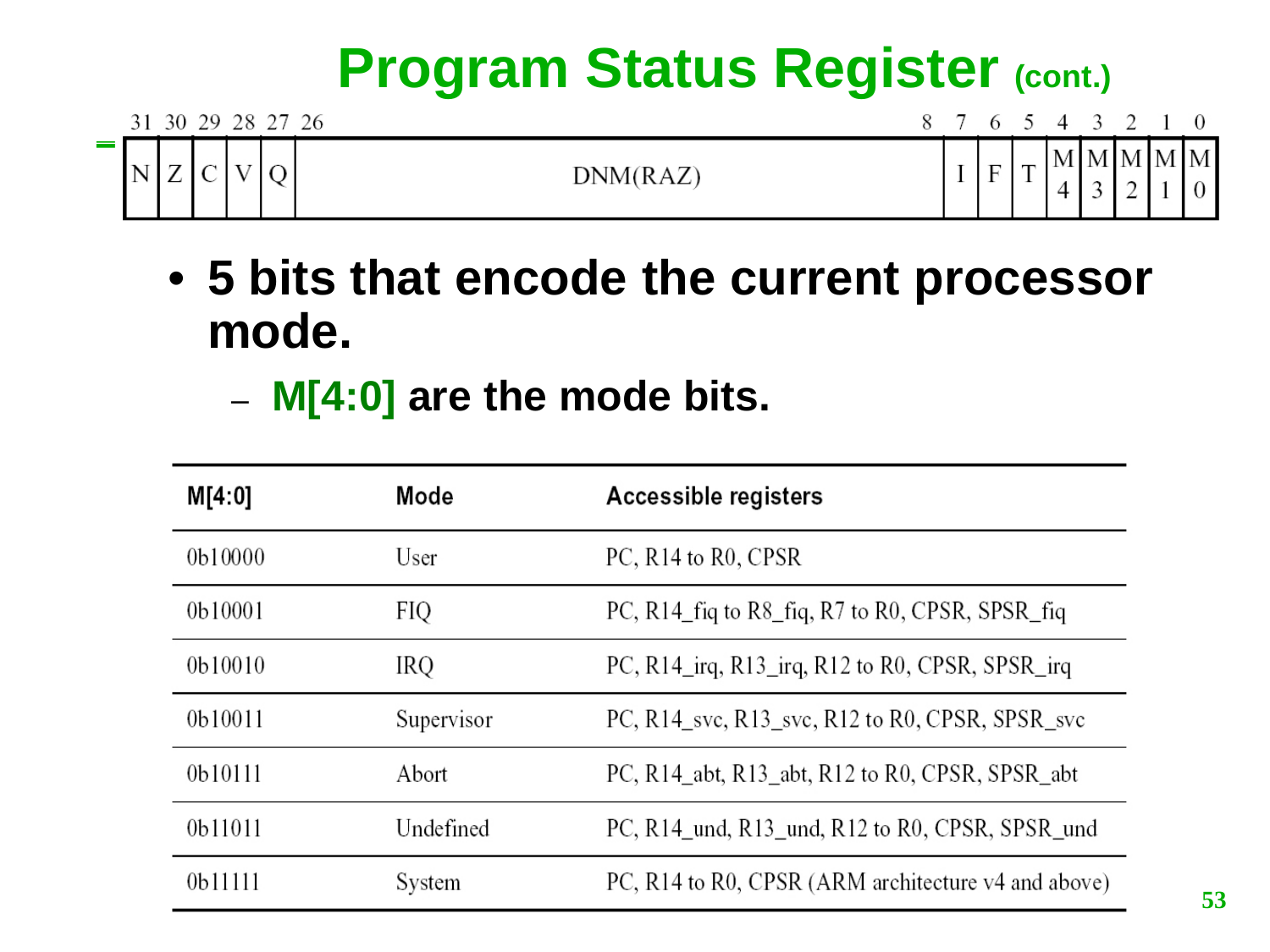# **1) Taking Advantage of Parallelism**

- **Increasing throughput of server computer via multiple processors or multiple disks**
- **Detailed HW design**
	- **Carry lookahead adders uses parallelism to speed up computing sums from linear to logarithmic in number of bits per operand**
	- **Multiple memory banks searched in parallel in set-associative caches**
- **Pipelining: overlap instruction execution to reduce the total time to complete an instruction sequence**
	- **Not every instruction depends on immediate predecessor** ⇒ **executing instructions completely/partially in parallel is possible**
	- **Classic 5-stage pipeline:** 
		- **1) Instruction Fetch (Ifetch),**
		- **2) Register Read (Reg),**
		- **3) Execute (ALU),**
		- **4) Data Memory Access (Dmem),**
		- **5) Register Write (Reg)**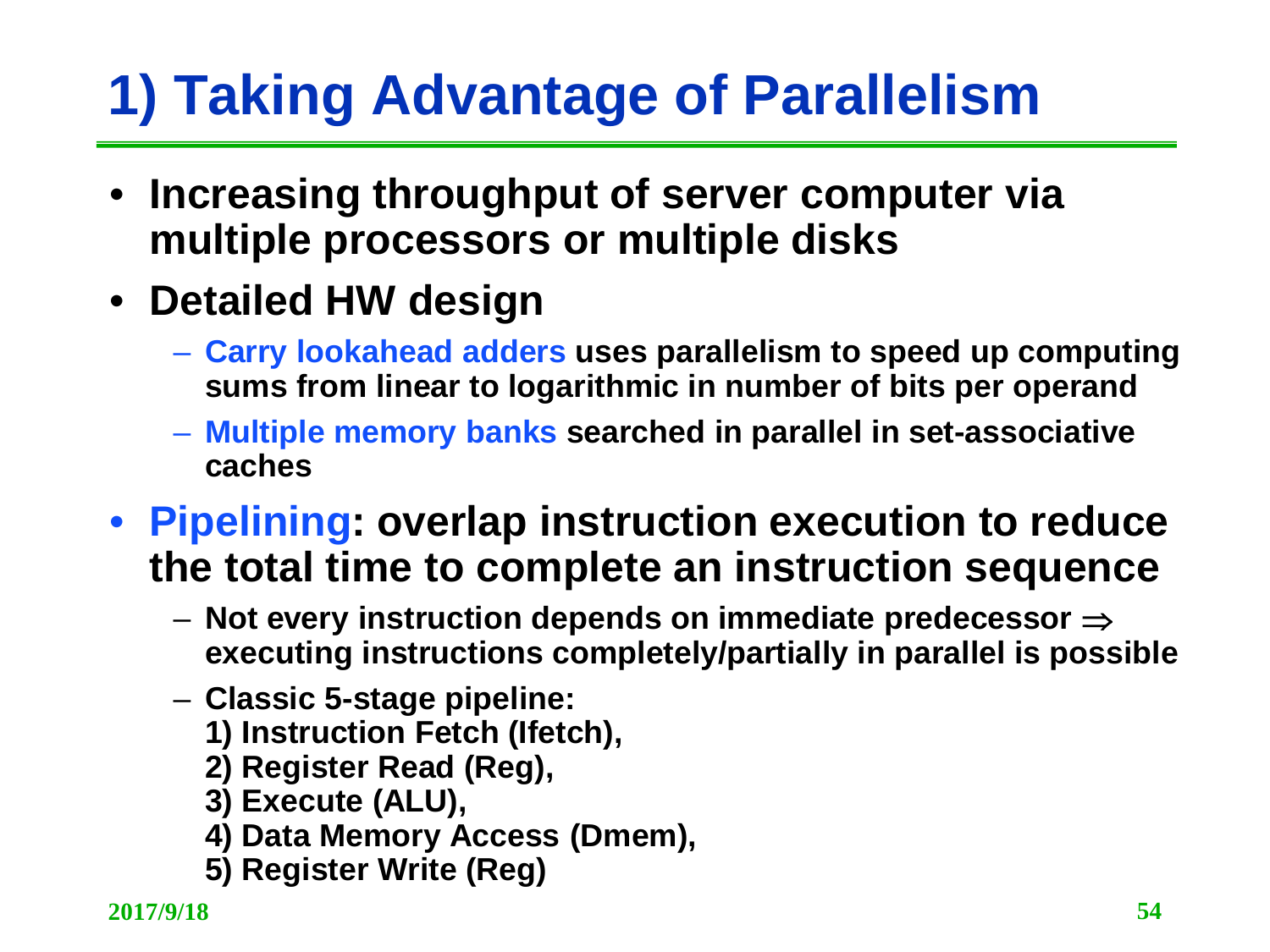# **2) The Principle of Locality**

- **The Principle of Locality:**
	- **Program access a relatively small portion of the address space at any instant of time.**
- **Two Different Types of Locality:**
	- **Temporal Locality (Locality in Time): If an item is referenced, it will tend to be referenced again soon (e.g., loops, reuse)**
	- **Spatial Locality (Locality in Space): If an item is referenced, items whose addresses are close by tend to be referenced soon (e.g., straight-line code, array access)**
- **Last 30 years, HW relied on locality for memory perf.**

![](_page_54_Figure_7.jpeg)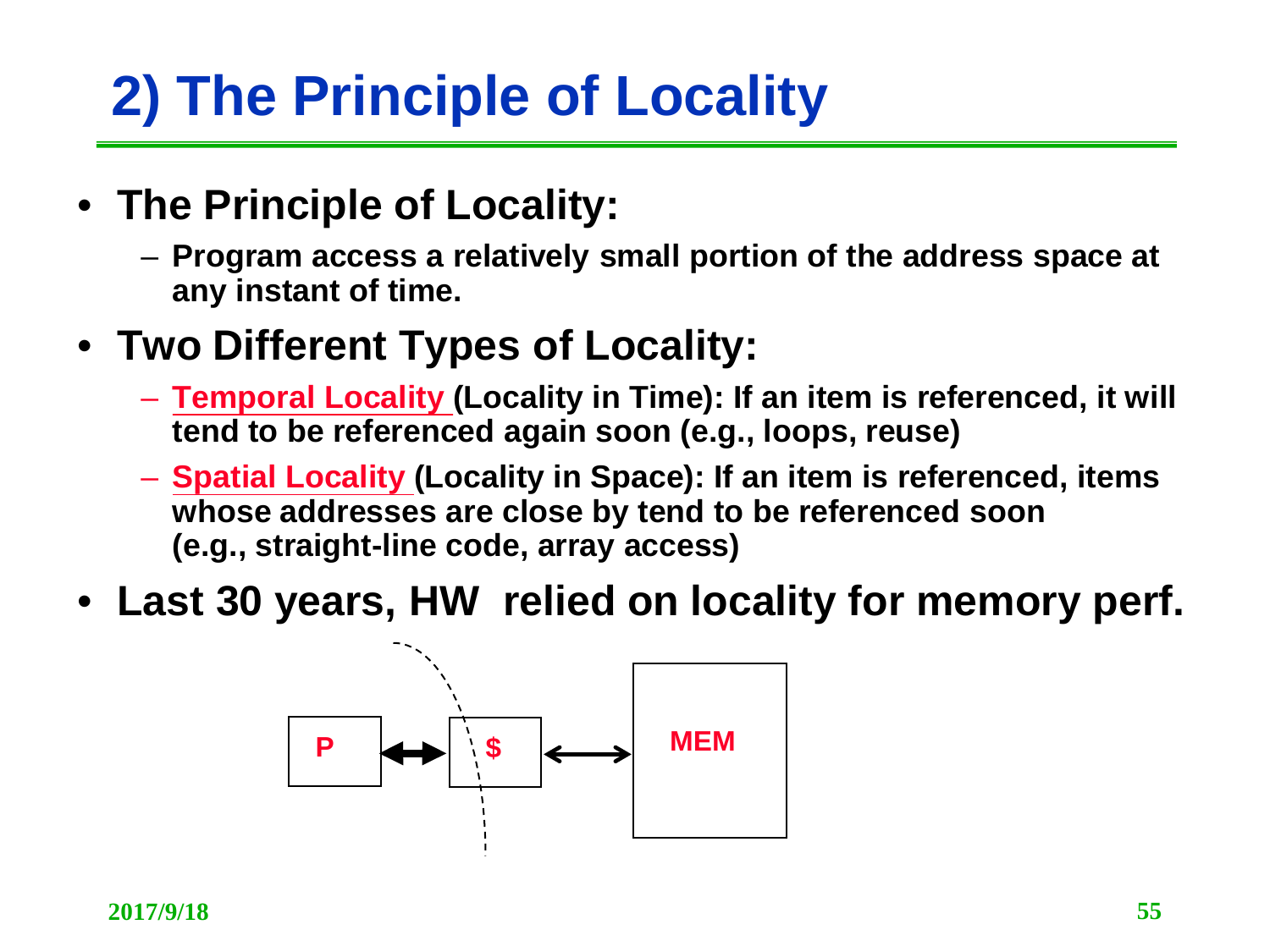# **3) Focus on the Common Case**

#### • **Common sense guides computer design**

- **Since it's engineering, common sense is valuable**
- **In making a design trade-off, favor the frequent case over the infrequent case**
	- **E.g., Instruction fetch and decode unit used more frequently than multiplier, so optimize it 1st**
	- **E.g., If database server has 50 disks / processor, storage dependability dominates system dependability, so optimize it 1st**
- **Frequent case is often simpler and can be done faster than the infrequent case**
	- **E.g., overflow is rare when adding 2 numbers, so improve performance by optimizing more common case of no overflow**
	- **May slow down overflow, but overall performance improved by optimizing for the normal case**
- **What is frequent case and how much performance improved by making case faster => Amdahl's Law**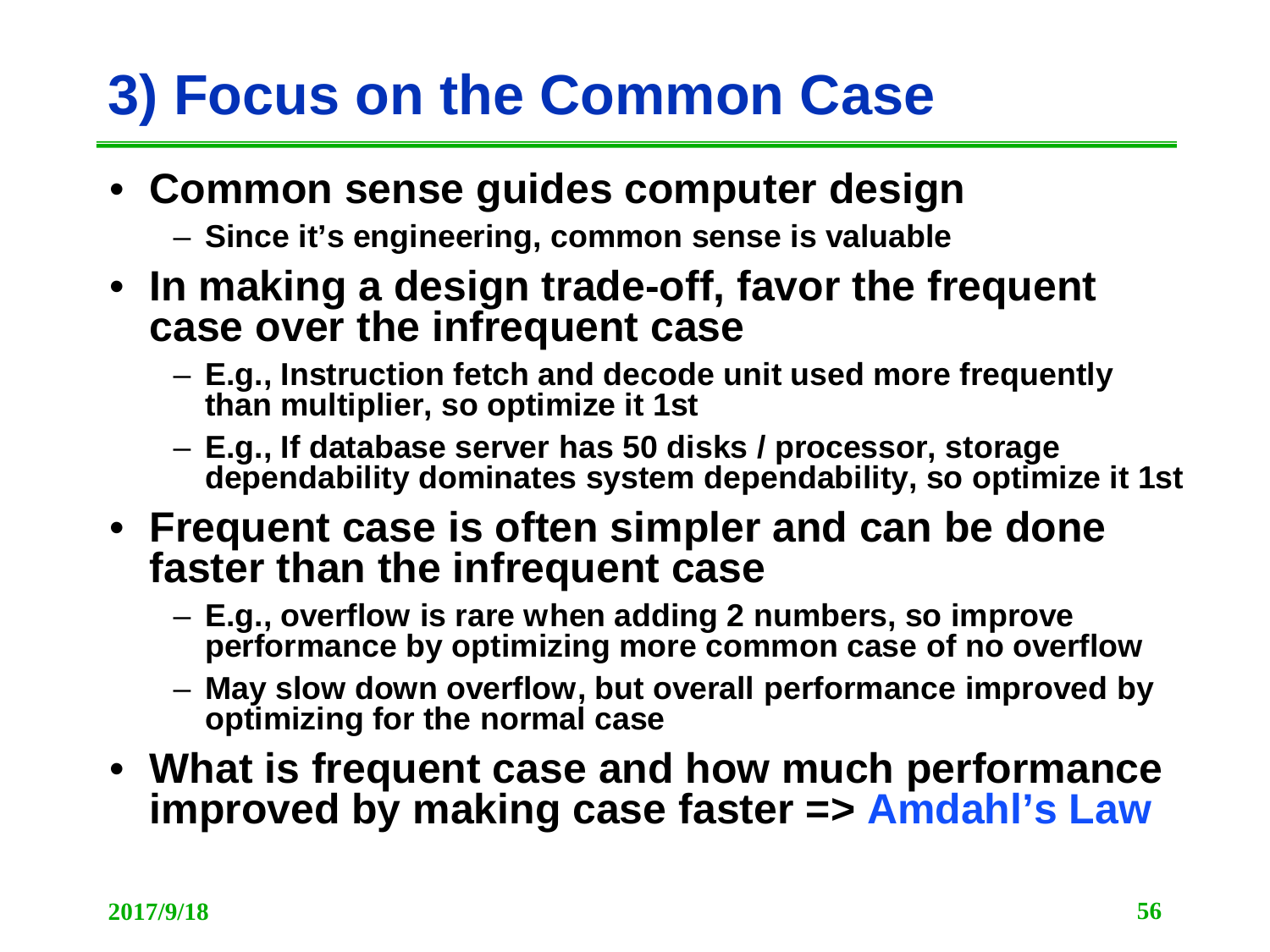**4) Amdahl's Law**

$$
Extimenew = Extimeold \times \left[ (1 - Fractionenhanced) + \frac{Fractionenhanced}{Speedupenhanced} \right]
$$

$$
Speedup_{overall} = \frac{ExTime_{old}}{ExTime_{new}} = \frac{1}{(1 - Fraction_{enhanced}) + \frac{Fraction_{enhanced}}{Speedup_{enhanced}}}
$$

Best you could ever hope to do:

\nSpeedup<sub>maximum</sub> = 
$$
\frac{1}{(1 - \text{Fraction}_{enhanced})}
$$

![](_page_56_Picture_4.jpeg)

-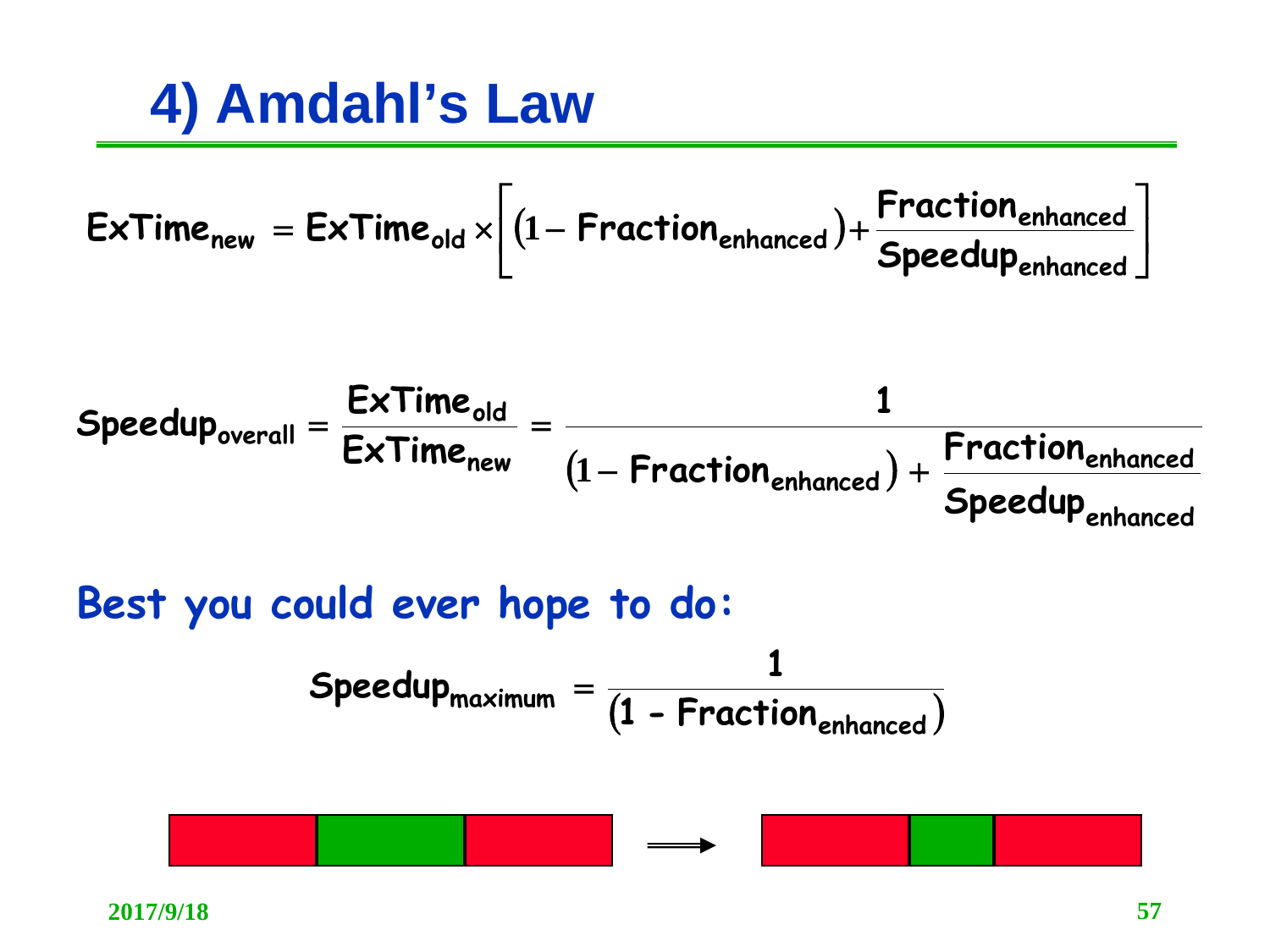## **Amdahl's Law Example**

- **New CPU 10X faster**
- **I/O bound server, so 60% time waiting for I/O**

$$
Speedupoverall = \frac{1}{(1 - Fractionenhanced) + \frac{Fractionenhanced}{Speedupenhanced}}
$$

$$
= \frac{1}{(1 - 0.4) + \frac{0.4}{10}} = \frac{1}{0.64} = 1.56
$$

• **Apparently, it's human nature to be attracted by 10X faster, vs. keeping in perspective it's just 1.6X faster**